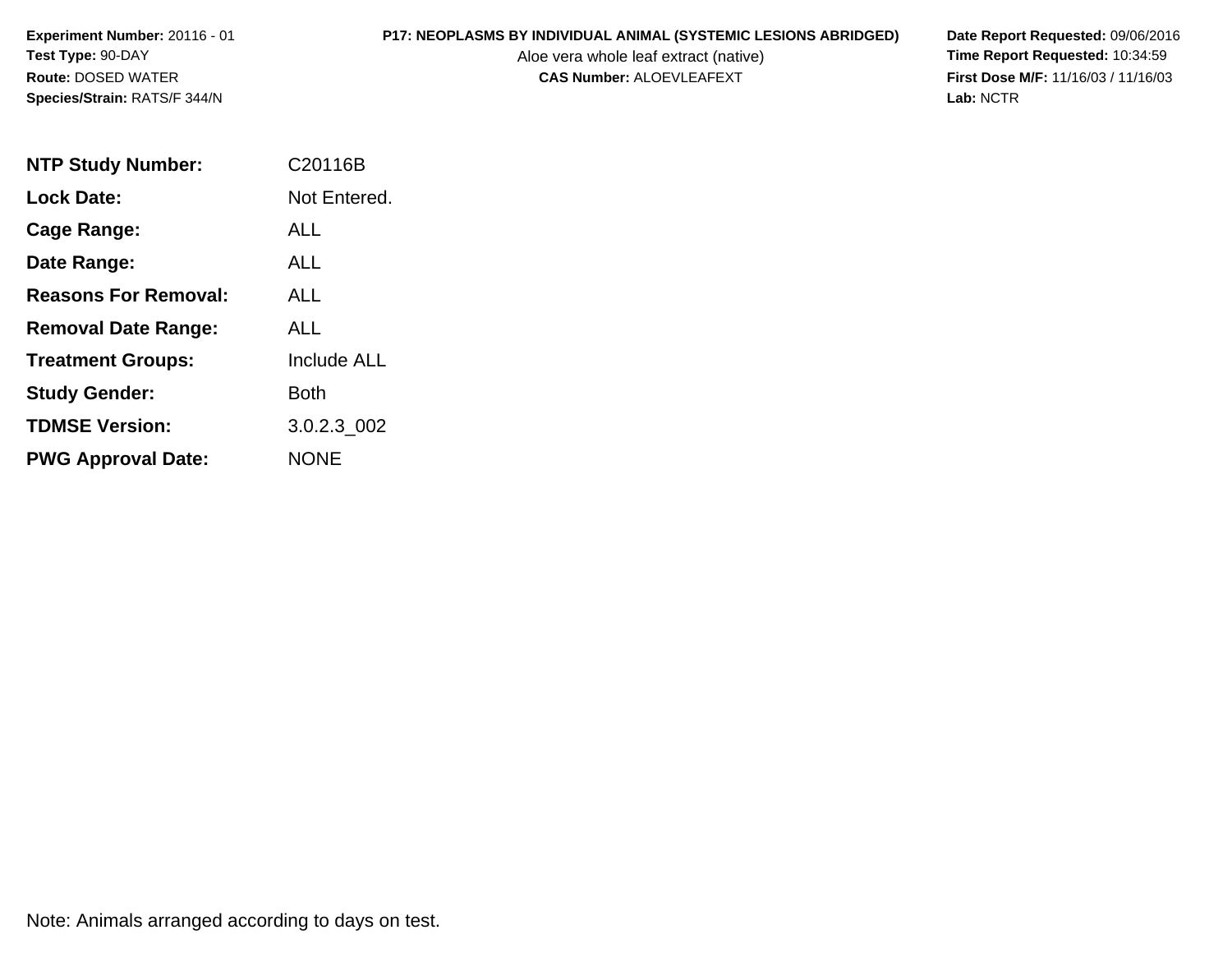Aloe vera whole leaf extract (native)<br>**CAS Number:** ALOEVLEAFEXT

**P17: NEOPLASMS BY INDIVIDUAL ANIMAL (SYSTEMIC LESIONS ABRIDGED)** Date Report Requested: 09/06/2016<br>Aloe vera whole leaf extract (native) **Time Report Requested:** 10:34:59 **First Dose M/F:** 11/16/03 / 11/16/03<br>Lab: NCTR **Lab:** NCTR

| <b>FISCHER 344 RATS MALE</b> | DAY ON TEST      | $\pmb{0}$<br>$\mathbf{1}$<br>$\pmb{0}$<br>$\mathsf{O}\xspace$            | $\begin{smallmatrix}0\\1\end{smallmatrix}$<br>$\pmb{0}$<br>$\mathbf 0$ | $\begin{smallmatrix}0\\1\end{smallmatrix}$<br>$\mathbf 0$<br>$\mathsf 0$ | $\pmb{0}$<br>$\mathbf{1}$<br>$\mathbf 0$<br>$\mathbf 0$    | 0<br>$\mathbf{1}$<br>$\mathbf 0$<br>$\mathbf 0$           | $\pmb{0}$<br>$\mathbf{1}$<br>$\mathbf 0$<br>$\mathbf 0$           | 0<br>$\mathbf 1$<br>0<br>$\mathbf{1}$                                 | $\mathbf 0$<br>$\mathbf{1}$<br>$\mathbf 0$                                              | $\boldsymbol{0}$<br>$\overline{1}$<br>$\mathbf 0$<br>$\overline{\mathbf{1}}$ | 0<br>$\mathbf{1}$<br>0<br>$\mathbf{1}$      | $\pmb{0}$<br>$\overline{1}$<br>$\mathbf 0$<br>$\mathbf{1}$                 | 0<br>$\mathbf 1$<br>$\mathbf 0$<br>$\mathbf{1}$   |          |
|------------------------------|------------------|--------------------------------------------------------------------------|------------------------------------------------------------------------|--------------------------------------------------------------------------|------------------------------------------------------------|-----------------------------------------------------------|-------------------------------------------------------------------|-----------------------------------------------------------------------|-----------------------------------------------------------------------------------------|------------------------------------------------------------------------------|---------------------------------------------|----------------------------------------------------------------------------|---------------------------------------------------|----------|
| <b>CONTROL</b>               | <b>ANIMAL ID</b> | $\pmb{0}$<br>$\begin{matrix} 0 \\ 0 \\ 7 \end{matrix}$<br>$\overline{1}$ | $\pmb{0}$<br>$\begin{matrix} 0 \\ 0 \\ 7 \\ 2 \end{matrix}$            | $\mathbf 0$<br>$\mathbf 0$<br>$\mathbf 0$<br>8<br>$\overline{1}$         | $\mathbf 0$<br>$\mathbf 0$<br>$\mathbf 0$<br>$\frac{8}{2}$ | 0<br>$\pmb{0}$<br>$\mathsf{O}\xspace$<br>$\boldsymbol{9}$ | 0<br>$\begin{smallmatrix}0\0\0\end{smallmatrix}$<br>$\frac{9}{2}$ | $\mathbf 0$<br>$\pmb{0}$<br>$\mathbf{1}$<br>$\pmb{0}$<br>$\mathbf{1}$ | $\Omega$<br>$\mathbf 0$<br>$\mathbf{1}$<br>$\begin{smallmatrix} 0\\2 \end{smallmatrix}$ | $\mathbf 0$<br>$\mathbf 0$<br>$\overline{1}$<br>-1<br>-1                     | 0<br>0<br>$\mathbf{1}$<br>$\mathbf{1}$<br>2 | $\mathbf 0$<br>$\mathbf 0$<br>$\overline{1}$<br>$\sqrt{2}$<br>$\mathbf{1}$ | $\mathbf 0$<br>$\mathbf 0$<br>-1<br>$\frac{2}{2}$ | * TOTALS |
| <b>ALIMENTARY SYSTEM</b>     |                  |                                                                          |                                                                        |                                                                          |                                                            |                                                           |                                                                   |                                                                       |                                                                                         |                                                                              |                                             |                                                                            |                                                   |          |
| Esophagus                    |                  | $+$                                                                      |                                                                        |                                                                          |                                                            |                                                           |                                                                   | $\div$                                                                |                                                                                         |                                                                              | $\ddot{}$                                   | $\ddot{}$                                                                  | $\overline{+}$                                    | 12       |
| Intestine Large, Cecum       |                  |                                                                          |                                                                        |                                                                          |                                                            |                                                           |                                                                   |                                                                       |                                                                                         |                                                                              |                                             |                                                                            | $\ddot{}$                                         | 12       |
| Intestine Large, Colon       |                  | $\pm$                                                                    |                                                                        |                                                                          |                                                            |                                                           |                                                                   |                                                                       |                                                                                         |                                                                              |                                             |                                                                            | $\overline{+}$                                    | 12       |
| Intestine Large, Rectum      |                  | M                                                                        | $+$                                                                    |                                                                          |                                                            |                                                           |                                                                   |                                                                       |                                                                                         |                                                                              | $\ddot{}$                                   | $+$                                                                        | $+$                                               | 10       |
| Intestine Small, Duodenum    |                  | $+$                                                                      |                                                                        |                                                                          |                                                            |                                                           |                                                                   |                                                                       |                                                                                         |                                                                              | $\ddot{}$                                   | $\ddot{}$                                                                  | $+$                                               | 12       |
| Intestine Small, Ileum       |                  | $+$                                                                      |                                                                        |                                                                          |                                                            |                                                           |                                                                   |                                                                       |                                                                                         |                                                                              |                                             | ÷                                                                          | $+$                                               | 12       |
| Intestine Small, Jejunum     |                  | $+$                                                                      |                                                                        |                                                                          |                                                            |                                                           |                                                                   |                                                                       |                                                                                         |                                                                              |                                             |                                                                            | $\ddot{}$                                         | 12       |
| Liver                        |                  | $+$                                                                      |                                                                        |                                                                          |                                                            |                                                           |                                                                   |                                                                       |                                                                                         |                                                                              | $+$                                         | $\ddot{}$                                                                  | $+$                                               | 12       |
| Pancreas                     |                  | $+$                                                                      |                                                                        |                                                                          |                                                            |                                                           |                                                                   |                                                                       |                                                                                         |                                                                              | $\ddot{}$                                   | $\ddot{}$                                                                  | $\overline{+}$                                    | 12       |
| Salivary Glands              |                  | $+$                                                                      |                                                                        |                                                                          |                                                            |                                                           |                                                                   |                                                                       |                                                                                         |                                                                              |                                             | $\ddot{}$                                                                  | $+$                                               | 12       |
| Stomach, Forestomach         |                  |                                                                          |                                                                        |                                                                          |                                                            |                                                           |                                                                   |                                                                       |                                                                                         |                                                                              |                                             |                                                                            | $\ddot{}$                                         | 12       |
| Stomach, Glandular           |                  | $+$                                                                      |                                                                        |                                                                          |                                                            |                                                           |                                                                   |                                                                       |                                                                                         |                                                                              |                                             |                                                                            | $+$                                               | 12       |
| <b>CARDIOVASCULAR SYSTEM</b> |                  |                                                                          |                                                                        |                                                                          |                                                            |                                                           |                                                                   |                                                                       |                                                                                         |                                                                              |                                             |                                                                            |                                                   |          |
| <b>Blood Vessel</b>          |                  | $\pm$                                                                    |                                                                        |                                                                          |                                                            |                                                           |                                                                   |                                                                       |                                                                                         |                                                                              |                                             |                                                                            | $\overline{+}$                                    | 12       |
| Heart                        |                  | $\pm$                                                                    |                                                                        |                                                                          |                                                            |                                                           |                                                                   |                                                                       |                                                                                         |                                                                              | ÷                                           | $\ddot{}$                                                                  | $\overline{+}$                                    | 12       |
| <b>ENDOCRINE SYSTEM</b>      |                  |                                                                          |                                                                        |                                                                          |                                                            |                                                           |                                                                   |                                                                       |                                                                                         |                                                                              |                                             |                                                                            |                                                   |          |

\* .. Total animals with tissue examined microscopically; Total animals with tumor

+ .. Tissue examined microscopically

X .. Lesion present

I .. Insufficient tissue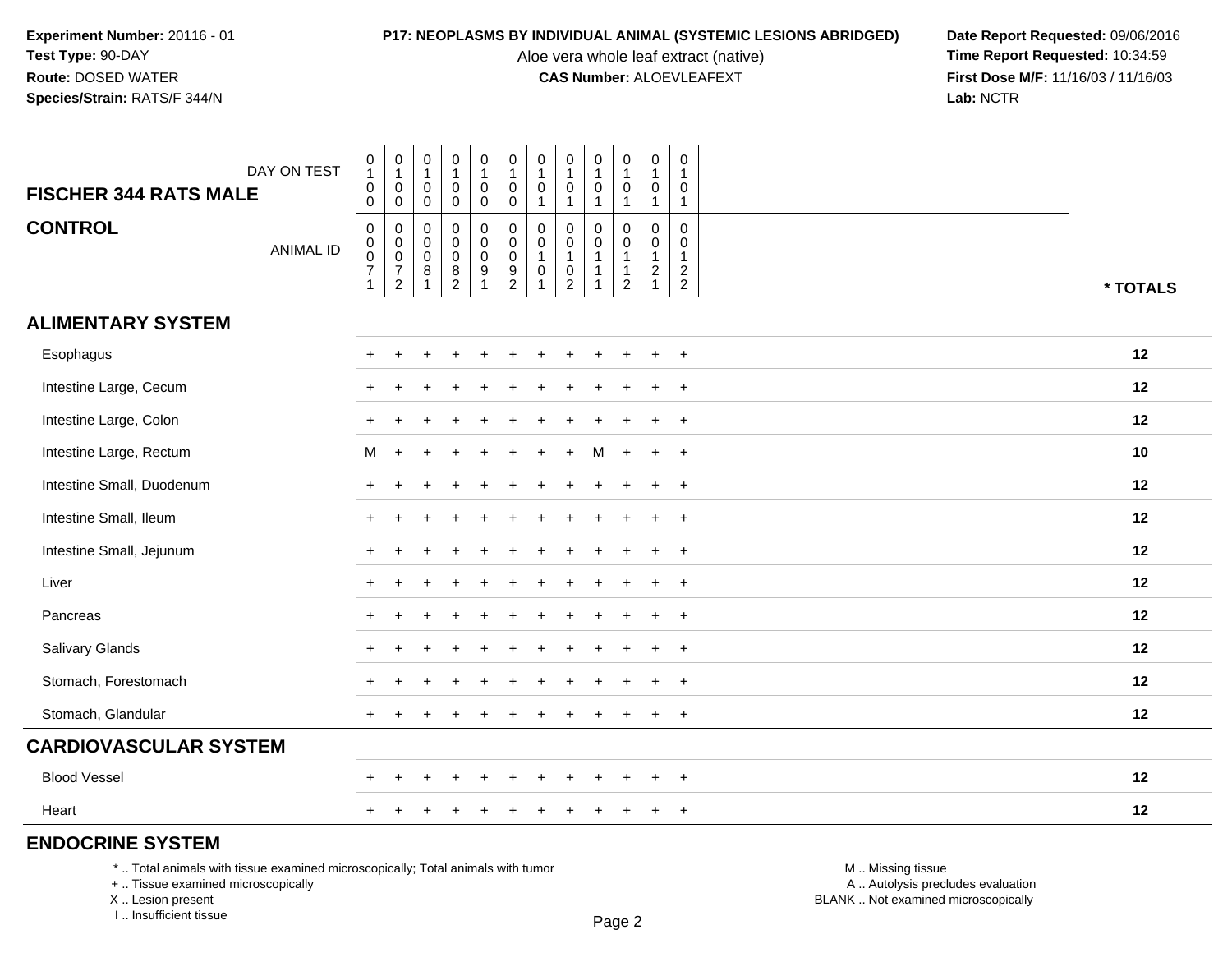I .. Insufficient tissue

Aloe vera whole leaf extract (native)<br>**CAS Number:** ALOEVLEAFEXT

| DAY ON TEST<br><b>FISCHER 344 RATS MALE</b>                                                                                                | $\pmb{0}$<br>1<br>$\pmb{0}$<br>0                      | $\mathbf 0$<br>$\mathbf{1}$<br>$\mathbf 0$<br>$\mathbf 0$           | $\pmb{0}$<br>$\mathbf{1}$<br>$\mathbf 0$<br>$\mathbf 0$ | $\pmb{0}$<br>$\mathbf{1}$<br>$\mathbf 0$<br>$\mathbf 0$              | $\mathbf 0$<br>$\overline{1}$<br>$\mathbf 0$<br>$\mathbf 0$               | $\mathsf{O}\xspace$<br>$\mathbf{1}$<br>$\mathbf 0$<br>0          | 0<br>-1<br>0<br>$\mathbf{1}$        | $\pmb{0}$<br>$\mathbf{1}$<br>$\pmb{0}$<br>$\overline{1}$     | $\pmb{0}$<br>$\mathbf{1}$<br>0<br>$\mathbf{1}$ | $\boldsymbol{0}$<br>$\mathbf{1}$<br>$\boldsymbol{0}$<br>$\mathbf{1}$     | $\pmb{0}$<br>$\mathbf{1}$<br>0<br>$\mathbf{1}$                  | $\pmb{0}$<br>$\mathbf{1}$<br>$\mathbf 0$<br>$\mathbf{1}$                          |                                                                                               |
|--------------------------------------------------------------------------------------------------------------------------------------------|-------------------------------------------------------|---------------------------------------------------------------------|---------------------------------------------------------|----------------------------------------------------------------------|---------------------------------------------------------------------------|------------------------------------------------------------------|-------------------------------------|--------------------------------------------------------------|------------------------------------------------|--------------------------------------------------------------------------|-----------------------------------------------------------------|-----------------------------------------------------------------------------------|-----------------------------------------------------------------------------------------------|
| <b>CONTROL</b><br><b>ANIMAL ID</b>                                                                                                         | $\pmb{0}$<br>$\pmb{0}$<br>$\pmb{0}$<br>$\overline{7}$ | $\boldsymbol{0}$<br>$\pmb{0}$<br>$\mathbf 0$<br>$\overline{7}$<br>2 | 0<br>$\mathbf 0$<br>$\mathbf 0$<br>8<br>1               | 0<br>$\mathsf{O}\xspace$<br>$\mathbf 0$<br>$\bf 8$<br>$\overline{c}$ | $\pmb{0}$<br>$\pmb{0}$<br>$\mathsf 0$<br>$\boldsymbol{9}$<br>$\mathbf{1}$ | $\pmb{0}$<br>$\mathsf{O}\xspace$<br>$\mathbf 0$<br>$\frac{9}{2}$ | $\Omega$<br>$\Omega$<br>$\mathbf 0$ | $\pmb{0}$<br>$\mathbf 0$<br>$\overline{1}$<br>$\pmb{0}$<br>2 | 0<br>$\Omega$<br>$\mathbf{1}$                  | $\Omega$<br>$\Omega$<br>$\mathbf{1}$<br>$\overline{1}$<br>$\overline{2}$ | $\Omega$<br>0<br>$\mathbf{1}$<br>$\overline{c}$<br>$\mathbf{1}$ | $\Omega$<br>$\Omega$<br>$\mathbf{1}$<br>$\overline{\mathbf{c}}$<br>$\overline{2}$ | * TOTALS                                                                                      |
| <b>Adrenal Cortex</b>                                                                                                                      |                                                       |                                                                     |                                                         |                                                                      |                                                                           |                                                                  |                                     |                                                              |                                                |                                                                          |                                                                 | $\ddot{}$                                                                         | 12                                                                                            |
| Adrenal Medulla                                                                                                                            |                                                       |                                                                     |                                                         |                                                                      |                                                                           |                                                                  | м                                   |                                                              | ÷.                                             |                                                                          | $\ddot{}$                                                       | $\ddot{}$                                                                         | 11                                                                                            |
| Islets, Pancreatic                                                                                                                         | $\ddot{}$                                             |                                                                     |                                                         |                                                                      |                                                                           |                                                                  |                                     |                                                              |                                                |                                                                          | $\ddot{}$                                                       | $\ddot{}$                                                                         | 12                                                                                            |
| Parathyroid Gland                                                                                                                          | $\ddot{}$                                             |                                                                     |                                                         |                                                                      |                                                                           |                                                                  |                                     |                                                              |                                                |                                                                          |                                                                 | $\ddot{}$                                                                         | 12                                                                                            |
| <b>Pituitary Gland</b>                                                                                                                     | $\ddot{}$                                             | м                                                                   | M                                                       | М                                                                    |                                                                           |                                                                  |                                     |                                                              |                                                |                                                                          |                                                                 | $\ddot{}$                                                                         | 9                                                                                             |
| <b>Thyroid Gland</b>                                                                                                                       | $\ddot{}$                                             |                                                                     |                                                         |                                                                      |                                                                           |                                                                  |                                     |                                                              |                                                |                                                                          | $\ddot{}$                                                       | $\overline{+}$                                                                    | 12                                                                                            |
| <b>GENERAL BODY SYSTEM</b>                                                                                                                 |                                                       |                                                                     |                                                         |                                                                      |                                                                           |                                                                  |                                     |                                                              |                                                |                                                                          |                                                                 |                                                                                   |                                                                                               |
| <b>NONE</b>                                                                                                                                |                                                       |                                                                     |                                                         |                                                                      |                                                                           |                                                                  |                                     |                                                              |                                                |                                                                          |                                                                 |                                                                                   |                                                                                               |
| <b>GENITAL SYSTEM</b>                                                                                                                      |                                                       |                                                                     |                                                         |                                                                      |                                                                           |                                                                  |                                     |                                                              |                                                |                                                                          |                                                                 |                                                                                   |                                                                                               |
| Epididymis                                                                                                                                 |                                                       |                                                                     |                                                         |                                                                      |                                                                           |                                                                  |                                     |                                                              |                                                |                                                                          |                                                                 | $\ddot{}$                                                                         | 12                                                                                            |
| <b>Preputial Gland</b>                                                                                                                     |                                                       |                                                                     |                                                         |                                                                      |                                                                           |                                                                  |                                     |                                                              |                                                |                                                                          |                                                                 |                                                                                   | 12                                                                                            |
| Prostate                                                                                                                                   |                                                       |                                                                     |                                                         |                                                                      |                                                                           |                                                                  |                                     |                                                              |                                                |                                                                          |                                                                 | $\ddot{}$                                                                         | 12                                                                                            |
| Seminal Vesicle                                                                                                                            |                                                       |                                                                     |                                                         |                                                                      |                                                                           |                                                                  |                                     |                                                              |                                                |                                                                          |                                                                 | $\ddot{}$                                                                         | 12                                                                                            |
| <b>Testes</b>                                                                                                                              | $\ddot{}$                                             |                                                                     |                                                         |                                                                      |                                                                           |                                                                  |                                     |                                                              |                                                |                                                                          | $+$                                                             | $+$                                                                               | 12                                                                                            |
| <b>HEMATOPOIETIC SYSTEM</b>                                                                                                                |                                                       |                                                                     |                                                         |                                                                      |                                                                           |                                                                  |                                     |                                                              |                                                |                                                                          |                                                                 |                                                                                   |                                                                                               |
| <b>Bone Marrow</b>                                                                                                                         |                                                       |                                                                     |                                                         |                                                                      |                                                                           |                                                                  |                                     |                                                              |                                                |                                                                          |                                                                 |                                                                                   | 12                                                                                            |
| Lymph Node, Mandibular                                                                                                                     |                                                       |                                                                     |                                                         |                                                                      |                                                                           |                                                                  |                                     |                                                              |                                                |                                                                          |                                                                 | $\ddot{}$                                                                         | 12                                                                                            |
| *  Total animals with tissue examined microscopically; Total animals with tumor<br>+  Tissue examined microscopically<br>X  Lesion present |                                                       |                                                                     |                                                         |                                                                      |                                                                           |                                                                  |                                     |                                                              |                                                |                                                                          |                                                                 |                                                                                   | M  Missing tissue<br>A  Autolysis precludes evaluation<br>BLANK  Not examined microscopically |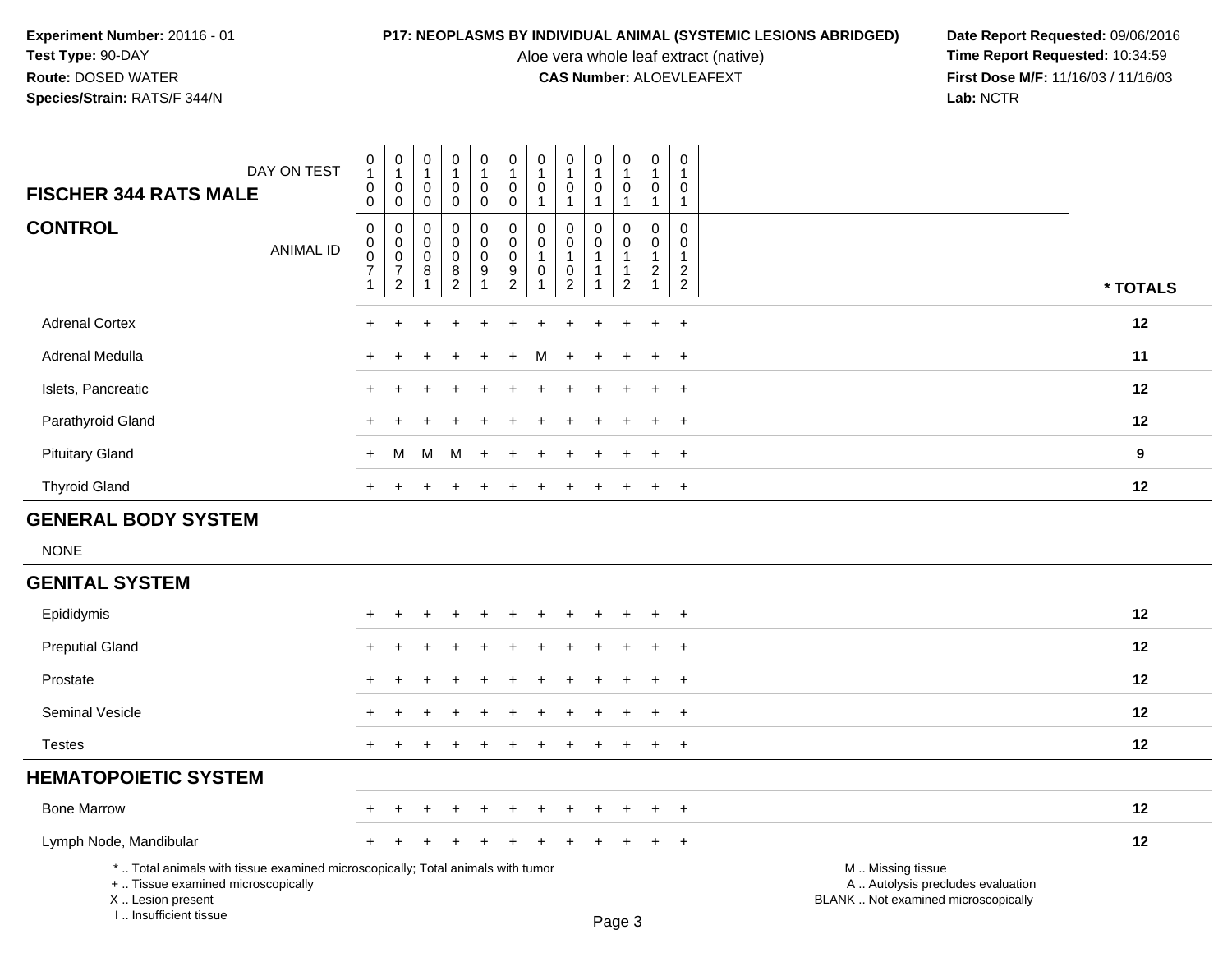Aloe vera whole leaf extract (native)<br>**CAS Number:** ALOEVLEAFEXT

**P17: NEOPLASMS BY INDIVIDUAL ANIMAL (SYSTEMIC LESIONS ABRIDGED)** Date Report Requested: 09/06/2016<br>Aloe vera whole leaf extract (native) **Time Report Requested:** 10:34:59 **First Dose M/F:** 11/16/03 / 11/16/03<br>Lab: NCTR **Lab:** NCTR

| <b>CONTROL</b><br>$\mathbf 0$<br>$\mathbf 0$<br>0<br>0<br>$\mathbf 0$<br>$\Omega$<br>$\mathbf 0$<br>0<br>0<br>0<br>0<br>0<br>0<br>$\boldsymbol{0}$<br>$\boldsymbol{0}$<br>$\mathbf 0$<br>0<br>$\mathbf 0$<br>$\mathbf 0$<br>$\mathbf 0$<br>0<br>0<br>0<br>0<br><b>ANIMAL ID</b>                                                                                                                                                                                                                                                                                                |  |
|--------------------------------------------------------------------------------------------------------------------------------------------------------------------------------------------------------------------------------------------------------------------------------------------------------------------------------------------------------------------------------------------------------------------------------------------------------------------------------------------------------------------------------------------------------------------------------|--|
| $\mathbf 0$<br>$\mathsf{O}\xspace$<br>$\overline{1}$<br>0<br>$\pmb{0}$<br>$\overline{0}$<br>$\pmb{0}$<br>$\mathbf{1}$<br>$\mathbf{1}$<br>-1<br>$\mathbf{1}$<br>$\mathbf{1}$<br>$\overline{7}$<br>$\boldsymbol{7}$<br>$\,8\,$<br>$\begin{smallmatrix} 8 \\ 2 \end{smallmatrix}$<br>$\boldsymbol{9}$<br>$\boldsymbol{9}$<br>$\pmb{0}$<br>$\pmb{0}$<br>$\mathbf{1}$<br>$\overline{c}$<br>$\sqrt{2}$<br>-1<br>$\overline{2}$<br>$\overline{2}$<br>$\overline{2}$<br>$\overline{2}$<br>$\overline{2}$<br>$\mathbf{1}$<br>$\overline{1}$<br>$\mathbf{1}$<br>1<br>-1<br>1<br>* TOTALS |  |
| Lymph Node, Mesenteric<br>12<br>$\ddot{}$<br>$\ddot{}$<br>$\ddot{}$                                                                                                                                                                                                                                                                                                                                                                                                                                                                                                            |  |
| 12<br>Spleen<br>$\ddot{}$<br>$\ddot{}$                                                                                                                                                                                                                                                                                                                                                                                                                                                                                                                                         |  |
| 12<br>Thymus<br>$+$<br>$\ddot{}$<br>$\ddot{}$<br>$\pm$                                                                                                                                                                                                                                                                                                                                                                                                                                                                                                                         |  |
| <b>INTEGUMENTARY SYSTEM</b>                                                                                                                                                                                                                                                                                                                                                                                                                                                                                                                                                    |  |
| <b>Mammary Gland</b><br>12<br>$\ddot{}$<br>$+$<br>$\ddot{}$<br>÷                                                                                                                                                                                                                                                                                                                                                                                                                                                                                                               |  |
| Skin<br>12<br>$\ddot{}$<br>$\ddot{}$                                                                                                                                                                                                                                                                                                                                                                                                                                                                                                                                           |  |
| <b>MUSCULOSKELETAL SYSTEM</b>                                                                                                                                                                                                                                                                                                                                                                                                                                                                                                                                                  |  |
| Bone, Femur<br>12<br>$+$<br>$\div$                                                                                                                                                                                                                                                                                                                                                                                                                                                                                                                                             |  |
| <b>NERVOUS SYSTEM</b>                                                                                                                                                                                                                                                                                                                                                                                                                                                                                                                                                          |  |
| Brain, Brain Stem<br>12<br>$\ddot{}$<br>$\ddot{}$                                                                                                                                                                                                                                                                                                                                                                                                                                                                                                                              |  |
| Brain, Cerebellum<br>12<br>$+$<br>$+$<br>$+$<br>÷<br>$\pm$                                                                                                                                                                                                                                                                                                                                                                                                                                                                                                                     |  |
| Brain, Cerebrum<br>12<br>$+$<br>$\div$<br>+                                                                                                                                                                                                                                                                                                                                                                                                                                                                                                                                    |  |
| <b>RESPIRATORY SYSTEM</b>                                                                                                                                                                                                                                                                                                                                                                                                                                                                                                                                                      |  |
| 12<br>Lung<br>$\ddot{}$<br>$\ddot{}$                                                                                                                                                                                                                                                                                                                                                                                                                                                                                                                                           |  |
| Nose<br>12<br>$+$<br>÷<br>$\div$<br>$\overline{ }$<br>÷<br>÷                                                                                                                                                                                                                                                                                                                                                                                                                                                                                                                   |  |
| Trachea<br>12<br>$\overline{+}$<br>$\ddot{}$                                                                                                                                                                                                                                                                                                                                                                                                                                                                                                                                   |  |

### **SPECIAL SENSES SYSTEM**

\* .. Total animals with tissue examined microscopically; Total animals with tumor

+ .. Tissue examined microscopically

X .. Lesion present

I .. Insufficient tissue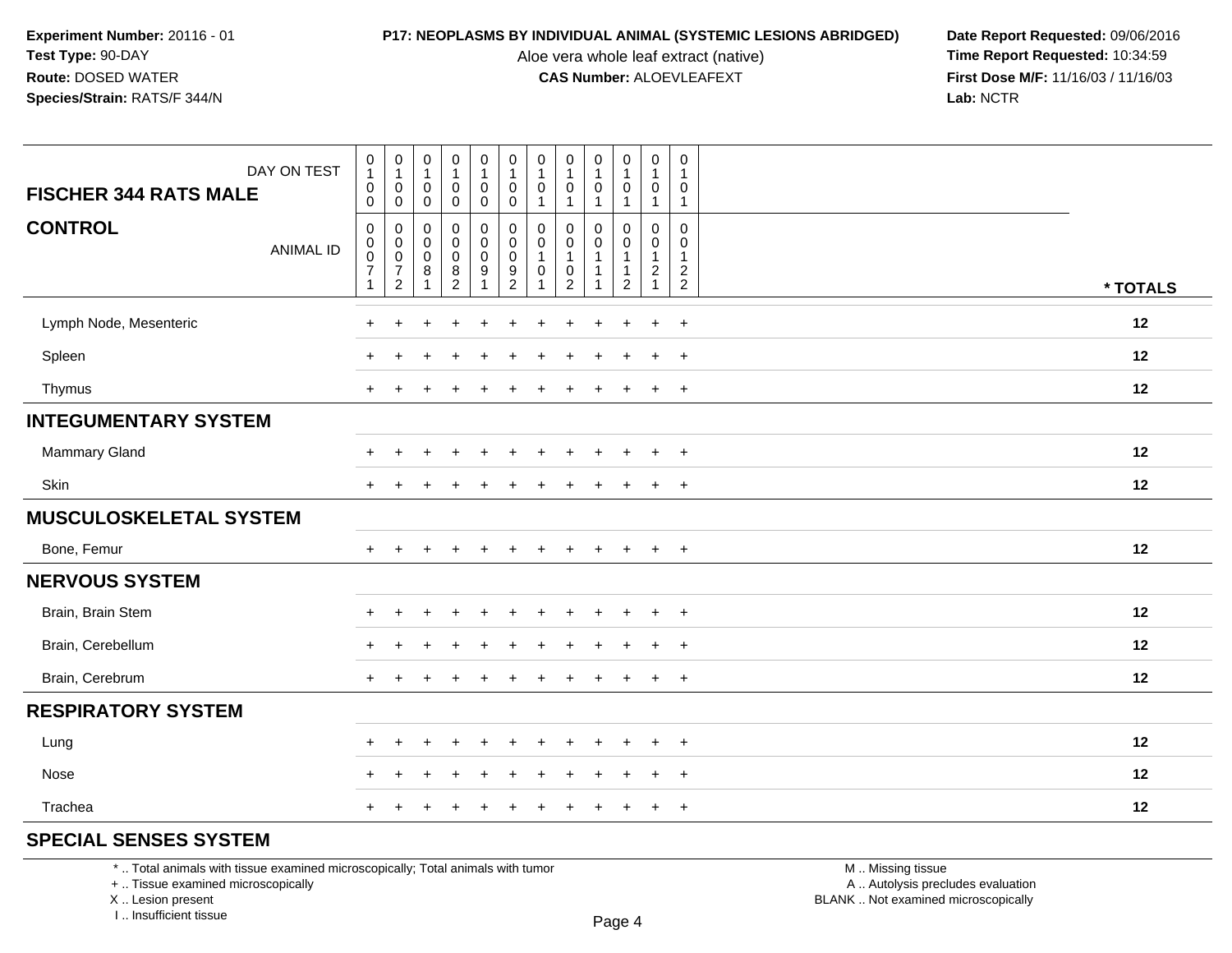Aloe vera whole leaf extract (native)<br>**CAS Number:** ALOEVLEAFEXT

| DAY ON TEST<br><b>FISCHER 344 RATS MALE</b> | $\pmb{0}$<br>$\overline{A}$<br>$\pmb{0}$<br>0 | $\begin{smallmatrix}0\\1\end{smallmatrix}$<br>0<br>0 | $\pmb{0}$<br>0                                    | $\mathbf 0$<br>0                           | $\frac{0}{1}$<br>0<br>0                                              | $\pmb{0}$<br>$\pmb{0}$<br>$\pmb{0}$                                | $\frac{0}{1}$<br>0      | $\pmb{0}$                                            | $\mathbf 0$<br>0 | $\frac{0}{1}$<br>$\mathbf 0$       | $\pmb{0}$<br>$\mathbf 0$     | $\mathbf 0$<br>0                           |          |  |
|---------------------------------------------|-----------------------------------------------|------------------------------------------------------|---------------------------------------------------|--------------------------------------------|----------------------------------------------------------------------|--------------------------------------------------------------------|-------------------------|------------------------------------------------------|------------------|------------------------------------|------------------------------|--------------------------------------------|----------|--|
| <b>CONTROL</b><br><b>ANIMAL ID</b>          | 0<br>$\pmb{0}$<br>$\pmb{0}$<br>$\overline{ }$ | 0<br>$\frac{0}{0}$<br>$\overline{c}$                 | $\boldsymbol{0}$<br>$\pmb{0}$<br>$\mathbf 0$<br>8 | 0<br>0<br>$\pmb{0}$<br>8<br>$\overline{2}$ | $\begin{smallmatrix}0\0\0\0\end{smallmatrix}$<br>9<br>$\overline{A}$ | 0<br>$\begin{smallmatrix}0\0\0\end{smallmatrix}$<br>$\overline{2}$ | $_{\rm 0}^{\rm 0}$<br>0 | $\boldsymbol{0}$<br>$\pmb{0}$<br>0<br>$\overline{2}$ | 0<br>$\mathbf 0$ | 0<br>$\mathbf 0$<br>$\overline{2}$ | 0<br>$\pmb{0}$<br>$\sqrt{2}$ | 0<br>0<br>$\overline{c}$<br>$\overline{2}$ | * TOTALS |  |
| Eye                                         |                                               |                                                      |                                                   |                                            |                                                                      |                                                                    |                         | $\div$                                               | $\pm$            | $+$                                | $+$                          | $+$                                        | 12       |  |
| Harderian Gland                             |                                               |                                                      |                                                   |                                            |                                                                      |                                                                    |                         | $\pm$                                                | $\pm$            | $+$                                | $+$                          | $+$                                        | 12       |  |
| <b>URINARY SYSTEM</b>                       |                                               |                                                      |                                                   |                                            |                                                                      |                                                                    |                         |                                                      |                  |                                    |                              |                                            |          |  |
| Kidney                                      |                                               |                                                      |                                                   |                                            |                                                                      |                                                                    |                         |                                                      |                  |                                    | $+$                          | $+$                                        | 12       |  |
| <b>Urinary Bladder</b>                      | $+$                                           |                                                      |                                                   |                                            | $+$                                                                  |                                                                    |                         | $\pm$                                                | $\pm$            | $+$                                | $+$                          | $+$                                        | 12       |  |
| <b>SYSTEMIC LESIONS</b>                     |                                               |                                                      |                                                   |                                            |                                                                      |                                                                    |                         |                                                      |                  |                                    |                              |                                            |          |  |
| Multiple Organ                              |                                               |                                                      |                                                   |                                            |                                                                      |                                                                    |                         | $\pm$                                                | $\pm$            | $+$                                | $+$                          | $\overline{+}$                             | 12       |  |

I .. Insufficient tissue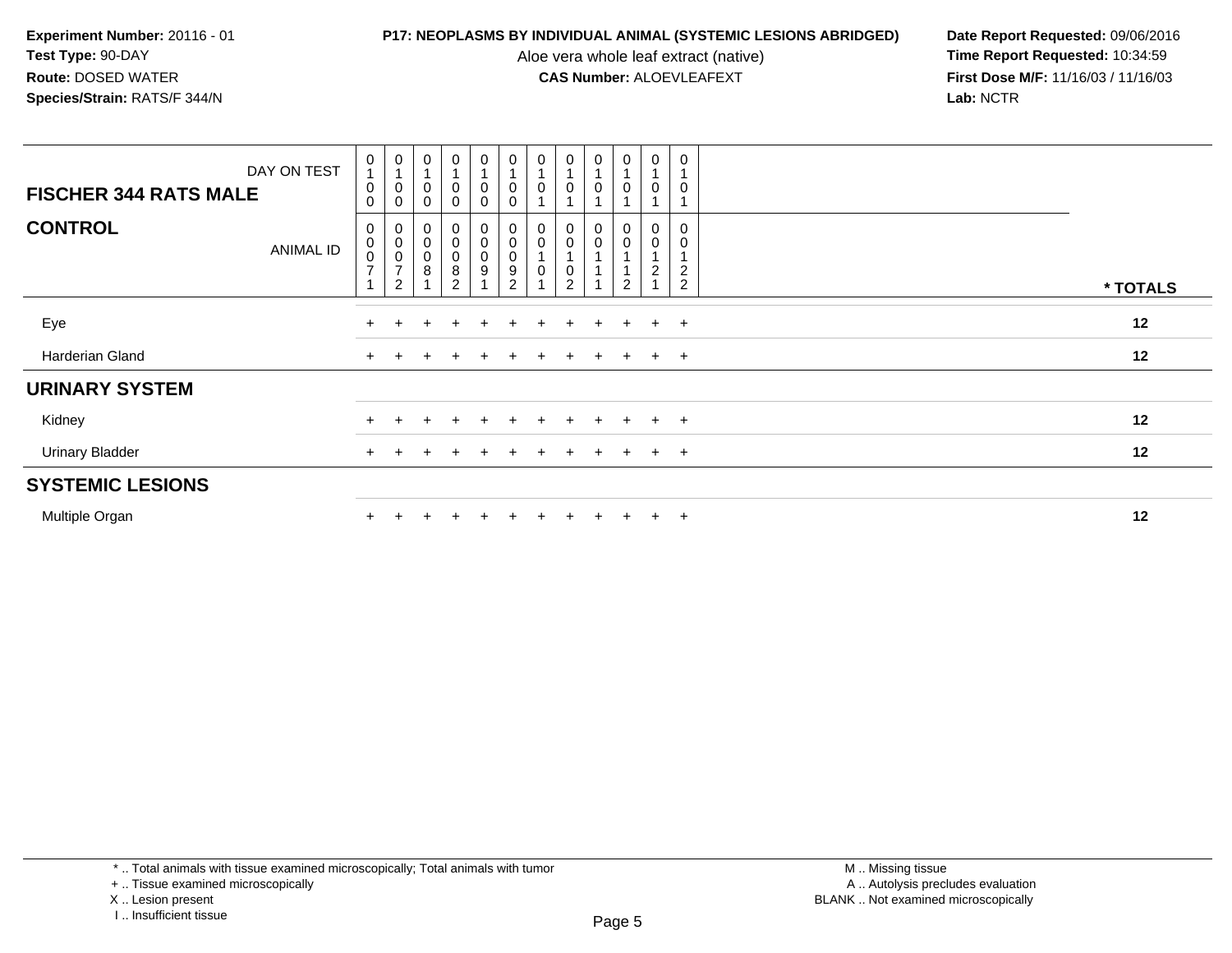Aloe vera whole leaf extract (native)<br>**CAS Number:** ALOEVLEAFEXT

| DAY ON TEST                                                                                                                                                         | 0<br>$\mathbf{1}$             | $\pmb{0}$<br>$\mathbf{1}$        | 0<br>$\mathbf{1}$             | $\pmb{0}$<br>$\mathbf{1}$     | $\pmb{0}$<br>$\mathbf{1}$                | $\pmb{0}$<br>$\mathbf{1}$                | $\pmb{0}$<br>$\mathbf{1}$                | $\mathbf 0$<br>$\mathbf{1}$  | 0<br>$\mathbf{1}$                | $\pmb{0}$<br>$\mathbf{1}$     | $\mathsf 0$<br>$\mathbf{1}$                |                                                                                               |          |
|---------------------------------------------------------------------------------------------------------------------------------------------------------------------|-------------------------------|----------------------------------|-------------------------------|-------------------------------|------------------------------------------|------------------------------------------|------------------------------------------|------------------------------|----------------------------------|-------------------------------|--------------------------------------------|-----------------------------------------------------------------------------------------------|----------|
| <b>FISCHER 344 RATS MALE</b>                                                                                                                                        | 0<br>$\pmb{0}$                | $\mathbf 0$<br>$\mathbf 0$       | 0<br>0                        | 0<br>$\mathbf 0$              | $\mathbf 0$<br>$\mathbf 0$               | $\mathbf 0$<br>$\pmb{0}$                 | $\mathbf 0$<br>$\overline{1}$            | 0<br>$\mathbf{1}$            | 0<br>$\mathbf{1}$                | 0<br>$\mathbf{1}$             | $\mathbf 0$<br>$\mathbf{1}$                |                                                                                               |          |
| <b>1% WLN</b><br><b>ANIMAL ID</b>                                                                                                                                   | $\Omega$<br>0<br>$\mathbf{1}$ | 0<br>$\mathbf 0$<br>$\mathbf{1}$ | $\Omega$<br>0<br>$\mathbf{1}$ | $\Omega$<br>0<br>$\mathbf{1}$ | $\pmb{0}$<br>$\mathbf 0$<br>$\mathbf{1}$ | 0<br>$\mathsf{O}\xspace$<br>$\mathbf{1}$ | $\mathbf 0$<br>$\pmb{0}$<br>$\mathbf{1}$ | $\Omega$<br>$\mathbf 0$<br>1 | $\mathbf{0}$<br>$\mathbf 0$<br>1 | $\Omega$<br>0<br>$\mathbf{1}$ | $\mathbf 0$<br>$\mathbf 0$<br>$\mathbf{1}$ |                                                                                               |          |
|                                                                                                                                                                     | 3<br>$\mathbf{1}$             | $\frac{3}{2}$                    | 4<br>1                        | $\frac{4}{2}$                 | $\,$ 5 $\,$                              | $\frac{5}{2}$                            | $\frac{6}{2}$                            | 7<br>1                       | $\overline{7}$<br>$\overline{2}$ | 8<br>$\mathbf{1}$             | $\bf 8$<br>$\overline{2}$                  |                                                                                               | * TOTALS |
| <b>ALIMENTARY SYSTEM</b>                                                                                                                                            |                               |                                  |                               |                               |                                          |                                          |                                          |                              |                                  |                               |                                            |                                                                                               |          |
| Intestine Large, Cecum                                                                                                                                              |                               |                                  |                               |                               |                                          |                                          |                                          |                              |                                  |                               | $\overline{+}$                             |                                                                                               | 11       |
| Intestine Large, Colon                                                                                                                                              |                               |                                  |                               |                               |                                          |                                          |                                          |                              |                                  |                               | $\ddot{}$                                  |                                                                                               | 11       |
| Liver                                                                                                                                                               |                               |                                  |                               |                               |                                          |                                          |                                          |                              |                                  |                               | $\ddot{}$                                  |                                                                                               | 11       |
| <b>CARDIOVASCULAR SYSTEM</b>                                                                                                                                        |                               |                                  |                               |                               |                                          |                                          |                                          |                              |                                  |                               |                                            |                                                                                               |          |
| <b>NONE</b>                                                                                                                                                         |                               |                                  |                               |                               |                                          |                                          |                                          |                              |                                  |                               |                                            |                                                                                               |          |
| <b>ENDOCRINE SYSTEM</b>                                                                                                                                             |                               |                                  |                               |                               |                                          |                                          |                                          |                              |                                  |                               |                                            |                                                                                               |          |
| <b>NONE</b>                                                                                                                                                         |                               |                                  |                               |                               |                                          |                                          |                                          |                              |                                  |                               |                                            |                                                                                               |          |
| <b>GENERAL BODY SYSTEM</b>                                                                                                                                          |                               |                                  |                               |                               |                                          |                                          |                                          |                              |                                  |                               |                                            |                                                                                               |          |
| <b>NONE</b>                                                                                                                                                         |                               |                                  |                               |                               |                                          |                                          |                                          |                              |                                  |                               |                                            |                                                                                               |          |
| <b>GENITAL SYSTEM</b>                                                                                                                                               |                               |                                  |                               |                               |                                          |                                          |                                          |                              |                                  |                               |                                            |                                                                                               |          |
| <b>NONE</b>                                                                                                                                                         |                               |                                  |                               |                               |                                          |                                          |                                          |                              |                                  |                               |                                            |                                                                                               |          |
| <b>HEMATOPOIETIC SYSTEM</b>                                                                                                                                         |                               |                                  |                               |                               |                                          |                                          |                                          |                              |                                  |                               |                                            |                                                                                               |          |
| Lymph Node, Mesenteric                                                                                                                                              |                               |                                  |                               | $\ddot{}$                     |                                          |                                          |                                          |                              |                                  | $+$                           | $+$                                        |                                                                                               | 3        |
| Spleen                                                                                                                                                              | $\pm$                         |                                  |                               |                               | +                                        | $\ddot{}$                                | $\div$                                   |                              |                                  | $\pm$                         | $+$                                        |                                                                                               | 11       |
| <b>INTEGUMENTARY SYSTEM</b>                                                                                                                                         |                               |                                  |                               |                               |                                          |                                          |                                          |                              |                                  |                               |                                            |                                                                                               |          |
| <b>NONE</b>                                                                                                                                                         |                               |                                  |                               |                               |                                          |                                          |                                          |                              |                                  |                               |                                            |                                                                                               |          |
| *  Total animals with tissue examined microscopically; Total animals with tumor<br>+  Tissue examined microscopically<br>X  Lesion present<br>I Insufficient tissue |                               |                                  |                               |                               |                                          |                                          |                                          |                              |                                  | Dao &                         |                                            | M  Missing tissue<br>A  Autolysis precludes evaluation<br>BLANK  Not examined microscopically |          |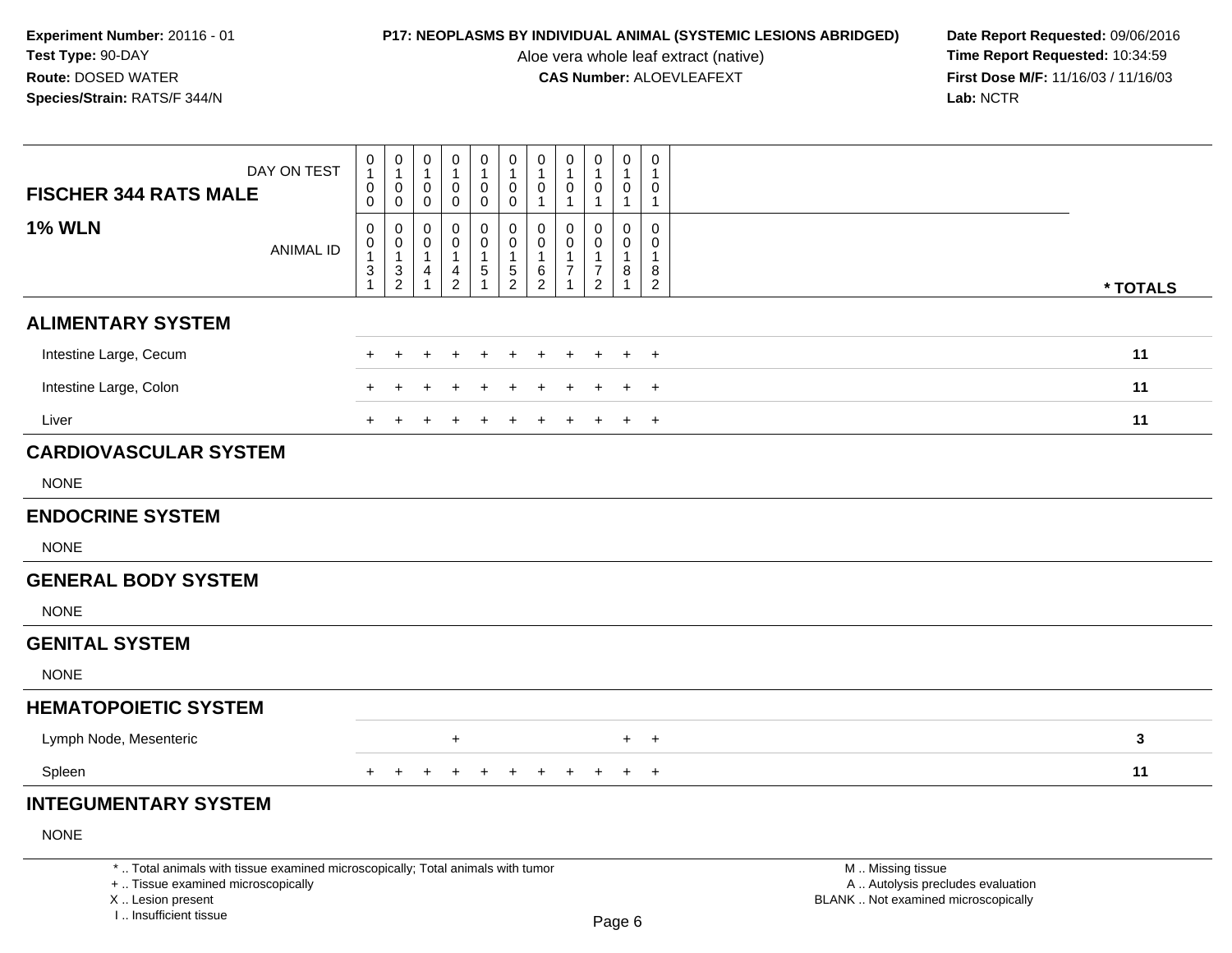Aloe vera whole leaf extract (native)<br>**CAS Number:** ALOEVLEAFEXT

**P17: NEOPLASMS BY INDIVIDUAL ANIMAL (SYSTEMIC LESIONS ABRIDGED)** Date Report Requested: 09/06/2016<br>Aloe vera whole leaf extract (native) **Time Report Requested:** 10:34:59 **First Dose M/F:** 11/16/03 / 11/16/03<br>Lab: NCTR **Lab:** NCTR

| <b>FISCHER 344 RATS MALE</b>  | DAY ON TEST      | $\begin{smallmatrix}0\1\end{smallmatrix}$<br>$\pmb{0}$<br>0                                  | $\begin{smallmatrix}0\1\end{smallmatrix}$<br>0<br>0 | $\begin{smallmatrix}0\\1\end{smallmatrix}$<br>$\pmb{0}$<br>$\mathbf 0$ | 0<br>$\overline{1}$<br>0<br>$\mathbf 0$         | 0<br>$\mathbf{1}$<br>0<br>$\mathbf 0$                   | $\mathbf 0$<br>$\mathbf{1}$<br>$\mathbf 0$<br>$\mathbf 0$ | $\begin{smallmatrix}0\\1\end{smallmatrix}$<br>$\pmb{0}$<br>$\overline{1}$ | $\begin{smallmatrix}0\1\end{smallmatrix}$<br>$\pmb{0}$<br>$\overline{A}$ | 0<br>0           | 0<br>$\mathbf{1}$<br>$\pmb{0}$ | 0<br>0                        |          |
|-------------------------------|------------------|----------------------------------------------------------------------------------------------|-----------------------------------------------------|------------------------------------------------------------------------|-------------------------------------------------|---------------------------------------------------------|-----------------------------------------------------------|---------------------------------------------------------------------------|--------------------------------------------------------------------------|------------------|--------------------------------|-------------------------------|----------|
| <b>1% WLN</b>                 | <b>ANIMAL ID</b> | 0<br>$\begin{smallmatrix}0\\1\end{smallmatrix}$<br>$\ensuremath{\mathsf{3}}$<br>$\mathbf{1}$ | 0<br>0<br>$\frac{3}{2}$                             | 0<br>$\pmb{0}$<br>$\overline{1}$<br>$\overline{\mathbf{4}}$            | 0<br>0<br>$\overline{1}$<br>4<br>$\overline{2}$ | 0<br>$\pmb{0}$<br>$\overline{1}$<br>5<br>$\overline{ }$ | 0<br>$\pmb{0}$<br>$\mathbf 5$<br>$\overline{2}$           | 0<br>$\pmb{0}$<br>1<br>6<br>$\overline{2}$                                | 0<br>$\pmb{0}$<br>$\mathbf{1}$<br>$\overline{7}$                         | O<br>0<br>7<br>2 | 0<br>$\pmb{0}$<br>8            | 0<br>0<br>8<br>$\overline{2}$ | * TOTALS |
| <b>MUSCULOSKELETAL SYSTEM</b> |                  |                                                                                              |                                                     |                                                                        |                                                 |                                                         |                                                           |                                                                           |                                                                          |                  |                                |                               |          |
| <b>NONE</b>                   |                  |                                                                                              |                                                     |                                                                        |                                                 |                                                         |                                                           |                                                                           |                                                                          |                  |                                |                               |          |
| <b>NERVOUS SYSTEM</b>         |                  |                                                                                              |                                                     |                                                                        |                                                 |                                                         |                                                           |                                                                           |                                                                          |                  |                                |                               |          |
| <b>NONE</b>                   |                  |                                                                                              |                                                     |                                                                        |                                                 |                                                         |                                                           |                                                                           |                                                                          |                  |                                |                               |          |
| <b>RESPIRATORY SYSTEM</b>     |                  |                                                                                              |                                                     |                                                                        |                                                 |                                                         |                                                           |                                                                           |                                                                          |                  |                                |                               |          |
| <b>NONE</b>                   |                  |                                                                                              |                                                     |                                                                        |                                                 |                                                         |                                                           |                                                                           |                                                                          |                  |                                |                               |          |
| <b>SPECIAL SENSES SYSTEM</b>  |                  |                                                                                              |                                                     |                                                                        |                                                 |                                                         |                                                           |                                                                           |                                                                          |                  |                                |                               |          |
| <b>NONE</b>                   |                  |                                                                                              |                                                     |                                                                        |                                                 |                                                         |                                                           |                                                                           |                                                                          |                  |                                |                               |          |
| <b>URINARY SYSTEM</b>         |                  |                                                                                              |                                                     |                                                                        |                                                 |                                                         |                                                           |                                                                           |                                                                          |                  |                                |                               |          |
| Kidney                        |                  | $+$                                                                                          | $+$                                                 | $+$                                                                    | $+$                                             | $+$                                                     | $+$                                                       | $+$                                                                       | $+$                                                                      |                  | $+$ $+$ $+$                    |                               | 11       |
| <b>SYSTEMIC LESIONS</b>       |                  |                                                                                              |                                                     |                                                                        |                                                 |                                                         |                                                           |                                                                           |                                                                          |                  |                                |                               |          |
| Multiple Organ                |                  |                                                                                              |                                                     |                                                                        |                                                 |                                                         |                                                           |                                                                           |                                                                          |                  |                                | $+$ $+$                       | 11       |

+ .. Tissue examined microscopically

X .. Lesion present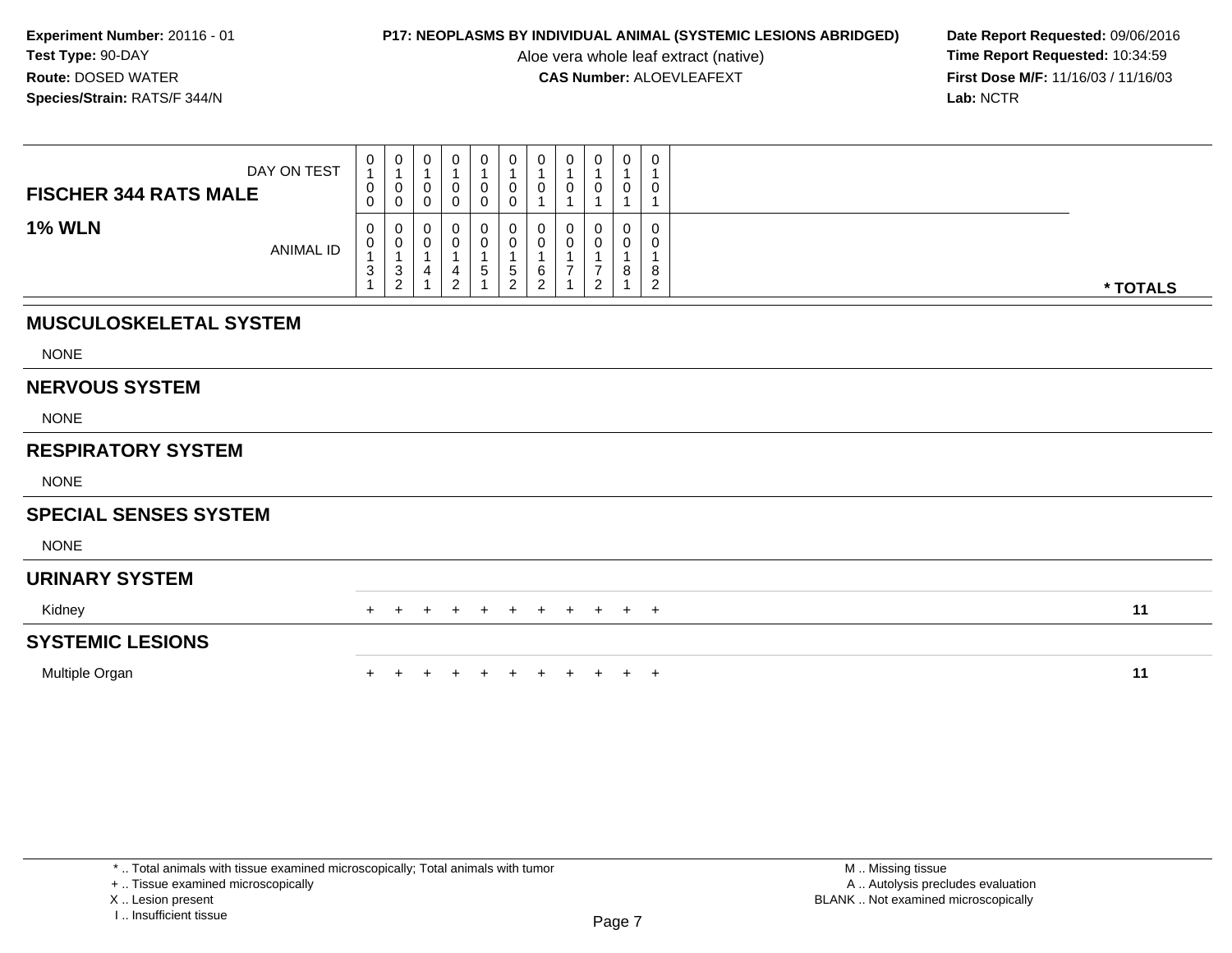Aloe vera whole leaf extract (native)<br>**CAS Number:** ALOEVLEAFEXT

**P17: NEOPLASMS BY INDIVIDUAL ANIMAL (SYSTEMIC LESIONS ABRIDGED)** Date Report Requested: 09/06/2016<br>Aloe vera whole leaf extract (native) **Time Report Requested:** 10:34:59 **First Dose M/F:** 11/16/03 / 11/16/03<br>Lab: NCTR **Lab:** NCTR

| <b>FISCHER 344 RATS MALE</b> | DAY ON TEST      | $\begin{smallmatrix}0\0\0\end{smallmatrix}$<br>$\begin{array}{c} 4 \\ 6 \end{array}$ | $_{\rm 0}^{\rm 0}$<br>$\frac{6}{2}$     | $\pmb{0}$<br>$\overline{1}$<br>$\mathbf 0$                                                | $\begin{smallmatrix}0\\1\end{smallmatrix}$<br>$\mathbf 0$                               | $\pmb{0}$<br>$\mathbf{1}$<br>$\mathbf 0$                      | $\pmb{0}$<br>$\mathbf{1}$<br>$\mathsf 0$                    | $\pmb{0}$<br>$\mathbf{1}$<br>$\mathsf{O}\xspace$                           | 0<br>$\mathbf{1}$<br>$\mathbf 0$                                     | $\pmb{0}$<br>$\mathbf{1}$<br>$\mathbf 0$        | $\pmb{0}$<br>$\mathbf{1}$<br>$\mathbf 0$                                           | $\pmb{0}$<br>$\overline{1}$<br>$\mathbf 0$                                               | $\mathbf 0$<br>$\overline{1}$<br>$\mathbf 0$                                     |          |
|------------------------------|------------------|--------------------------------------------------------------------------------------|-----------------------------------------|-------------------------------------------------------------------------------------------|-----------------------------------------------------------------------------------------|---------------------------------------------------------------|-------------------------------------------------------------|----------------------------------------------------------------------------|----------------------------------------------------------------------|-------------------------------------------------|------------------------------------------------------------------------------------|------------------------------------------------------------------------------------------|----------------------------------------------------------------------------------|----------|
| <b>2% WLN</b>                | <b>ANIMAL ID</b> | $\mathsf 0$<br>$\begin{array}{c} 0 \\ 0 \\ 2 \\ 1 \end{array}$                       | $\pmb{0}$<br>$\pmb{0}$<br>$\frac{0}{2}$ | $\mathsf 0$<br>$\mathbf 0$<br>$\mathbf 0$<br>$\mathbf 0$<br>$\mathbf 1$<br>$\overline{1}$ | $\mathsf{O}\xspace$<br>$\mathsf{O}\xspace$<br>$\mathbf 0$<br>$\pmb{0}$<br>$\frac{1}{2}$ | $\mathbf 0$<br>0<br>$\mathbf 0$<br>$\pmb{0}$<br>$\frac{3}{1}$ | $\mathbf 0$<br>0<br>$\pmb{0}$<br>$\pmb{0}$<br>$\frac{3}{2}$ | $\mathbf{1}$<br>$\pmb{0}$<br>$\pmb{0}$<br>$\pmb{0}$<br>$\overline{4}$<br>1 | $\mathbf{1}$<br>$\Omega$<br>$\Omega$<br>$\mathbf 0$<br>$\frac{4}{2}$ | $\Omega$<br>$\Omega$<br>$\pmb{0}$<br>$\sqrt{5}$ | $\mathbf{1}$<br>$\mathbf 0$<br>$\mathbf 0$<br>$\mathsf{O}\xspace$<br>$\frac{5}{2}$ | $\mathbf{1}$<br>$\mathbf 0$<br>$\mathbf 0$<br>$\mathsf{O}\xspace$<br>6<br>$\overline{1}$ | $\mathbf{1}$<br>$\mathbf 0$<br>$\Omega$<br>$\overline{0}$<br>6<br>$\overline{c}$ | * TOTALS |
| <b>ALIMENTARY SYSTEM</b>     |                  |                                                                                      |                                         |                                                                                           |                                                                                         |                                                               |                                                             |                                                                            |                                                                      |                                                 |                                                                                    |                                                                                          |                                                                                  |          |
| Esophagus                    |                  | $+$                                                                                  |                                         |                                                                                           |                                                                                         |                                                               |                                                             |                                                                            | ÷                                                                    | $\div$                                          | ÷                                                                                  | $\ddot{}$                                                                                | $\overline{+}$                                                                   | 12       |
| Intestine Large, Cecum       |                  |                                                                                      |                                         |                                                                                           |                                                                                         |                                                               |                                                             |                                                                            |                                                                      |                                                 |                                                                                    |                                                                                          | $\ddot{}$                                                                        | 12       |
| Intestine Large, Colon       |                  | $\pm$                                                                                | $\div$                                  |                                                                                           |                                                                                         |                                                               |                                                             |                                                                            |                                                                      |                                                 |                                                                                    |                                                                                          | $\ddot{}$                                                                        | 12       |
| Intestine Large, Rectum      |                  |                                                                                      |                                         |                                                                                           |                                                                                         |                                                               |                                                             |                                                                            |                                                                      | м                                               | $\ddot{}$                                                                          | $+$                                                                                      | $+$                                                                              | 11       |
| Intestine Small, Duodenum    |                  | $\pm$                                                                                |                                         |                                                                                           |                                                                                         |                                                               |                                                             |                                                                            |                                                                      |                                                 |                                                                                    | $\ddot{}$                                                                                | $\ddot{}$                                                                        | 12       |
| Intestine Small, Ileum       |                  | $+$                                                                                  | $\ddot{}$                               |                                                                                           |                                                                                         |                                                               |                                                             |                                                                            |                                                                      |                                                 |                                                                                    | $\ddot{}$                                                                                | $+$                                                                              | 12       |
| Intestine Small, Jejunum     |                  | $\pm$                                                                                |                                         |                                                                                           |                                                                                         |                                                               |                                                             |                                                                            |                                                                      |                                                 |                                                                                    | ÷                                                                                        | $\overline{+}$                                                                   | 12       |
| Liver                        |                  | $\pm$                                                                                |                                         |                                                                                           |                                                                                         |                                                               |                                                             |                                                                            |                                                                      |                                                 |                                                                                    | $\ddot{}$                                                                                | $\overline{+}$                                                                   | 12       |
| Pancreas                     |                  | $+$                                                                                  |                                         |                                                                                           |                                                                                         |                                                               |                                                             |                                                                            |                                                                      |                                                 |                                                                                    |                                                                                          | $\ddot{}$                                                                        | 12       |
| Salivary Glands              |                  | $+$                                                                                  |                                         |                                                                                           |                                                                                         |                                                               |                                                             |                                                                            |                                                                      |                                                 |                                                                                    |                                                                                          | $\overline{+}$                                                                   | 12       |
| Stomach, Forestomach         |                  |                                                                                      |                                         |                                                                                           |                                                                                         |                                                               |                                                             |                                                                            |                                                                      |                                                 |                                                                                    |                                                                                          |                                                                                  | 12       |
| Stomach, Glandular           |                  | $+$                                                                                  |                                         |                                                                                           |                                                                                         |                                                               |                                                             |                                                                            |                                                                      |                                                 |                                                                                    | $\div$                                                                                   | $\overline{+}$                                                                   | 12       |
| <b>CARDIOVASCULAR SYSTEM</b> |                  |                                                                                      |                                         |                                                                                           |                                                                                         |                                                               |                                                             |                                                                            |                                                                      |                                                 |                                                                                    |                                                                                          |                                                                                  |          |
| <b>Blood Vessel</b>          |                  | $\pm$                                                                                | $\div$                                  |                                                                                           |                                                                                         |                                                               |                                                             |                                                                            |                                                                      |                                                 |                                                                                    |                                                                                          | $\ddot{}$                                                                        | 12       |
| Heart                        |                  | +                                                                                    |                                         |                                                                                           |                                                                                         |                                                               |                                                             |                                                                            |                                                                      | $\div$                                          | $\div$                                                                             | $\ddot{}$                                                                                | $+$                                                                              | 12       |
| <b>ENDOCRINE SYSTEM</b>      |                  |                                                                                      |                                         |                                                                                           |                                                                                         |                                                               |                                                             |                                                                            |                                                                      |                                                 |                                                                                    |                                                                                          |                                                                                  |          |

\* .. Total animals with tissue examined microscopically; Total animals with tumor

+ .. Tissue examined microscopically

X .. Lesion present

I .. Insufficient tissue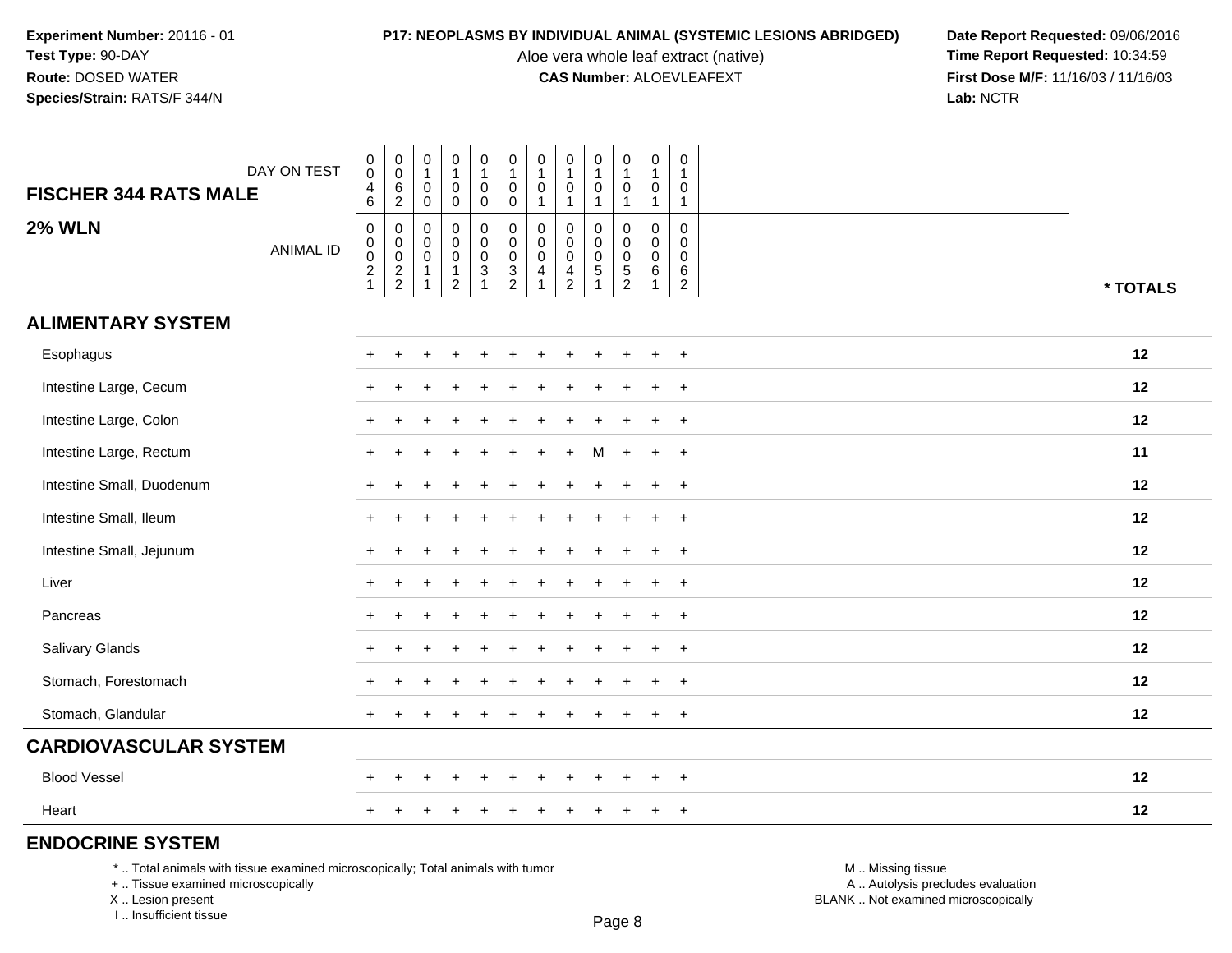I .. Insufficient tissue

Aloe vera whole leaf extract (native)<br>**CAS Number:** ALOEVLEAFEXT

| <b>FISCHER 344 RATS MALE</b>                                                                                                               | DAY ON TEST      | $\mathbf 0$<br>$\overline{0}$<br>4                                                      | $\pmb{0}$<br>$\pmb{0}$<br>6                                                                 | $\mathsf 0$<br>$\mathbf{1}$<br>$\mathbf 0$    | $\pmb{0}$<br>$\mathbf{1}$<br>0                              | $\mathsf 0$<br>$\mathbf{1}$<br>0                       | $\pmb{0}$<br>1<br>$\mathbf 0$                                                               | $\pmb{0}$<br>$\overline{1}$<br>$\pmb{0}$                                      | $\pmb{0}$<br>$\mathbf{1}$<br>$\mathbf 0$<br>$\mathbf{1}$                        | $\mathsf 0$<br>$\mathbf{1}$<br>$\mathbf 0$                | $\mathsf{O}\xspace$<br>$\mathbf{1}$<br>$\mathsf{O}\xspace$                          | $\mathbf 0$<br>$\mathbf{1}$<br>$\mathbf 0$                          | $\pmb{0}$<br>$\overline{1}$<br>0                                     |                                                                                               |  |
|--------------------------------------------------------------------------------------------------------------------------------------------|------------------|-----------------------------------------------------------------------------------------|---------------------------------------------------------------------------------------------|-----------------------------------------------|-------------------------------------------------------------|--------------------------------------------------------|---------------------------------------------------------------------------------------------|-------------------------------------------------------------------------------|---------------------------------------------------------------------------------|-----------------------------------------------------------|-------------------------------------------------------------------------------------|---------------------------------------------------------------------|----------------------------------------------------------------------|-----------------------------------------------------------------------------------------------|--|
| <b>2% WLN</b>                                                                                                                              | <b>ANIMAL ID</b> | 6<br>$\mathbf 0$<br>$\begin{smallmatrix} 0\\0 \end{smallmatrix}$<br>$\overline{2}$<br>1 | $\overline{2}$<br>$\mathbf 0$<br>$\mathbf 0$<br>$\mathbf 0$<br>$\sqrt{2}$<br>$\overline{c}$ | 0<br>$\Omega$<br>$\Omega$<br>$\mathbf 0$<br>1 | 0<br>0<br>$\mathbf 0$<br>0<br>$\mathbf 1$<br>$\overline{c}$ | 0<br>$\mathbf 0$<br>$\mathbf 0$<br>0<br>$\mathfrak{S}$ | $\pmb{0}$<br>$\mathbf 0$<br>$\mathbf 0$<br>0<br>$\ensuremath{\mathsf{3}}$<br>$\overline{c}$ | $\overline{1}$<br>$\mathbf 0$<br>$\mathbf 0$<br>$\mathbf 0$<br>$\overline{4}$ | $\mathbf{0}$<br>$\mathbf{0}$<br>$\mathbf 0$<br>$\overline{4}$<br>$\overline{2}$ | $\mathbf 1$<br>$\Omega$<br>$\mathbf 0$<br>0<br>$\sqrt{5}$ | $\mathbf{1}$<br>0<br>$\mathbf 0$<br>$\mathbf 0$<br>$\overline{5}$<br>$\overline{2}$ | $\mathbf{1}$<br>$\mathbf 0$<br>$\mathbf 0$<br>$\mathbf 0$<br>6<br>1 | $\mathbf{1}$<br>$\mathbf 0$<br>0<br>$\mathbf 0$<br>6<br>$\mathbf{2}$ | * TOTALS                                                                                      |  |
| <b>Adrenal Cortex</b>                                                                                                                      |                  | $\ddot{}$                                                                               | M                                                                                           | $\overline{1}$                                |                                                             |                                                        |                                                                                             |                                                                               |                                                                                 |                                                           |                                                                                     |                                                                     | $\ddot{}$                                                            | 11                                                                                            |  |
| Adrenal Medulla                                                                                                                            |                  | М                                                                                       | М                                                                                           |                                               |                                                             |                                                        |                                                                                             |                                                                               |                                                                                 |                                                           |                                                                                     | $\ddot{}$                                                           | $+$                                                                  | 10                                                                                            |  |
| Islets, Pancreatic                                                                                                                         |                  |                                                                                         |                                                                                             |                                               |                                                             |                                                        |                                                                                             |                                                                               |                                                                                 |                                                           |                                                                                     | ÷                                                                   | $\ddot{}$                                                            | 12                                                                                            |  |
| Parathyroid Gland                                                                                                                          |                  |                                                                                         |                                                                                             |                                               |                                                             |                                                        |                                                                                             |                                                                               |                                                                                 |                                                           |                                                                                     |                                                                     | $\ddot{}$                                                            | 12                                                                                            |  |
| <b>Pituitary Gland</b>                                                                                                                     |                  |                                                                                         |                                                                                             |                                               |                                                             |                                                        |                                                                                             |                                                                               |                                                                                 |                                                           |                                                                                     |                                                                     | $\ddot{}$                                                            | 12                                                                                            |  |
| <b>Thyroid Gland</b>                                                                                                                       |                  | $\pm$                                                                                   | $\div$                                                                                      |                                               |                                                             | ÷                                                      | ÷                                                                                           |                                                                               | ÷                                                                               | $\div$                                                    | $\ddot{}$                                                                           | $+$                                                                 | $\ddot{}$                                                            | 12                                                                                            |  |
| <b>GENERAL BODY SYSTEM</b>                                                                                                                 |                  |                                                                                         |                                                                                             |                                               |                                                             |                                                        |                                                                                             |                                                                               |                                                                                 |                                                           |                                                                                     |                                                                     |                                                                      |                                                                                               |  |
| <b>NONE</b>                                                                                                                                |                  |                                                                                         |                                                                                             |                                               |                                                             |                                                        |                                                                                             |                                                                               |                                                                                 |                                                           |                                                                                     |                                                                     |                                                                      |                                                                                               |  |
| <b>GENITAL SYSTEM</b>                                                                                                                      |                  |                                                                                         |                                                                                             |                                               |                                                             |                                                        |                                                                                             |                                                                               |                                                                                 |                                                           |                                                                                     |                                                                     |                                                                      |                                                                                               |  |
| Epididymis                                                                                                                                 |                  |                                                                                         |                                                                                             |                                               |                                                             |                                                        |                                                                                             |                                                                               |                                                                                 |                                                           |                                                                                     |                                                                     | $\ddot{}$                                                            | 12                                                                                            |  |
| <b>Preputial Gland</b>                                                                                                                     |                  |                                                                                         |                                                                                             |                                               |                                                             |                                                        |                                                                                             |                                                                               |                                                                                 |                                                           |                                                                                     |                                                                     |                                                                      | 12                                                                                            |  |
| Prostate                                                                                                                                   |                  |                                                                                         |                                                                                             |                                               |                                                             |                                                        |                                                                                             |                                                                               |                                                                                 |                                                           |                                                                                     | $\ddot{}$                                                           | $\ddot{}$                                                            | 12                                                                                            |  |
| Seminal Vesicle                                                                                                                            |                  |                                                                                         |                                                                                             |                                               |                                                             |                                                        |                                                                                             |                                                                               |                                                                                 |                                                           |                                                                                     |                                                                     | $\ddot{}$                                                            | 12                                                                                            |  |
| <b>Testes</b>                                                                                                                              |                  |                                                                                         |                                                                                             |                                               |                                                             |                                                        |                                                                                             |                                                                               |                                                                                 |                                                           |                                                                                     | $\ddot{}$                                                           | $\overline{+}$                                                       | 12                                                                                            |  |
| <b>HEMATOPOIETIC SYSTEM</b>                                                                                                                |                  |                                                                                         |                                                                                             |                                               |                                                             |                                                        |                                                                                             |                                                                               |                                                                                 |                                                           |                                                                                     |                                                                     |                                                                      |                                                                                               |  |
| <b>Bone Marrow</b>                                                                                                                         |                  |                                                                                         |                                                                                             |                                               |                                                             |                                                        |                                                                                             |                                                                               |                                                                                 |                                                           |                                                                                     |                                                                     |                                                                      | 12                                                                                            |  |
| Lymph Node, Mandibular                                                                                                                     |                  |                                                                                         |                                                                                             |                                               |                                                             |                                                        |                                                                                             |                                                                               |                                                                                 |                                                           |                                                                                     |                                                                     | $\ddot{}$                                                            | 12                                                                                            |  |
| *  Total animals with tissue examined microscopically; Total animals with tumor<br>+  Tissue examined microscopically<br>X  Lesion present |                  |                                                                                         |                                                                                             |                                               |                                                             |                                                        |                                                                                             |                                                                               |                                                                                 |                                                           |                                                                                     |                                                                     |                                                                      | M  Missing tissue<br>A  Autolysis precludes evaluation<br>BLANK  Not examined microscopically |  |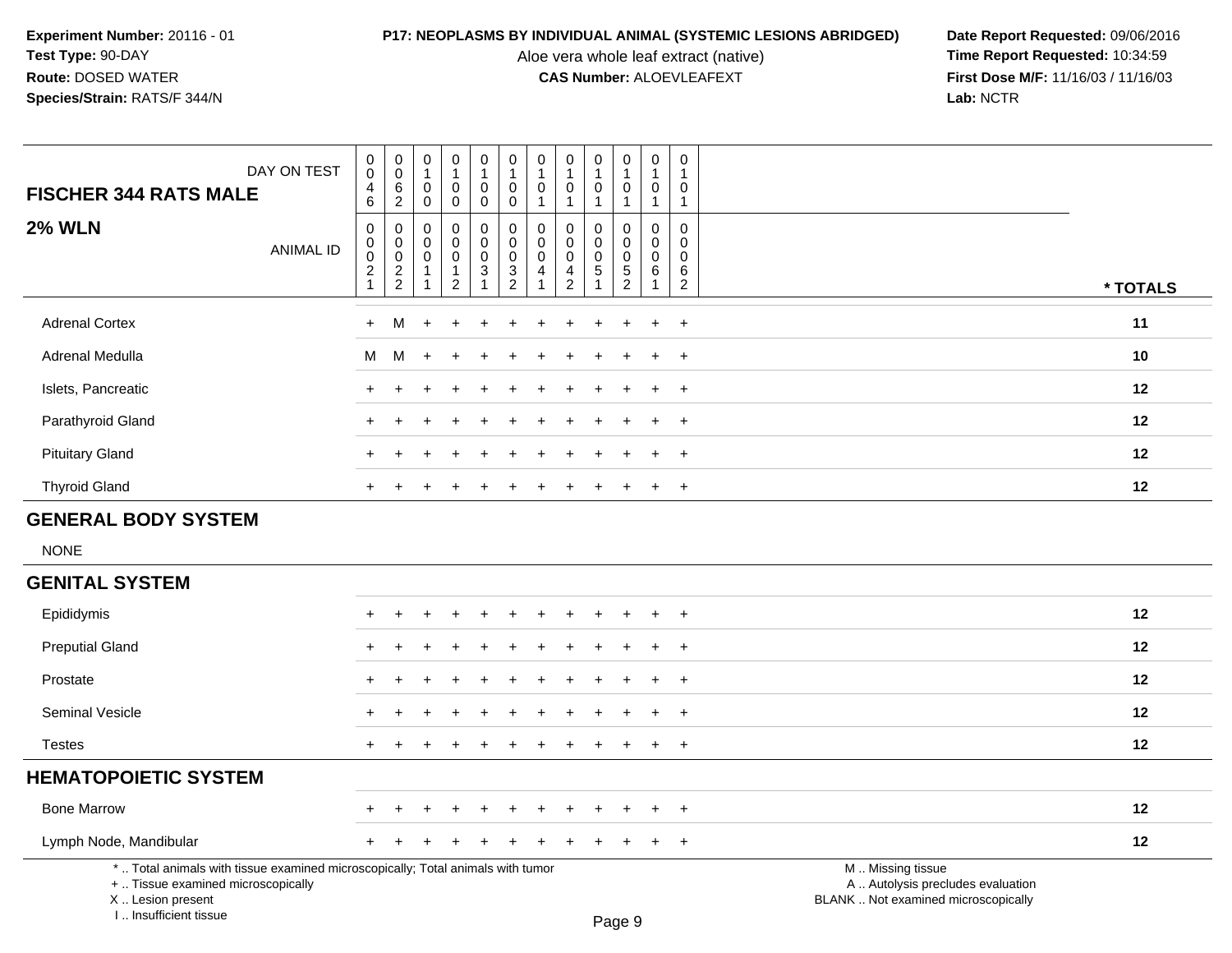Aloe vera whole leaf extract (native)<br>**CAS Number:** ALOEVLEAFEXT

**P17: NEOPLASMS BY INDIVIDUAL ANIMAL (SYSTEMIC LESIONS ABRIDGED)** Date Report Requested: 09/06/2016<br>Aloe vera whole leaf extract (native) **Time Report Requested:** 10:34:59 **First Dose M/F:** 11/16/03 / 11/16/03<br>Lab: NCTR **Lab:** NCTR

| DAY ON TEST<br><b>FISCHER 344 RATS MALE</b> | $\pmb{0}$<br>$\pmb{0}$<br>$\overline{4}$<br>$6\phantom{1}$ | $\begin{matrix} 0 \\ 0 \\ 6 \\ 2 \end{matrix}$                | $\begin{smallmatrix}0\\1\end{smallmatrix}$<br>$\mathsf{O}\xspace$<br>$\overline{0}$ | 0<br>$\mathbf{1}$<br>$\mathbf 0$<br>$\mathbf 0$                           | $\begin{smallmatrix}0\\1\end{smallmatrix}$<br>$\pmb{0}$<br>$\ddot{\mathbf{0}}$ | $\pmb{0}$<br>$\mathbf{1}$<br>$\mathsf 0$<br>$\ddot{\mathbf{0}}$    | $\pmb{0}$<br>$\mathbf{1}$<br>0               | $\pmb{0}$<br>$\overline{1}$<br>$\mathbf 0$<br>$\overline{\mathbf{1}}$ | $\pmb{0}$<br>$\mathbf{1}$<br>$\pmb{0}$<br>$\mathbf{1}$          | $\pmb{0}$<br>$\mathbf{1}$<br>0<br>$\mathbf{1}$                           | $\mathsf 0$<br>$\mathbf{1}$<br>0<br>$\mathbf{1}$ | $\pmb{0}$<br>$\overline{1}$<br>$\mathbf 0$<br>$\mathbf{1}$ |          |
|---------------------------------------------|------------------------------------------------------------|---------------------------------------------------------------|-------------------------------------------------------------------------------------|---------------------------------------------------------------------------|--------------------------------------------------------------------------------|--------------------------------------------------------------------|----------------------------------------------|-----------------------------------------------------------------------|-----------------------------------------------------------------|--------------------------------------------------------------------------|--------------------------------------------------|------------------------------------------------------------|----------|
| <b>2% WLN</b><br><b>ANIMAL ID</b>           | 0<br>$\mathsf 0$<br>$\mathsf 0$<br>$\overline{2}$<br>1     | $\mathbf 0$<br>$\begin{matrix} 0 \\ 0 \\ 2 \\ 2 \end{matrix}$ | $\pmb{0}$<br>$\pmb{0}$<br>$\mathbf 0$<br>$\mathbf{1}$<br>$\mathbf{1}$               | 0<br>$\mathsf{O}\xspace$<br>$\mathbf 0$<br>$\mathbf{1}$<br>$\overline{2}$ | $\pmb{0}$<br>$\pmb{0}$<br>$\frac{0}{3}$<br>$\overline{1}$                      | $\mathbf 0$<br>$\mathsf 0$<br>$\mathsf{O}\xspace$<br>$\frac{3}{2}$ | $\mathbf{0}$<br>$\mathbf 0$<br>$\Omega$<br>4 | $\mathbf 0$<br>$\mathsf 0$<br>$\mathbf 0$<br>4<br>$\overline{2}$      | 0<br>$\pmb{0}$<br>$\mathbf 0$<br>$\overline{5}$<br>$\mathbf{1}$ | $\mathbf 0$<br>$\mathsf 0$<br>$\mathsf{O}\xspace$<br>5<br>$\overline{2}$ | 0<br>0<br>$\mathbf 0$<br>6<br>$\mathbf 1$        | $\mathbf 0$<br>$\mathbf 0$<br>$\mathbf 0$<br>6<br>2        | * TOTALS |
| Lymph Node, Mesenteric                      | $\div$                                                     |                                                               |                                                                                     |                                                                           |                                                                                |                                                                    |                                              |                                                                       | $\ddot{}$                                                       | M                                                                        | $+$                                              | $+$                                                        | 11       |
| Spleen                                      |                                                            |                                                               |                                                                                     |                                                                           |                                                                                |                                                                    |                                              |                                                                       |                                                                 |                                                                          |                                                  | $\ddot{}$                                                  | 12       |
| Thymus                                      | М                                                          | $\ddot{}$                                                     |                                                                                     |                                                                           |                                                                                |                                                                    |                                              |                                                                       |                                                                 |                                                                          | ÷                                                | $\ddot{}$                                                  | 11       |
| <b>INTEGUMENTARY SYSTEM</b>                 |                                                            |                                                               |                                                                                     |                                                                           |                                                                                |                                                                    |                                              |                                                                       |                                                                 |                                                                          |                                                  |                                                            |          |
| <b>Mammary Gland</b>                        | M                                                          | M                                                             | $\ddot{}$                                                                           | $\ddot{}$                                                                 | M                                                                              | $\ddot{}$                                                          | $\pm$                                        |                                                                       | $\ddot{}$                                                       | M                                                                        | $+$                                              | $+$                                                        | 8        |
| Skin                                        | $\pm$                                                      |                                                               |                                                                                     |                                                                           |                                                                                |                                                                    |                                              |                                                                       |                                                                 |                                                                          | $\ddot{}$                                        | $\overline{+}$                                             | 12       |
| <b>MUSCULOSKELETAL SYSTEM</b>               |                                                            |                                                               |                                                                                     |                                                                           |                                                                                |                                                                    |                                              |                                                                       |                                                                 |                                                                          |                                                  |                                                            |          |
| Bone, Femur                                 | $+$                                                        |                                                               |                                                                                     |                                                                           |                                                                                |                                                                    |                                              |                                                                       |                                                                 |                                                                          | $+$                                              | $\overline{+}$                                             | 12       |
| <b>NERVOUS SYSTEM</b>                       |                                                            |                                                               |                                                                                     |                                                                           |                                                                                |                                                                    |                                              |                                                                       |                                                                 |                                                                          |                                                  |                                                            |          |
| Brain, Brain Stem                           |                                                            |                                                               |                                                                                     |                                                                           |                                                                                |                                                                    |                                              |                                                                       |                                                                 |                                                                          |                                                  | $\ddot{}$                                                  | 12       |
| Brain, Cerebellum                           | $\div$                                                     |                                                               |                                                                                     |                                                                           |                                                                                |                                                                    |                                              |                                                                       |                                                                 |                                                                          | $\div$                                           | $\ddot{}$                                                  | 12       |
| Brain, Cerebrum                             | $\ddot{}$                                                  |                                                               |                                                                                     |                                                                           |                                                                                |                                                                    |                                              |                                                                       |                                                                 |                                                                          | $+$                                              | $+$                                                        | 12       |
| <b>RESPIRATORY SYSTEM</b>                   |                                                            |                                                               |                                                                                     |                                                                           |                                                                                |                                                                    |                                              |                                                                       |                                                                 |                                                                          |                                                  |                                                            |          |
| Lung                                        | $\div$                                                     |                                                               |                                                                                     |                                                                           |                                                                                |                                                                    |                                              |                                                                       |                                                                 |                                                                          |                                                  | $\ddot{}$                                                  | 12       |
| Nose                                        | $\div$                                                     |                                                               |                                                                                     |                                                                           |                                                                                |                                                                    |                                              |                                                                       |                                                                 |                                                                          |                                                  | $\ddot{}$                                                  | 12       |
| Trachea                                     | $\pm$                                                      |                                                               |                                                                                     |                                                                           |                                                                                |                                                                    |                                              |                                                                       |                                                                 |                                                                          | $\pm$                                            | $\overline{+}$                                             | 12       |

## **SPECIAL SENSES SYSTEM**

\* .. Total animals with tissue examined microscopically; Total animals with tumor

+ .. Tissue examined microscopically

X .. Lesion present

I .. Insufficient tissue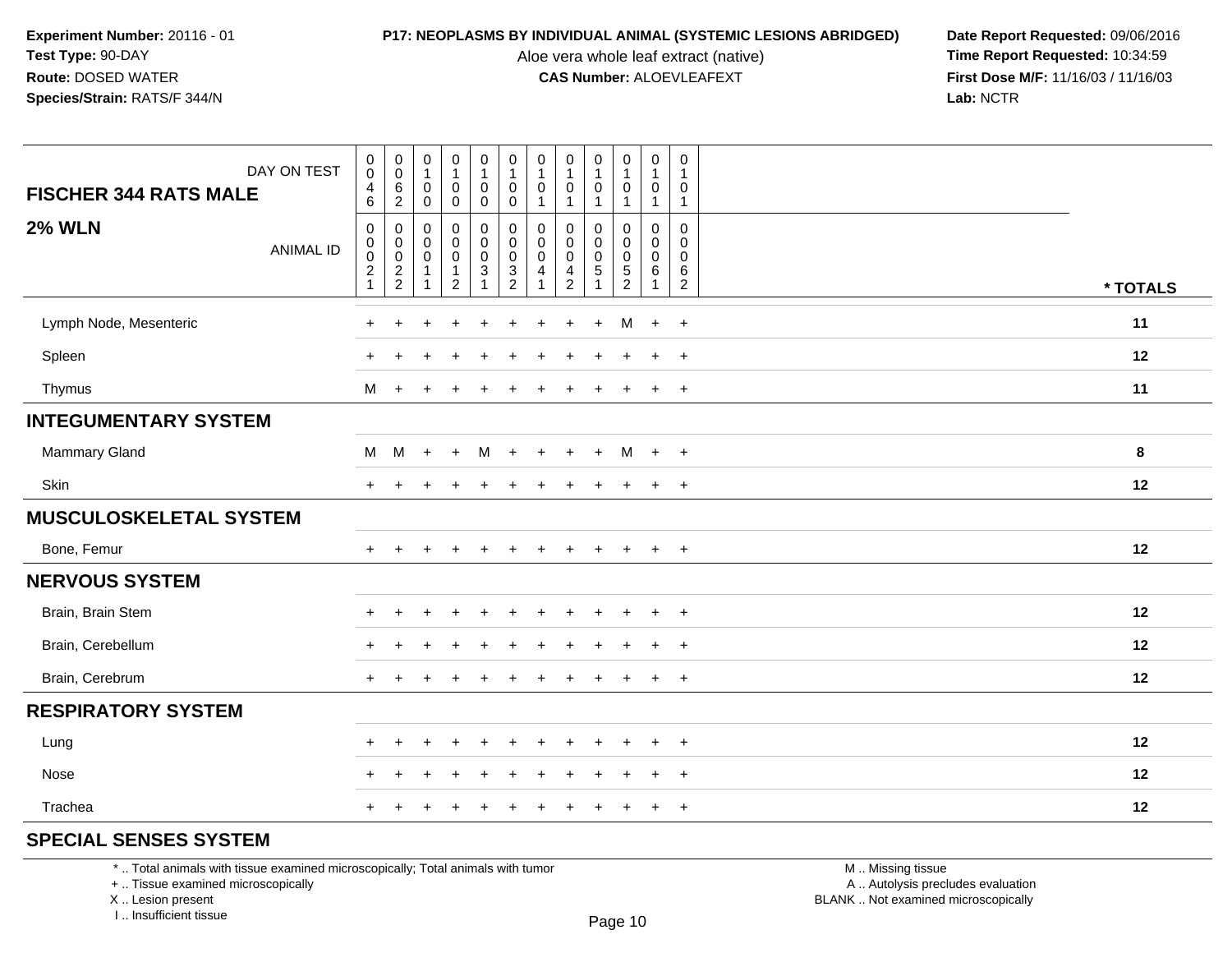Aloe vera whole leaf extract (native)<br>**CAS Number:** ALOEVLEAFEXT

| DAY ON TEST<br><b>FISCHER 344 RATS MALE</b> | $_{\rm 0}^{\rm 0}$<br>$\overline{4}$<br>6 | $\begin{matrix} 0 \\ 0 \\ 6 \end{matrix}$<br>$\overline{2}$    | $\pmb{0}$<br>$\mathbf 0$<br>0                      | $\mathbf 0$<br>0<br>0                                     | $\mathbf 0$<br>0<br>0 | $\pmb{0}$<br>$\pmb{0}$<br>$\mathbf 0$                     | $\pmb{0}$           | $\boldsymbol{0}$<br>0                                | $\mathbf 0$ | $\mathsf{O}\xspace$<br>$\mathbf 0$                   | $\pmb{0}$<br>0                       | $\mathbf 0$<br>$\mathbf 0$                   |          |  |
|---------------------------------------------|-------------------------------------------|----------------------------------------------------------------|----------------------------------------------------|-----------------------------------------------------------|-----------------------|-----------------------------------------------------------|---------------------|------------------------------------------------------|-------------|------------------------------------------------------|--------------------------------------|----------------------------------------------|----------|--|
| <b>2% WLN</b><br><b>ANIMAL ID</b>           | 0<br>$\,0\,$<br>$\mathbf 0$<br>$\sqrt{2}$ | $\begin{smallmatrix}0\\0\\0\end{smallmatrix}$<br>$\frac{2}{2}$ | 0<br>$\boldsymbol{0}$<br>$\pmb{0}$<br>$\mathbf{1}$ | 0<br>0<br>$\mathsf 0$<br>$\overline{A}$<br>$\overline{2}$ | 0<br>0<br>0<br>3      | $\pmb{0}$<br>$\pmb{0}$<br>$\frac{0}{3}$<br>$\overline{2}$ | $\pmb{0}$<br>0<br>4 | $\pmb{0}$<br>$\boldsymbol{0}$<br>4<br>$\overline{2}$ | 0<br>0<br>5 | 0<br>0<br>$\pmb{0}$<br>$\,$ 5 $\,$<br>$\overline{c}$ | 0<br>$\,0\,$<br>$\pmb{0}$<br>$\,6\,$ | 0<br>0<br>$\mathbf 0$<br>6<br>$\overline{2}$ | * TOTALS |  |
| Eye                                         |                                           |                                                                |                                                    |                                                           |                       |                                                           |                     |                                                      |             | $+$                                                  | $+$                                  | $+$                                          | 12       |  |
| Harderian Gland                             |                                           |                                                                |                                                    |                                                           | ÷                     |                                                           |                     | $+$                                                  |             | $+$                                                  | $+$                                  | $+$                                          | 12       |  |
| <b>URINARY SYSTEM</b>                       |                                           |                                                                |                                                    |                                                           |                       |                                                           |                     |                                                      |             |                                                      |                                      |                                              |          |  |
| Kidney                                      |                                           |                                                                |                                                    |                                                           | +                     |                                                           |                     |                                                      |             |                                                      | $+$                                  | $+$                                          | 12       |  |
| <b>Urinary Bladder</b>                      |                                           |                                                                |                                                    |                                                           | $+$                   |                                                           |                     | ÷.                                                   |             | $+$                                                  | $+$                                  | $+$                                          | 12       |  |
| <b>SYSTEMIC LESIONS</b>                     |                                           |                                                                |                                                    |                                                           |                       |                                                           |                     |                                                      |             |                                                      |                                      |                                              |          |  |
| Multiple Organ                              |                                           |                                                                |                                                    |                                                           | ÷                     |                                                           |                     | ÷.                                                   |             | $\pm$                                                | $+$                                  | $\overline{+}$                               | 12       |  |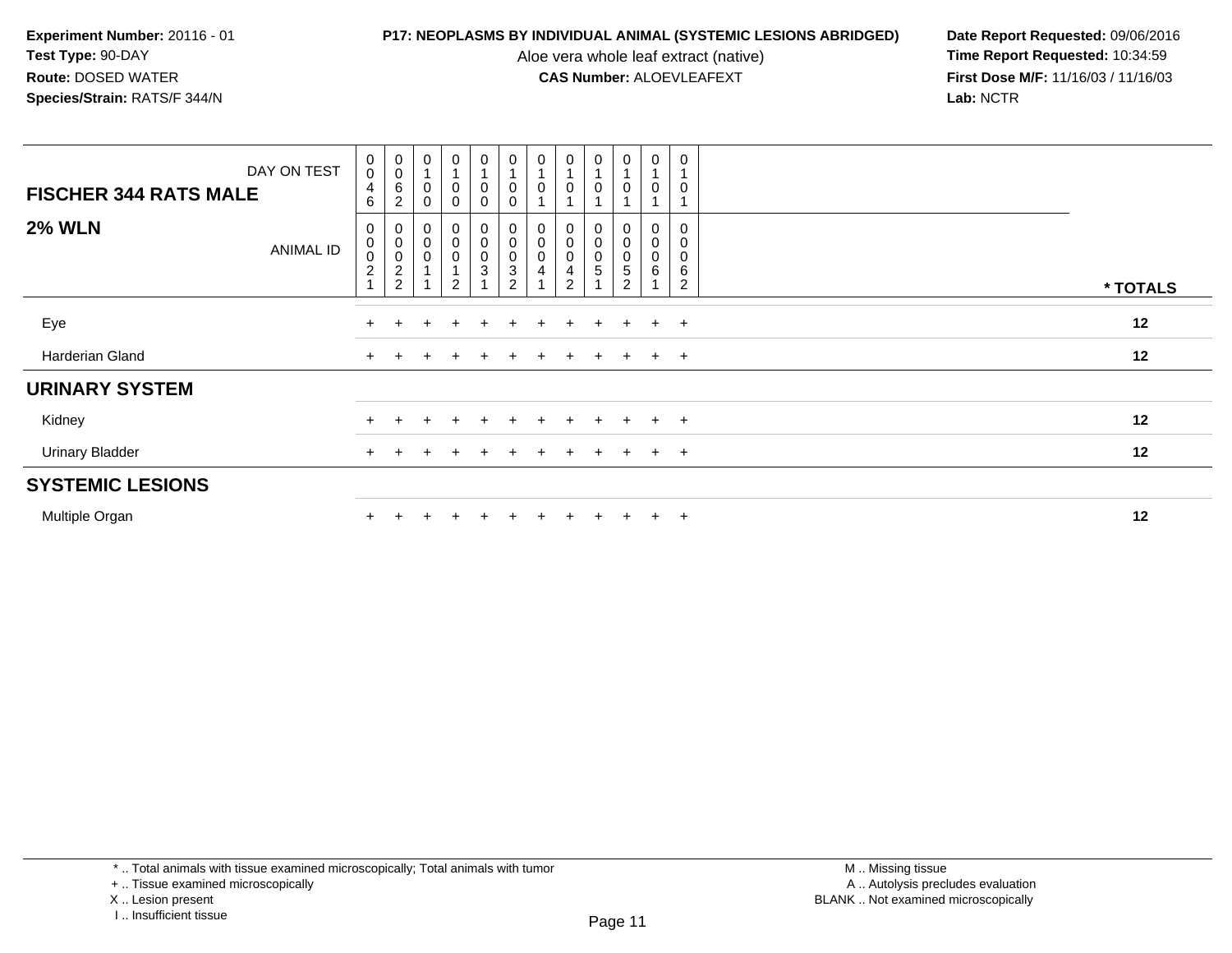Aloe vera whole leaf extract (native)<br>**CAS Number:** ALOEVLEAFEXT

**P17: NEOPLASMS BY INDIVIDUAL ANIMAL (SYSTEMIC LESIONS ABRIDGED)** Date Report Requested: 09/06/2016<br>Aloe vera whole leaf extract (native) **Time Report Requested:** 10:34:59 **First Dose M/F:** 11/16/03 / 11/16/03<br>Lab: NCTR **Lab:** NCTR

| DAY ON TEST<br><b>FISCHER 344 RATS MALE</b> | $\begin{smallmatrix}0\0\0\end{smallmatrix}$<br>$\frac{3}{1}$ | $\begin{matrix} 0 \\ 0 \\ 3 \\ 1 \end{matrix}$                   | $\pmb{0}$<br>$\mathbf 0$<br>$\sqrt{3}$<br>$\overline{4}$     | $\pmb{0}$<br>$\mathbf 0$<br>3<br>$\overline{4}$                          | $_{\rm 0}^{\rm 0}$<br>$\frac{3}{4}$                  | $\pmb{0}$<br>$\mathbf{1}$<br>$\mathbf 0$<br>$\mathbf 0$     | $\pmb{0}$<br>$\mathbf{1}$<br>$\pmb{0}$<br>$\mathbf 0$ | $\begin{array}{c} 0 \\ 1 \end{array}$<br>$\mathbf 0$<br>$\mathbf 0$ | $\pmb{0}$<br>$\mathbf{1}$<br>$\mathbf 0$<br>$\overline{1}$ | $\pmb{0}$<br>$\mathbf{1}$<br>$\mathbf 0$<br>$\mathbf{1}$       | $\pmb{0}$<br>$\mathbf{1}$<br>0<br>$\mathbf{1}$                                 | 0<br>$\mathbf{1}$<br>0<br>$\mathbf{1}$                              |          |
|---------------------------------------------|--------------------------------------------------------------|------------------------------------------------------------------|--------------------------------------------------------------|--------------------------------------------------------------------------|------------------------------------------------------|-------------------------------------------------------------|-------------------------------------------------------|---------------------------------------------------------------------|------------------------------------------------------------|----------------------------------------------------------------|--------------------------------------------------------------------------------|---------------------------------------------------------------------|----------|
| <b>3% WLN</b><br><b>ANIMAL ID</b>           | $\mathbf 0$<br>$\mathbf 0$<br>$\mathbf{1}$<br>$\frac{9}{2}$  | $\begin{matrix} 0 \\ 0 \\ 2 \\ 0 \end{matrix}$<br>$\overline{1}$ | $\mathbf 0$<br>$\mathbf 0$<br>$^2_{\rm 0}$<br>$\overline{2}$ | $\mathbf 0$<br>$\mathbf 0$<br>$\begin{array}{c} 2 \\ 2 \\ 1 \end{array}$ | 0<br>$\begin{array}{c} 0 \\ 2 \\ 3 \\ 1 \end{array}$ | $\mathsf 0$<br>$\mathbf 0$<br>$\mathbf{1}$<br>$\frac{9}{1}$ | $\mathbf 0$<br>$_{2}^{\rm 0}$<br>$\overline{1}$       | $\mathbf 0$<br>$\mathbf 0$<br>$\frac{2}{1}$<br>$\overline{2}$       | $\mathbf{0}$<br>$\mathbf 0$<br>$\frac{2}{2}$               | $\mathbf 0$<br>$\begin{array}{c} 0 \\ 2 \\ 3 \\ 2 \end{array}$ | $\mathbf 0$<br>$\mathbf 0$<br>$\overline{c}$<br>$\overline{4}$<br>$\mathbf{1}$ | $\mathbf 0$<br>$\mathbf 0$<br>$\overline{c}$<br>4<br>$\overline{2}$ | * TOTALS |
| <b>ALIMENTARY SYSTEM</b>                    |                                                              |                                                                  |                                                              |                                                                          |                                                      |                                                             |                                                       |                                                                     |                                                            |                                                                |                                                                                |                                                                     |          |
| Esophagus                                   |                                                              |                                                                  |                                                              |                                                                          |                                                      |                                                             |                                                       |                                                                     |                                                            |                                                                |                                                                                | $\div$                                                              | 12       |
| Intestine Large, Cecum                      |                                                              |                                                                  |                                                              |                                                                          |                                                      |                                                             |                                                       |                                                                     |                                                            |                                                                |                                                                                | $\ddot{}$                                                           | 12       |
| Intestine Large, Colon                      | $+$                                                          |                                                                  |                                                              |                                                                          |                                                      |                                                             |                                                       |                                                                     |                                                            |                                                                |                                                                                | $\ddot{}$                                                           | 12       |
| Intestine Large, Rectum                     | $+$                                                          |                                                                  |                                                              |                                                                          |                                                      | ÷.                                                          | м                                                     |                                                                     |                                                            | $\ddot{}$                                                      | $\ddot{}$                                                                      | $\ddot{}$                                                           | 11       |
| Intestine Small, Duodenum                   | $\ddot{}$                                                    |                                                                  |                                                              |                                                                          |                                                      |                                                             |                                                       |                                                                     |                                                            |                                                                | ÷                                                                              | $\ddot{}$                                                           | 12       |
| Intestine Small, Ileum                      | $+$                                                          |                                                                  |                                                              |                                                                          |                                                      |                                                             |                                                       |                                                                     |                                                            |                                                                |                                                                                | $\ddot{}$                                                           | 12       |
| Intestine Small, Jejunum                    |                                                              |                                                                  |                                                              |                                                                          |                                                      |                                                             |                                                       |                                                                     |                                                            |                                                                |                                                                                | $\ddot{}$                                                           | 12       |
| Liver                                       | $+$                                                          |                                                                  |                                                              |                                                                          |                                                      |                                                             |                                                       |                                                                     |                                                            |                                                                | ÷.                                                                             | $\ddot{}$                                                           | 12       |
| Pancreas                                    |                                                              |                                                                  |                                                              |                                                                          |                                                      |                                                             |                                                       |                                                                     |                                                            |                                                                |                                                                                | $\ddot{}$                                                           | 12       |
| Salivary Glands                             |                                                              |                                                                  |                                                              |                                                                          |                                                      |                                                             |                                                       |                                                                     |                                                            |                                                                |                                                                                | $\ddot{}$                                                           | 12       |
| Stomach, Forestomach                        |                                                              |                                                                  |                                                              |                                                                          |                                                      |                                                             |                                                       |                                                                     |                                                            |                                                                |                                                                                | $\div$                                                              | 12       |
| Stomach, Glandular                          | $\pm$                                                        |                                                                  |                                                              |                                                                          |                                                      |                                                             |                                                       |                                                                     |                                                            |                                                                | $\ddot{}$                                                                      | $\overline{+}$                                                      | 12       |
| <b>CARDIOVASCULAR SYSTEM</b>                |                                                              |                                                                  |                                                              |                                                                          |                                                      |                                                             |                                                       |                                                                     |                                                            |                                                                |                                                                                |                                                                     |          |
| <b>Blood Vessel</b>                         |                                                              |                                                                  |                                                              |                                                                          |                                                      |                                                             |                                                       |                                                                     |                                                            |                                                                |                                                                                | $\ddot{}$                                                           | 12       |
| Heart                                       |                                                              |                                                                  |                                                              |                                                                          |                                                      |                                                             |                                                       |                                                                     |                                                            |                                                                |                                                                                | $\ddot{}$                                                           | 12       |
| <b>ENDOCRINE SYSTEM</b>                     |                                                              |                                                                  |                                                              |                                                                          |                                                      |                                                             |                                                       |                                                                     |                                                            |                                                                |                                                                                |                                                                     |          |

Page 12

\* .. Total animals with tissue examined microscopically; Total animals with tumor

y the contract of the contract of the contract of the contract of the contract of  $\mathsf A$  . Autolysis precludes evaluation + .. Tissue examined microscopically

X .. Lesion present

I .. Insufficient tissue

M .. Missing tissue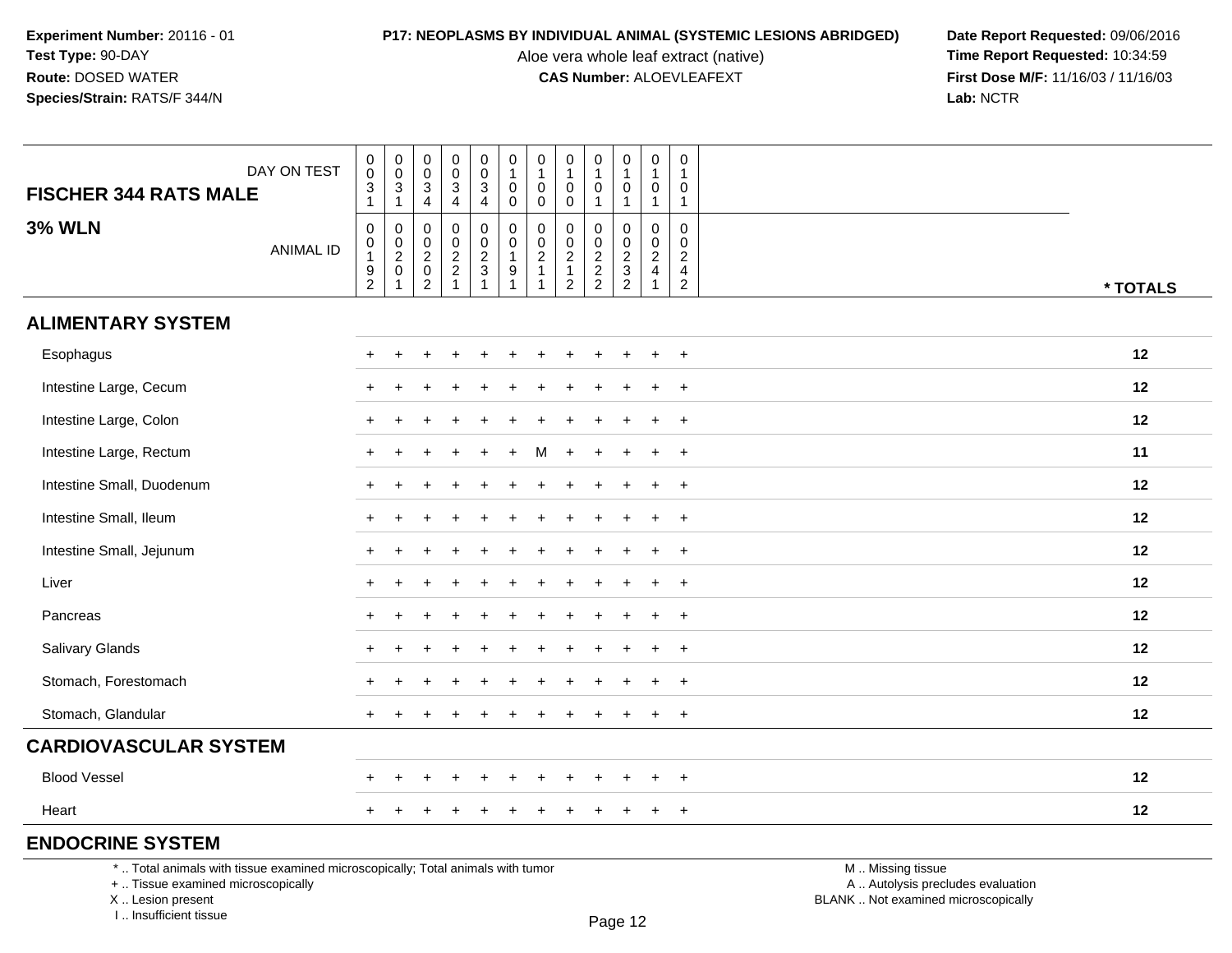Aloe vera whole leaf extract (native)<br>**CAS Number:** ALOEVLEAFEXT

| DAY ON TEST<br><b>FISCHER 344 RATS MALE</b>                                                                                                                           | 0<br>$\mathbf 0$<br>$\ensuremath{\mathsf{3}}$           | 0<br>$\mathbf 0$<br>3                                            | 0<br>$\mathsf{O}\xspace$<br>$\ensuremath{\mathsf{3}}$               | $\mathbf 0$<br>$\pmb{0}$<br>$\mathbf{3}$ | 0<br>$\mathbf 0$<br>$\mathbf{3}$                         | 0<br>$\overline{1}$<br>$\mathbf 0$                                               | 0<br>$\mathbf{1}$<br>$\mathbf 0$ | 0<br>$\mathbf{1}$<br>0                                                         | 0<br>$\mathbf{1}$<br>$\mathbf 0$                    | 0<br>$\mathbf{1}$<br>$\pmb{0}$            | 0<br>$\mathbf{1}$<br>0                                          | 0<br>$\overline{1}$<br>0                                              |                                                                                               |          |
|-----------------------------------------------------------------------------------------------------------------------------------------------------------------------|---------------------------------------------------------|------------------------------------------------------------------|---------------------------------------------------------------------|------------------------------------------|----------------------------------------------------------|----------------------------------------------------------------------------------|----------------------------------|--------------------------------------------------------------------------------|-----------------------------------------------------|-------------------------------------------|-----------------------------------------------------------------|-----------------------------------------------------------------------|-----------------------------------------------------------------------------------------------|----------|
|                                                                                                                                                                       | $\mathbf{1}$                                            | $\mathbf{1}$                                                     | 4                                                                   | 4                                        | 4                                                        | $\mathbf 0$                                                                      | 0                                | $\Omega$                                                                       | 1                                                   | $\mathbf{1}$                              | $\mathbf{1}$                                                    | $\mathbf{1}$                                                          |                                                                                               |          |
| <b>3% WLN</b><br><b>ANIMAL ID</b>                                                                                                                                     | $\pmb{0}$<br>$\pmb{0}$<br>$\mathbf{1}$<br>$\frac{9}{2}$ | $\mathbf 0$<br>$\mathbf 0$<br>$\overline{a}$<br>$\mathbf 0$<br>1 | $\mathbf 0$<br>$\mathbf 0$<br>$\overline{c}$<br>$\overline{0}$<br>2 | $\pmb{0}$<br>$\pmb{0}$<br>$\frac{2}{2}$  | 0<br>$\,0\,$<br>$\frac{2}{3}$<br>$\overline{\mathbf{1}}$ | $\mathbf 0$<br>$\mathbf 0$<br>$\mathbf{1}$<br>$\boldsymbol{9}$<br>$\overline{1}$ | 0<br>0<br>$\overline{c}$<br>1    | $\mathbf 0$<br>$\mathbf 0$<br>$\overline{c}$<br>$\mathbf{1}$<br>$\overline{2}$ | $\mathbf 0$<br>0<br>$\overline{a}$<br>$\frac{2}{2}$ | 0<br>$\mathsf{O}\xspace$<br>$\frac{2}{3}$ | $\pmb{0}$<br>$\mathbf 0$<br>$\overline{2}$<br>4<br>$\mathbf{1}$ | 0<br>$\Omega$<br>$\overline{2}$<br>$\overline{4}$<br>$\boldsymbol{2}$ |                                                                                               | * TOTALS |
|                                                                                                                                                                       |                                                         |                                                                  |                                                                     |                                          |                                                          |                                                                                  |                                  |                                                                                |                                                     |                                           |                                                                 |                                                                       |                                                                                               |          |
| <b>Adrenal Cortex</b>                                                                                                                                                 |                                                         | $\overline{1}$                                                   |                                                                     |                                          |                                                          |                                                                                  |                                  |                                                                                |                                                     | $\ddot{}$                                 | $\ddot{}$                                                       | $\ddot{}$                                                             |                                                                                               | 12       |
| Adrenal Medulla                                                                                                                                                       |                                                         |                                                                  |                                                                     |                                          |                                                          |                                                                                  |                                  |                                                                                |                                                     | $\pm$                                     | M                                                               | $^{+}$                                                                |                                                                                               | 11       |
| Islets, Pancreatic                                                                                                                                                    |                                                         |                                                                  |                                                                     |                                          |                                                          |                                                                                  |                                  |                                                                                |                                                     |                                           | $+$                                                             | $+$                                                                   |                                                                                               | 12       |
| Parathyroid Gland                                                                                                                                                     |                                                         |                                                                  |                                                                     |                                          |                                                          |                                                                                  |                                  |                                                                                |                                                     |                                           | ÷                                                               | $\overline{+}$                                                        |                                                                                               | 12       |
| <b>Pituitary Gland</b>                                                                                                                                                |                                                         |                                                                  |                                                                     |                                          | $+$                                                      | м                                                                                | $\ddot{}$                        |                                                                                | $\div$                                              | $+$                                       | М                                                               | $+$                                                                   |                                                                                               | 10       |
| <b>Thyroid Gland</b>                                                                                                                                                  | $\div$                                                  | $\div$                                                           |                                                                     |                                          |                                                          |                                                                                  |                                  |                                                                                | $\ddot{}$                                           | $\ddot{}$                                 | $\ddot{}$                                                       | $+$                                                                   |                                                                                               | 12       |
| <b>GENERAL BODY SYSTEM</b>                                                                                                                                            |                                                         |                                                                  |                                                                     |                                          |                                                          |                                                                                  |                                  |                                                                                |                                                     |                                           |                                                                 |                                                                       |                                                                                               |          |
| <b>NONE</b>                                                                                                                                                           |                                                         |                                                                  |                                                                     |                                          |                                                          |                                                                                  |                                  |                                                                                |                                                     |                                           |                                                                 |                                                                       |                                                                                               |          |
| <b>GENITAL SYSTEM</b>                                                                                                                                                 |                                                         |                                                                  |                                                                     |                                          |                                                          |                                                                                  |                                  |                                                                                |                                                     |                                           |                                                                 |                                                                       |                                                                                               |          |
| <b>Coagulating Gland</b>                                                                                                                                              |                                                         |                                                                  | $+$                                                                 | $+$                                      | $\ddot{}$                                                |                                                                                  |                                  |                                                                                |                                                     |                                           |                                                                 |                                                                       |                                                                                               | 3        |
| Epididymis                                                                                                                                                            |                                                         |                                                                  |                                                                     |                                          |                                                          |                                                                                  |                                  |                                                                                |                                                     |                                           |                                                                 | $\ddot{}$                                                             |                                                                                               | 12       |
| <b>Preputial Gland</b>                                                                                                                                                |                                                         |                                                                  |                                                                     |                                          |                                                          |                                                                                  |                                  |                                                                                |                                                     |                                           |                                                                 | $\ddot{}$                                                             |                                                                                               | 12       |
| Prostate                                                                                                                                                              |                                                         |                                                                  |                                                                     |                                          |                                                          |                                                                                  |                                  |                                                                                |                                                     |                                           |                                                                 | $\ddot{}$                                                             |                                                                                               | 12       |
| Seminal Vesicle                                                                                                                                                       |                                                         |                                                                  |                                                                     |                                          |                                                          |                                                                                  |                                  |                                                                                |                                                     |                                           |                                                                 | $\ddot{}$                                                             |                                                                                               | 12       |
| <b>Testes</b>                                                                                                                                                         |                                                         | $\overline{ }$                                                   |                                                                     |                                          |                                                          |                                                                                  |                                  |                                                                                |                                                     | $\ddot{}$                                 | $\ddot{}$                                                       | $+$                                                                   |                                                                                               | 12       |
| <b>HEMATOPOIETIC SYSTEM</b>                                                                                                                                           |                                                         |                                                                  |                                                                     |                                          |                                                          |                                                                                  |                                  |                                                                                |                                                     |                                           |                                                                 |                                                                       |                                                                                               |          |
| <b>Bone Marrow</b>                                                                                                                                                    |                                                         |                                                                  |                                                                     |                                          |                                                          |                                                                                  |                                  |                                                                                |                                                     |                                           |                                                                 | $\ddot{}$                                                             |                                                                                               | 12       |
| *  Total animals with tissue examined microscopically; Total animals with tumor<br>+  Tissue examined microscopically<br>X  Lesion present<br>L., Insufficient tissue |                                                         |                                                                  |                                                                     |                                          |                                                          |                                                                                  |                                  |                                                                                |                                                     | Page 13                                   |                                                                 |                                                                       | M  Missing tissue<br>A  Autolysis precludes evaluation<br>BLANK  Not examined microscopically |          |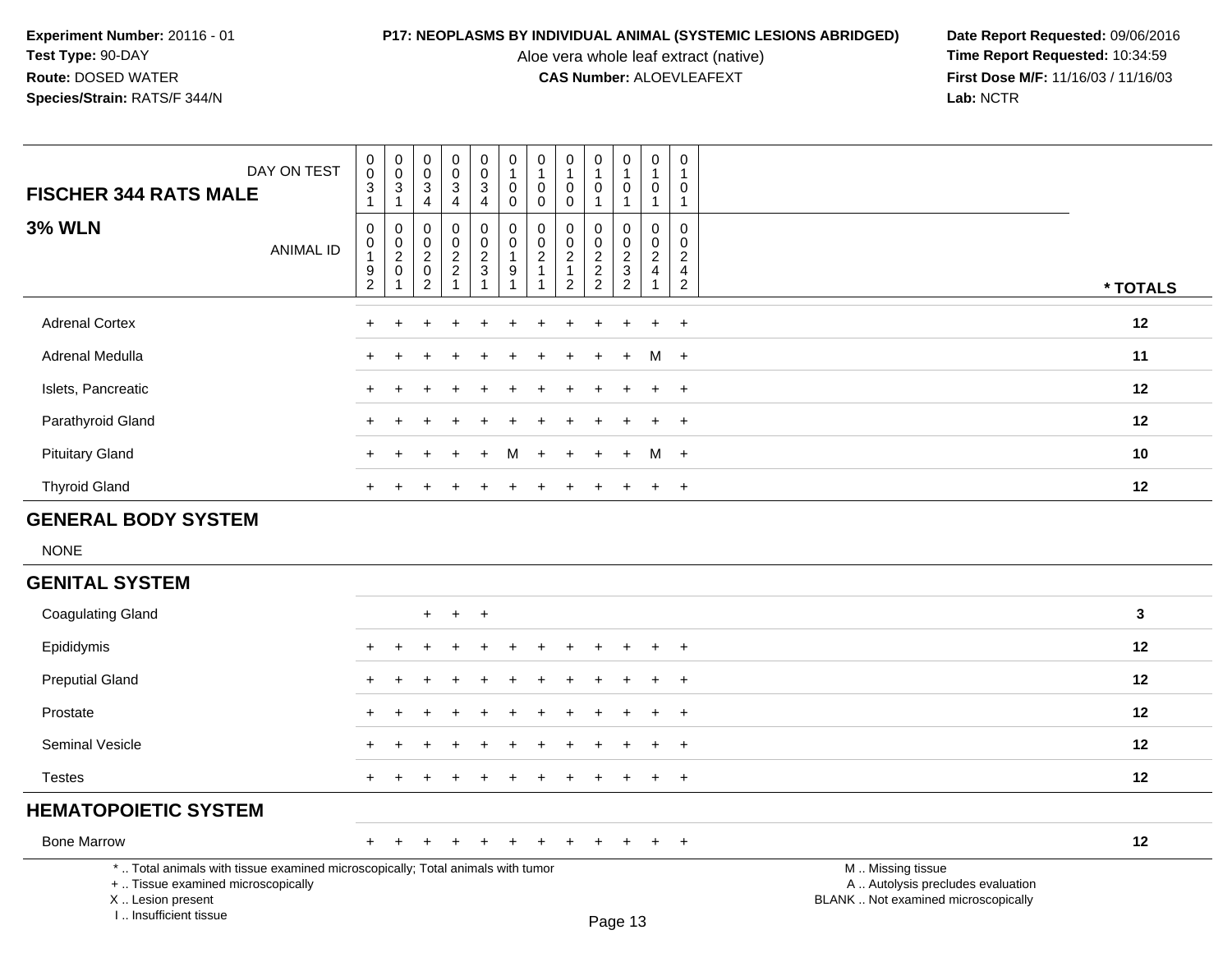I .. Insufficient tissue

Aloe vera whole leaf extract (native)<br>**CAS Number:** ALOEVLEAFEXT

| DAY ON TEST<br><b>FISCHER 344 RATS MALE</b>                                                                                                | $_{\rm 0}^{\rm 0}$<br>$\sqrt{3}$                             | $\begin{smallmatrix} 0\\0 \end{smallmatrix}$<br>$\sqrt{3}$ | $_{\rm 0}^{\rm 0}$<br>$\mathbf{3}$ | $\begin{smallmatrix}0\\0\end{smallmatrix}$<br>$\overline{3}$ | $\begin{smallmatrix} 0\\0 \end{smallmatrix}$<br>$\mathsf 3$ | $\begin{array}{c} 0 \\ 1 \end{array}$<br>$\mathbf 0$ | $\pmb{0}$<br>$\overline{1}$<br>$\mathbf 0$                   | $\pmb{0}$<br>$\mathbf{1}$<br>$\pmb{0}$ | 0<br>$\mathbf{1}$<br>0  | $\pmb{0}$<br>$\mathbf{1}$<br>0            | $\pmb{0}$<br>1<br>0                                            | $\mathbf 0$<br>$\overline{1}$<br>$\mathbf 0$                   |                                                                                               |
|--------------------------------------------------------------------------------------------------------------------------------------------|--------------------------------------------------------------|------------------------------------------------------------|------------------------------------|--------------------------------------------------------------|-------------------------------------------------------------|------------------------------------------------------|--------------------------------------------------------------|----------------------------------------|-------------------------|-------------------------------------------|----------------------------------------------------------------|----------------------------------------------------------------|-----------------------------------------------------------------------------------------------|
|                                                                                                                                            | $\mathbf{1}$                                                 | $\mathbf{1}$                                               | $\overline{4}$                     | 4                                                            | 4                                                           | $\mathbf 0$                                          | $\mathbf 0$                                                  | $\boldsymbol{0}$                       | 1                       | $\mathbf{1}$                              | $\mathbf{1}$                                                   | $\overline{1}$                                                 |                                                                                               |
| <b>3% WLN</b><br><b>ANIMAL ID</b>                                                                                                          | $\mathbf 0$<br>$\,0\,$<br>$\overline{1}$<br>$\boldsymbol{9}$ | 0<br>$\begin{smallmatrix} 0\\2\\0 \end{smallmatrix}$       | 0<br>$\mathbf 0$<br>$\frac{2}{0}$  | $\mathbf 0$<br>$\pmb{0}$<br>$\frac{2}{2}$                    | $\mathbf 0$<br>$\mathbf 0$<br>$\frac{2}{3}$                 | $\mathbf 0$<br>$\mathbf 0$<br>$\overline{1}$<br>9    | $\mathbf 0$<br>$\mathbf 0$<br>$\overline{2}$<br>$\mathbf{1}$ | $\mathbf 0$<br>0<br>$\frac{2}{1}$      | 0<br>0<br>$\frac{2}{2}$ | 0<br>$\mathsf{O}\xspace$<br>$\frac{2}{3}$ | $\mathbf 0$<br>$\mathbf 0$<br>$\overline{c}$<br>$\overline{4}$ | $\mathbf 0$<br>$\mathbf 0$<br>$\overline{c}$<br>$\overline{4}$ |                                                                                               |
|                                                                                                                                            | $\overline{c}$                                               |                                                            | $\overline{2}$                     |                                                              |                                                             | $\overline{1}$                                       | -1                                                           | $\overline{2}$                         |                         |                                           |                                                                | $\overline{2}$                                                 | * TOTALS                                                                                      |
| Lymph Node                                                                                                                                 |                                                              |                                                            |                                    | $\ddot{}$                                                    |                                                             |                                                      |                                                              |                                        |                         |                                           |                                                                |                                                                | $\mathbf 1$                                                                                   |
| Lymph Node, Mandibular                                                                                                                     |                                                              |                                                            |                                    |                                                              |                                                             |                                                      |                                                              |                                        |                         |                                           |                                                                | $\ddot{}$                                                      | 12                                                                                            |
| Lymph Node, Mesenteric                                                                                                                     |                                                              |                                                            |                                    |                                                              |                                                             |                                                      |                                                              |                                        |                         |                                           |                                                                | $\ddot{}$                                                      | 12                                                                                            |
| Spleen                                                                                                                                     |                                                              |                                                            |                                    |                                                              |                                                             |                                                      |                                                              |                                        |                         |                                           |                                                                |                                                                | 12                                                                                            |
| Thymus                                                                                                                                     | $+$                                                          |                                                            |                                    |                                                              |                                                             |                                                      |                                                              |                                        |                         | $\ddot{}$                                 | $+$                                                            | $+$                                                            | 12                                                                                            |
| <b>INTEGUMENTARY SYSTEM</b>                                                                                                                |                                                              |                                                            |                                    |                                                              |                                                             |                                                      |                                                              |                                        |                         |                                           |                                                                |                                                                |                                                                                               |
| <b>Mammary Gland</b>                                                                                                                       |                                                              | $\ddot{}$                                                  | $\div$                             | $\ddot{}$                                                    | м                                                           | $+$                                                  | $\ddot{}$                                                    |                                        | $\ddot{}$               | $\ddot{}$                                 | $\ddot{}$                                                      | $+$                                                            | 11                                                                                            |
| Skin                                                                                                                                       | $+$                                                          |                                                            |                                    |                                                              |                                                             |                                                      |                                                              |                                        |                         |                                           | $\ddot{}$                                                      | $\overline{+}$                                                 | 12                                                                                            |
| <b>MUSCULOSKELETAL SYSTEM</b>                                                                                                              |                                                              |                                                            |                                    |                                                              |                                                             |                                                      |                                                              |                                        |                         |                                           |                                                                |                                                                |                                                                                               |
| Bone, Femur                                                                                                                                |                                                              |                                                            |                                    |                                                              |                                                             |                                                      |                                                              |                                        |                         |                                           |                                                                | $\ddot{}$                                                      | 12                                                                                            |
| <b>NERVOUS SYSTEM</b>                                                                                                                      |                                                              |                                                            |                                    |                                                              |                                                             |                                                      |                                                              |                                        |                         |                                           |                                                                |                                                                |                                                                                               |
| Brain, Brain Stem                                                                                                                          | ÷                                                            |                                                            |                                    | $\div$                                                       | $\overline{ }$                                              |                                                      |                                                              |                                        | $\ddot{}$               | $\ddot{}$                                 | $\ddot{}$                                                      | $\overline{+}$                                                 | 12                                                                                            |
| Brain, Cerebellum                                                                                                                          |                                                              |                                                            |                                    |                                                              |                                                             |                                                      |                                                              |                                        |                         |                                           |                                                                | $\ddot{}$                                                      | 12                                                                                            |
| Brain, Cerebrum                                                                                                                            |                                                              |                                                            |                                    |                                                              |                                                             |                                                      |                                                              |                                        |                         |                                           | $\pm$                                                          | $\overline{+}$                                                 | 12                                                                                            |
| <b>RESPIRATORY SYSTEM</b>                                                                                                                  |                                                              |                                                            |                                    |                                                              |                                                             |                                                      |                                                              |                                        |                         |                                           |                                                                |                                                                |                                                                                               |
| Lung                                                                                                                                       |                                                              |                                                            |                                    |                                                              |                                                             |                                                      |                                                              |                                        |                         |                                           |                                                                | $\ddot{}$                                                      | 12                                                                                            |
| Nose                                                                                                                                       |                                                              |                                                            |                                    |                                                              |                                                             |                                                      |                                                              |                                        |                         |                                           |                                                                | $\ddot{}$                                                      | 12                                                                                            |
| *  Total animals with tissue examined microscopically; Total animals with tumor<br>+  Tissue examined microscopically<br>X  Lesion present |                                                              |                                                            |                                    |                                                              |                                                             |                                                      |                                                              |                                        |                         |                                           |                                                                |                                                                | M  Missing tissue<br>A  Autolysis precludes evaluation<br>BLANK  Not examined microscopically |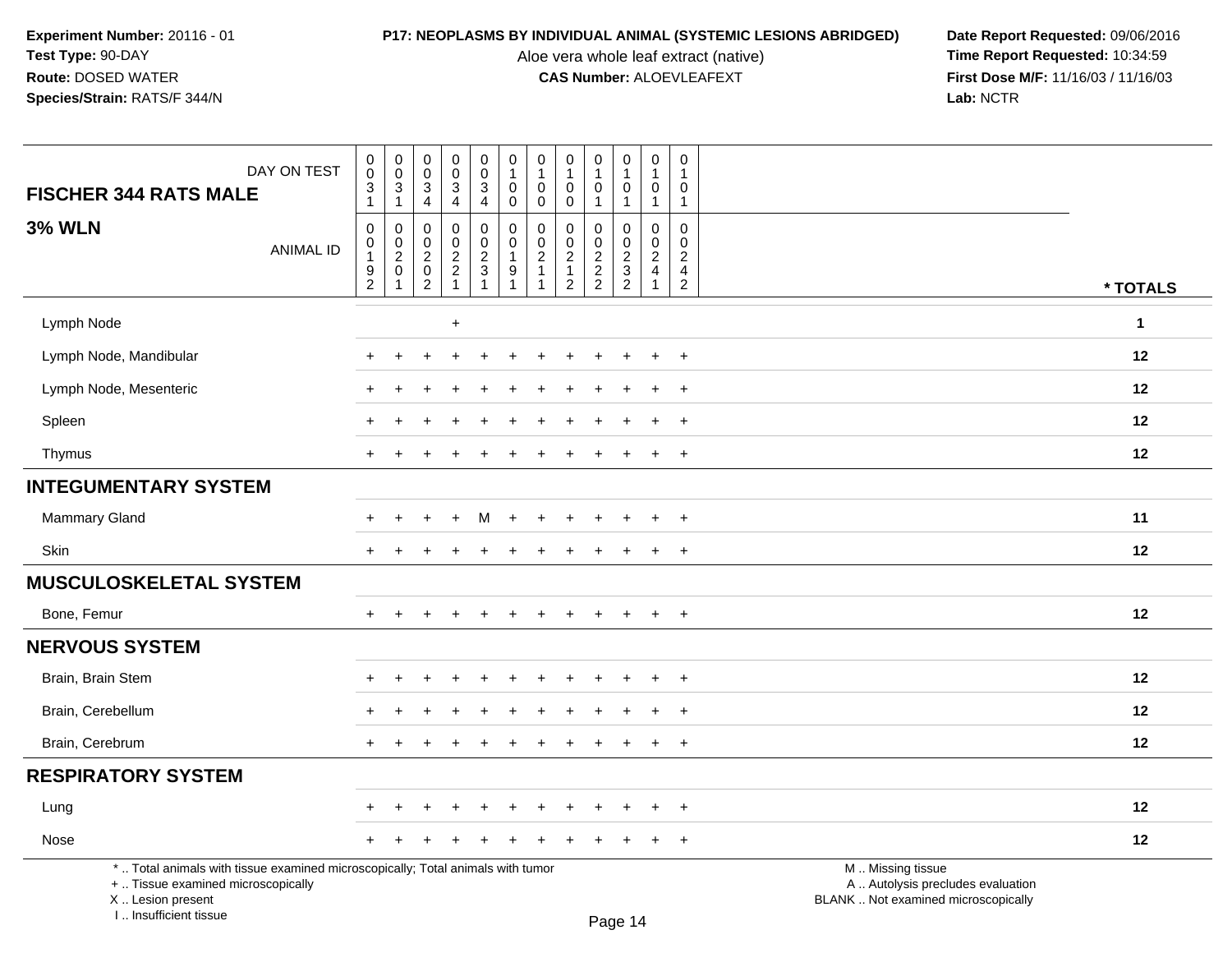Aloe vera whole leaf extract (native)<br>**CAS Number:** ALOEVLEAFEXT

**P17: NEOPLASMS BY INDIVIDUAL ANIMAL (SYSTEMIC LESIONS ABRIDGED)** Date Report Requested: 09/06/2016<br>Aloe vera whole leaf extract (native) **Time Report Requested:** 10:34:59 **First Dose M/F:** 11/16/03 / 11/16/03<br>Lab: NCTR **Lab:** NCTR

|                              | DAY ON TEST      | $_{\rm 0}^{\rm 0}$              | $\begin{smallmatrix}0\\0\end{smallmatrix}$ | $\,0\,$<br>$\boldsymbol{0}$                                      | $\begin{smallmatrix} 0\\0\\3 \end{smallmatrix}$ | $\begin{smallmatrix} 0\\0\\3 \end{smallmatrix}$                                | $\boldsymbol{0}$<br>$\overline{1}$                                       | 0<br>$\overline{1}$                                        | $\pmb{0}$<br>$\overline{1}$                                                       | 0                                                   | 0<br>$\mathbf{1}$                                                 | 0                                         | 0                                                                |          |
|------------------------------|------------------|---------------------------------|--------------------------------------------|------------------------------------------------------------------|-------------------------------------------------|--------------------------------------------------------------------------------|--------------------------------------------------------------------------|------------------------------------------------------------|-----------------------------------------------------------------------------------|-----------------------------------------------------|-------------------------------------------------------------------|-------------------------------------------|------------------------------------------------------------------|----------|
| <b>FISCHER 344 RATS MALE</b> |                  | $\overline{3}$                  | $\overline{3}$<br>1                        | $\ensuremath{\mathsf{3}}$<br>4                                   |                                                 | $\overline{4}$                                                                 | $\pmb{0}$<br>$\mathbf 0$                                                 | 0<br>0                                                     | $\mathbf 0$<br>$\Omega$                                                           | 0                                                   | $\mathbf 0$                                                       | $\mathbf 0$                               | $\mathbf 0$                                                      |          |
| <b>3% WLN</b>                | <b>ANIMAL ID</b> | 0<br>$\pmb{0}$<br>$\frac{9}{2}$ | 1                                          | $\begin{matrix} 0 \\ 0 \\ 2 \\ 0 \end{matrix}$<br>$\overline{2}$ | 00022                                           | $\begin{smallmatrix}0\0\0\end{smallmatrix}$<br>$\frac{2}{3}$<br>$\overline{A}$ | $_{\rm 0}^{\rm 0}$<br>$\mathbf{1}$<br>$\boldsymbol{9}$<br>$\overline{A}$ | $\begin{smallmatrix} 0\\0 \end{smallmatrix}$<br>$\sqrt{2}$ | $_{\rm 0}^{\rm 0}$<br>$\overline{\mathbf{c}}$<br>$\overline{1}$<br>$\overline{2}$ | 0<br>$\mathbf 0$<br>$\frac{2}{2}$<br>$\overline{2}$ | $\begin{array}{c} 0 \\ 0 \\ 2 \\ 3 \end{array}$<br>$\overline{2}$ | $_{\rm 0}^{\rm 0}$<br>$\overline{c}$<br>4 | 0<br>$\pmb{0}$<br>$\overline{c}$<br>$\overline{\mathbf{4}}$<br>2 | * TOTALS |
| Trachea                      |                  | $+$                             |                                            |                                                                  | $\ddot{}$                                       | $+$                                                                            |                                                                          | $\pm$                                                      | $\pm$                                                                             | $\ddot{}$                                           | $+$                                                               | $+$                                       | $+$                                                              | 12       |
| <b>SPECIAL SENSES SYSTEM</b> |                  |                                 |                                            |                                                                  |                                                 |                                                                                |                                                                          |                                                            |                                                                                   |                                                     |                                                                   |                                           |                                                                  |          |
| Eye                          |                  |                                 |                                            |                                                                  | $\ddot{}$                                       | $+$                                                                            | $\pm$                                                                    | $\pm$                                                      | $+$                                                                               | $\pm$                                               | $+$                                                               | $+$                                       | $+$                                                              | 12       |
| Harderian Gland              |                  |                                 |                                            |                                                                  |                                                 | +                                                                              |                                                                          |                                                            |                                                                                   |                                                     | $+$                                                               | $+$                                       | $+$                                                              | 12       |
| <b>URINARY SYSTEM</b>        |                  |                                 |                                            |                                                                  |                                                 |                                                                                |                                                                          |                                                            |                                                                                   |                                                     |                                                                   |                                           |                                                                  |          |
| Kidney                       |                  |                                 |                                            |                                                                  | $\ddot{}$                                       | $+$                                                                            | $\pm$                                                                    | $\pm$                                                      | $+$                                                                               | $\pm$                                               | $+$                                                               | $+$                                       | $+$                                                              | 12       |
| <b>Urinary Bladder</b>       |                  |                                 |                                            |                                                                  |                                                 |                                                                                |                                                                          |                                                            |                                                                                   |                                                     | $+$                                                               | $+$                                       | $+$                                                              | 12       |
| <b>SYSTEMIC LESIONS</b>      |                  |                                 |                                            |                                                                  |                                                 |                                                                                |                                                                          |                                                            |                                                                                   |                                                     |                                                                   |                                           |                                                                  |          |
| Multiple Organ               |                  |                                 |                                            |                                                                  |                                                 |                                                                                |                                                                          |                                                            |                                                                                   |                                                     | $+$                                                               | $+$                                       | $\overline{+}$                                                   | 12       |

\*\*\* END OF MALE DATA \*\*\*

\* .. Total animals with tissue examined microscopically; Total animals with tumor

+ .. Tissue examined microscopically

X .. Lesion present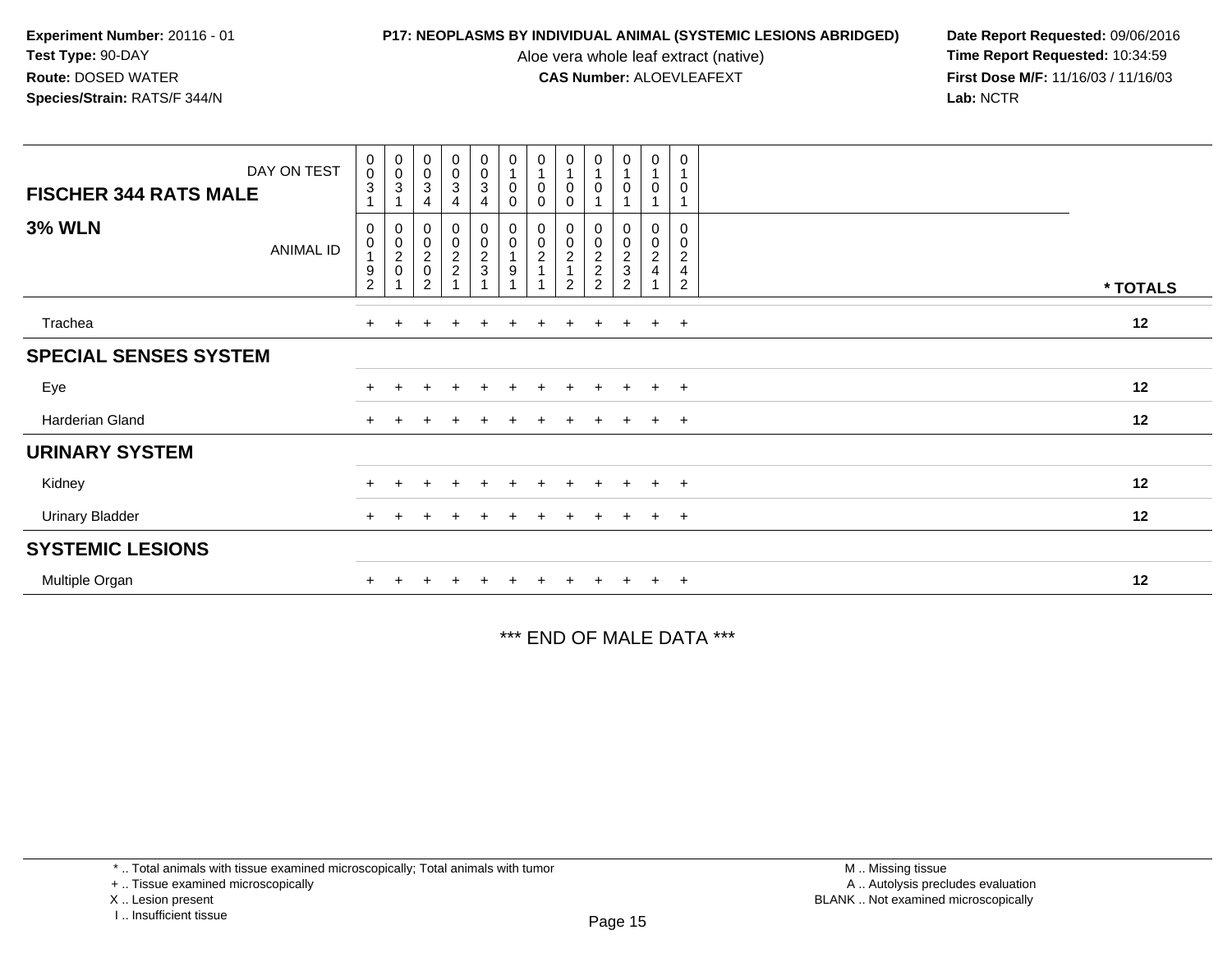Aloe vera whole leaf extract (native)<br>**CAS Number:** ALOEVLEAFEXT

**P17: NEOPLASMS BY INDIVIDUAL ANIMAL (SYSTEMIC LESIONS ABRIDGED)** Date Report Requested: 09/06/2016<br>Aloe vera whole leaf extract (native) **Time Report Requested:** 10:34:59 **First Dose M/F:** 11/16/03 / 11/16/03<br>Lab: NCTR **Lab:** NCTR

| <b>FISCHER 344 RATS FEMALE</b> | DAY ON TEST      | $\pmb{0}$<br>$\mathbf{1}$<br>$\pmb{0}$<br>$\mathbf 0$ | $\begin{smallmatrix}0\\1\end{smallmatrix}$<br>$\pmb{0}$<br>$\mathbf 0$ | $\begin{smallmatrix}0\\1\end{smallmatrix}$<br>0<br>$\mathbf 0$  | $\pmb{0}$<br>$\mathbf{1}$<br>$\mathbf 0$<br>$\mathbf 0$ | $\mathbf 0$<br>$\mathbf{1}$<br>$\mathbf 0$<br>$\pmb{0}$ | $\boldsymbol{0}$<br>$\mathbf{1}$<br>$\mathbf 0$<br>$\mathbf 0$ | $\pmb{0}$<br>$\mathbf{1}$<br>$\pmb{0}$<br>$\mathbf{1}$ | $\mathbf 0$<br>$\mathbf{1}$<br>$\mathbf 0$<br>$\overline{1}$  | $\mathbf 0$<br>$\mathbf{1}$<br>$\mathbf 0$<br>-1        | 0<br>$\mathbf{1}$<br>$\pmb{0}$<br>$\mathbf{1}$ | $\pmb{0}$<br>$\overline{1}$<br>$\mathbf 0$<br>$\mathbf{1}$                       | 0<br>$\mathbf{1}$<br>0<br>$\mathbf{1}$              |          |
|--------------------------------|------------------|-------------------------------------------------------|------------------------------------------------------------------------|-----------------------------------------------------------------|---------------------------------------------------------|---------------------------------------------------------|----------------------------------------------------------------|--------------------------------------------------------|---------------------------------------------------------------|---------------------------------------------------------|------------------------------------------------|----------------------------------------------------------------------------------|-----------------------------------------------------|----------|
| <b>CONTROL</b>                 | <b>ANIMAL ID</b> | $\pmb{0}$<br>$\frac{0}{2}$                            | $0$<br>$2$<br>$5$<br>$2$                                               | $\mathbf 0$<br>0<br>$\overline{2}$<br>$\,6\,$<br>$\overline{1}$ | $\pmb{0}$<br>$\pmb{0}$<br>$\frac{2}{6}$                 | 0<br>$\frac{0}{2}$<br>$\mathbf 1$                       | $\mathbf 0$<br>$\begin{array}{c} 0 \\ 2 \\ 7 \\ 2 \end{array}$ | $\pmb{0}$<br>$\frac{0}{2}$<br>8<br>$\mathbf{1}$        | $\mathbf 0$<br>$\mathbf 0$<br>$\frac{2}{8}$<br>$\overline{2}$ | $\mathbf 0$<br>$\frac{0}{2}$<br>$\overline{\mathbf{1}}$ | 0<br>$\mathbf 0$<br>$\frac{2}{9}$              | $\boldsymbol{0}$<br>$\mathsf 0$<br>$\overline{3}$<br>$\pmb{0}$<br>$\overline{1}$ | $\mathbf 0$<br>$\Omega$<br>3<br>0<br>$\overline{2}$ | * TOTALS |
| <b>ALIMENTARY SYSTEM</b>       |                  |                                                       |                                                                        |                                                                 |                                                         |                                                         |                                                                |                                                        |                                                               |                                                         |                                                |                                                                                  |                                                     |          |
| Esophagus                      |                  | $\pm$                                                 |                                                                        |                                                                 |                                                         |                                                         |                                                                |                                                        |                                                               |                                                         | $\div$                                         |                                                                                  | $\ddot{}$                                           | 12       |
| Intestine Large, Cecum         |                  | +                                                     |                                                                        |                                                                 |                                                         |                                                         |                                                                |                                                        |                                                               |                                                         |                                                |                                                                                  | $\ddot{}$                                           | 12       |
| Intestine Large, Colon         |                  | $+$                                                   |                                                                        |                                                                 |                                                         |                                                         |                                                                |                                                        |                                                               |                                                         |                                                | ٠                                                                                | $\overline{+}$                                      | 12       |
| Intestine Large, Rectum        |                  | $+$                                                   |                                                                        |                                                                 |                                                         |                                                         |                                                                |                                                        |                                                               |                                                         | М                                              | $\ddot{}$                                                                        | $^{+}$                                              | 11       |
| Intestine Small, Duodenum      |                  | $\pm$                                                 |                                                                        |                                                                 |                                                         |                                                         |                                                                |                                                        |                                                               |                                                         | $\div$                                         | $\ddot{}$                                                                        | $\overline{+}$                                      | 12       |
| Intestine Small, Ileum         |                  | $+$                                                   |                                                                        |                                                                 |                                                         |                                                         |                                                                |                                                        |                                                               |                                                         |                                                | ÷                                                                                | $\ddot{}$                                           | 12       |
| Intestine Small, Jejunum       |                  | $+$                                                   |                                                                        |                                                                 |                                                         |                                                         |                                                                |                                                        |                                                               |                                                         |                                                | ÷                                                                                | $+$                                                 | 12       |
| Liver                          |                  | $+$                                                   |                                                                        |                                                                 |                                                         |                                                         |                                                                |                                                        |                                                               |                                                         |                                                |                                                                                  | $\ddot{}$                                           | 12       |
| Pancreas                       |                  | $+$                                                   |                                                                        |                                                                 |                                                         |                                                         |                                                                |                                                        |                                                               |                                                         |                                                |                                                                                  | $\ddot{}$                                           | 12       |
| Salivary Glands                |                  |                                                       |                                                                        |                                                                 |                                                         |                                                         |                                                                |                                                        |                                                               |                                                         |                                                |                                                                                  | $\ddot{}$                                           | 12       |
| Stomach, Forestomach           |                  | $+$                                                   |                                                                        |                                                                 |                                                         |                                                         |                                                                |                                                        |                                                               |                                                         |                                                |                                                                                  | $\ddot{}$                                           | 12       |
| Stomach, Glandular             |                  | $+$                                                   |                                                                        |                                                                 |                                                         |                                                         |                                                                |                                                        |                                                               |                                                         |                                                | $\ddot{}$                                                                        | $\ddot{}$                                           | 12       |
| <b>CARDIOVASCULAR SYSTEM</b>   |                  |                                                       |                                                                        |                                                                 |                                                         |                                                         |                                                                |                                                        |                                                               |                                                         |                                                |                                                                                  |                                                     |          |
| <b>Blood Vessel</b>            |                  | +                                                     |                                                                        |                                                                 |                                                         |                                                         |                                                                |                                                        |                                                               |                                                         |                                                |                                                                                  | $\ddot{}$                                           | 12       |
| Heart                          |                  | $+$                                                   |                                                                        |                                                                 |                                                         |                                                         |                                                                |                                                        |                                                               |                                                         |                                                |                                                                                  | $\ddot{}$                                           | 12       |
| <b>FUDOCDINE CVCTEM</b>        |                  |                                                       |                                                                        |                                                                 |                                                         |                                                         |                                                                |                                                        |                                                               |                                                         |                                                |                                                                                  |                                                     |          |

### **ENDOCRINE SYSTEM**

\* .. Total animals with tissue examined microscopically; Total animals with tumor

+ .. Tissue examined microscopically

X .. Lesion present

I .. Insufficient tissue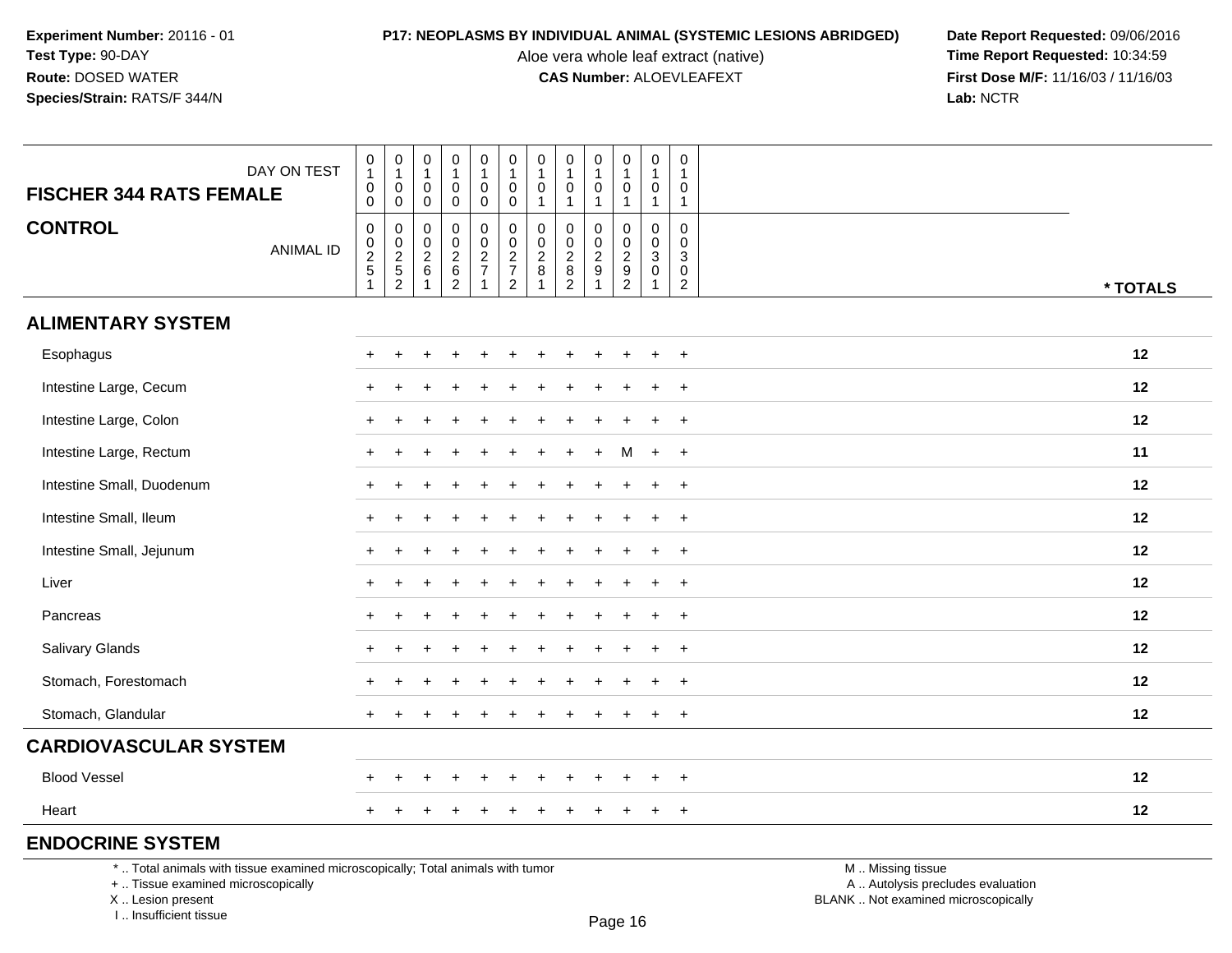Aloe vera whole leaf extract (native)<br>**CAS Number:** ALOEVLEAFEXT

**P17: NEOPLASMS BY INDIVIDUAL ANIMAL (SYSTEMIC LESIONS ABRIDGED)** Date Report Requested: 09/06/2016<br>Aloe vera whole leaf extract (native) **Time Report Requested:** 10:34:59 **First Dose M/F:** 11/16/03 / 11/16/03<br>Lab: NCTR **Lab:** NCTR

| <b>FISCHER 344 RATS FEMALE</b>                                                                                        | DAY ON TEST      | $\begin{smallmatrix}0\\1\end{smallmatrix}$<br>0<br>$\mathbf{0}$   | $\pmb{0}$<br>$\overline{1}$<br>$\mathbf 0$                 | $\pmb{0}$<br>$\overline{1}$<br>$\mathbf 0$                                               | $\pmb{0}$<br>$\mathbf{1}$<br>0                                 | $\pmb{0}$<br>$\mathbf{1}$<br>0                                           | $\pmb{0}$<br>$\mathbf{1}$<br>$\mathbf 0$                                                        | 0<br>$\overline{1}$<br>$\mathbf 0$<br>$\overline{1}$ | $\pmb{0}$<br>$\mathbf{1}$<br>$\mathbf 0$<br>$\overline{1}$                                          | $\pmb{0}$<br>$\mathbf{1}$<br>$\mathbf 0$                                    | $\mathbf 0$<br>$\mathbf{1}$<br>$\mathbf 0$<br>$\mathbf{1}$ | $\pmb{0}$<br>$\mathbf{1}$<br>0                             | $\pmb{0}$<br>$\overline{1}$<br>0                                                          |                                                        |
|-----------------------------------------------------------------------------------------------------------------------|------------------|-------------------------------------------------------------------|------------------------------------------------------------|------------------------------------------------------------------------------------------|----------------------------------------------------------------|--------------------------------------------------------------------------|-------------------------------------------------------------------------------------------------|------------------------------------------------------|-----------------------------------------------------------------------------------------------------|-----------------------------------------------------------------------------|------------------------------------------------------------|------------------------------------------------------------|-------------------------------------------------------------------------------------------|--------------------------------------------------------|
| <b>CONTROL</b>                                                                                                        | <b>ANIMAL ID</b> | $\pmb{0}$<br>$\mathsf{O}\xspace$<br>$\frac{2}{5}$<br>$\mathbf{1}$ | $\mathbf 0$<br>$\mathbf 0$<br>$\mathbf 0$<br>$\frac{2}{5}$ | $\mathbf 0$<br>$\mathbf 0$<br>$\mathbf 0$<br>$\overline{2}$<br>$\,6\,$<br>$\overline{1}$ | 0<br>$\mathbf 0$<br>0<br>$\overline{2}$<br>$\overline{6}$<br>2 | $\mathbf 0$<br>$\mathbf 0$<br>0<br>$\overline{2}$<br>$\overline{7}$<br>1 | $\mathbf 0$<br>$\mathbf 0$<br>$\mathbf 0$<br>$\overline{2}$<br>$\overline{7}$<br>$\overline{2}$ | $\mathbf{0}$<br>$\mathbf 0$<br>$\sqrt{2}$<br>8       | $\mathbf 0$<br>$\boldsymbol{0}$<br>$\overline{2}$<br>$\begin{smallmatrix} 8 \\ 2 \end{smallmatrix}$ | $\mathbf{1}$<br>$\mathbf 0$<br>0<br>$\overline{2}$<br>$\boldsymbol{9}$<br>1 | $\mathbf 0$<br>0<br>$\overline{c}$<br>$\frac{9}{2}$        | $\mathbf{1}$<br>$\mathbf 0$<br>0<br>3<br>0<br>$\mathbf{1}$ | $\mathbf{1}$<br>$\mathbf 0$<br>$\mathbf 0$<br>$\sqrt{3}$<br>$\mathbf 0$<br>$\overline{c}$ | * TOTALS                                               |
| <b>Adrenal Cortex</b>                                                                                                 |                  |                                                                   |                                                            |                                                                                          |                                                                |                                                                          |                                                                                                 |                                                      |                                                                                                     |                                                                             |                                                            |                                                            | $\ddot{}$                                                                                 | 12                                                     |
| Adrenal Medulla                                                                                                       |                  |                                                                   |                                                            |                                                                                          |                                                                |                                                                          |                                                                                                 |                                                      |                                                                                                     |                                                                             |                                                            |                                                            | $\ddot{}$                                                                                 | 12                                                     |
| Islets, Pancreatic                                                                                                    |                  |                                                                   |                                                            |                                                                                          |                                                                |                                                                          |                                                                                                 |                                                      |                                                                                                     |                                                                             |                                                            |                                                            | $\pm$                                                                                     | 12                                                     |
| Parathyroid Gland                                                                                                     |                  |                                                                   |                                                            |                                                                                          |                                                                |                                                                          | м                                                                                               |                                                      |                                                                                                     |                                                                             |                                                            | $\ddot{}$                                                  | $\ddot{}$                                                                                 | 11                                                     |
| <b>Pituitary Gland</b>                                                                                                |                  |                                                                   |                                                            |                                                                                          |                                                                |                                                                          |                                                                                                 |                                                      |                                                                                                     |                                                                             |                                                            |                                                            | $\ddot{}$                                                                                 | 12                                                     |
| <b>Thyroid Gland</b>                                                                                                  |                  |                                                                   |                                                            |                                                                                          |                                                                |                                                                          |                                                                                                 |                                                      |                                                                                                     |                                                                             |                                                            | $\pm$                                                      | $\ddot{}$                                                                                 | 12                                                     |
| <b>GENERAL BODY SYSTEM</b>                                                                                            |                  |                                                                   |                                                            |                                                                                          |                                                                |                                                                          |                                                                                                 |                                                      |                                                                                                     |                                                                             |                                                            |                                                            |                                                                                           |                                                        |
| <b>NONE</b>                                                                                                           |                  |                                                                   |                                                            |                                                                                          |                                                                |                                                                          |                                                                                                 |                                                      |                                                                                                     |                                                                             |                                                            |                                                            |                                                                                           |                                                        |
| <b>GENITAL SYSTEM</b>                                                                                                 |                  |                                                                   |                                                            |                                                                                          |                                                                |                                                                          |                                                                                                 |                                                      |                                                                                                     |                                                                             |                                                            |                                                            |                                                                                           |                                                        |
| <b>Clitoral Gland</b>                                                                                                 |                  |                                                                   |                                                            |                                                                                          |                                                                |                                                                          |                                                                                                 |                                                      |                                                                                                     |                                                                             |                                                            |                                                            | $\ddot{}$                                                                                 | 12                                                     |
| Ovary                                                                                                                 |                  |                                                                   |                                                            |                                                                                          |                                                                |                                                                          |                                                                                                 |                                                      |                                                                                                     |                                                                             |                                                            |                                                            | $\ddot{}$                                                                                 | 12                                                     |
| Uterus                                                                                                                |                  | $\ddot{}$                                                         |                                                            |                                                                                          |                                                                |                                                                          |                                                                                                 |                                                      |                                                                                                     |                                                                             |                                                            | $+$                                                        | $\ddot{}$                                                                                 | 12                                                     |
| <b>HEMATOPOIETIC SYSTEM</b>                                                                                           |                  |                                                                   |                                                            |                                                                                          |                                                                |                                                                          |                                                                                                 |                                                      |                                                                                                     |                                                                             |                                                            |                                                            |                                                                                           |                                                        |
| <b>Bone Marrow</b>                                                                                                    |                  |                                                                   |                                                            |                                                                                          |                                                                |                                                                          |                                                                                                 |                                                      |                                                                                                     |                                                                             |                                                            |                                                            | $\ddot{}$                                                                                 | 12                                                     |
| Lymph Node, Mandibular                                                                                                |                  |                                                                   |                                                            |                                                                                          |                                                                |                                                                          |                                                                                                 |                                                      |                                                                                                     |                                                                             |                                                            |                                                            | $\ddot{}$                                                                                 | 12                                                     |
| Lymph Node, Mesenteric                                                                                                |                  |                                                                   |                                                            |                                                                                          |                                                                |                                                                          |                                                                                                 |                                                      |                                                                                                     |                                                                             |                                                            | $\div$                                                     | $\ddot{}$                                                                                 | 12                                                     |
| Spleen                                                                                                                |                  | $\ddot{}$                                                         |                                                            |                                                                                          |                                                                |                                                                          |                                                                                                 |                                                      |                                                                                                     |                                                                             |                                                            | $+$                                                        | $\ddot{}$                                                                                 | 12                                                     |
| *  Total animals with tissue examined microscopically; Total animals with tumor<br>+  Tissue examined microscopically |                  |                                                                   |                                                            |                                                                                          |                                                                |                                                                          |                                                                                                 |                                                      |                                                                                                     |                                                                             |                                                            |                                                            |                                                                                           | M  Missing tissue<br>A  Autolysis precludes evaluation |

 Lesion present BLANK .. Not examined microscopicallyX .. Lesion present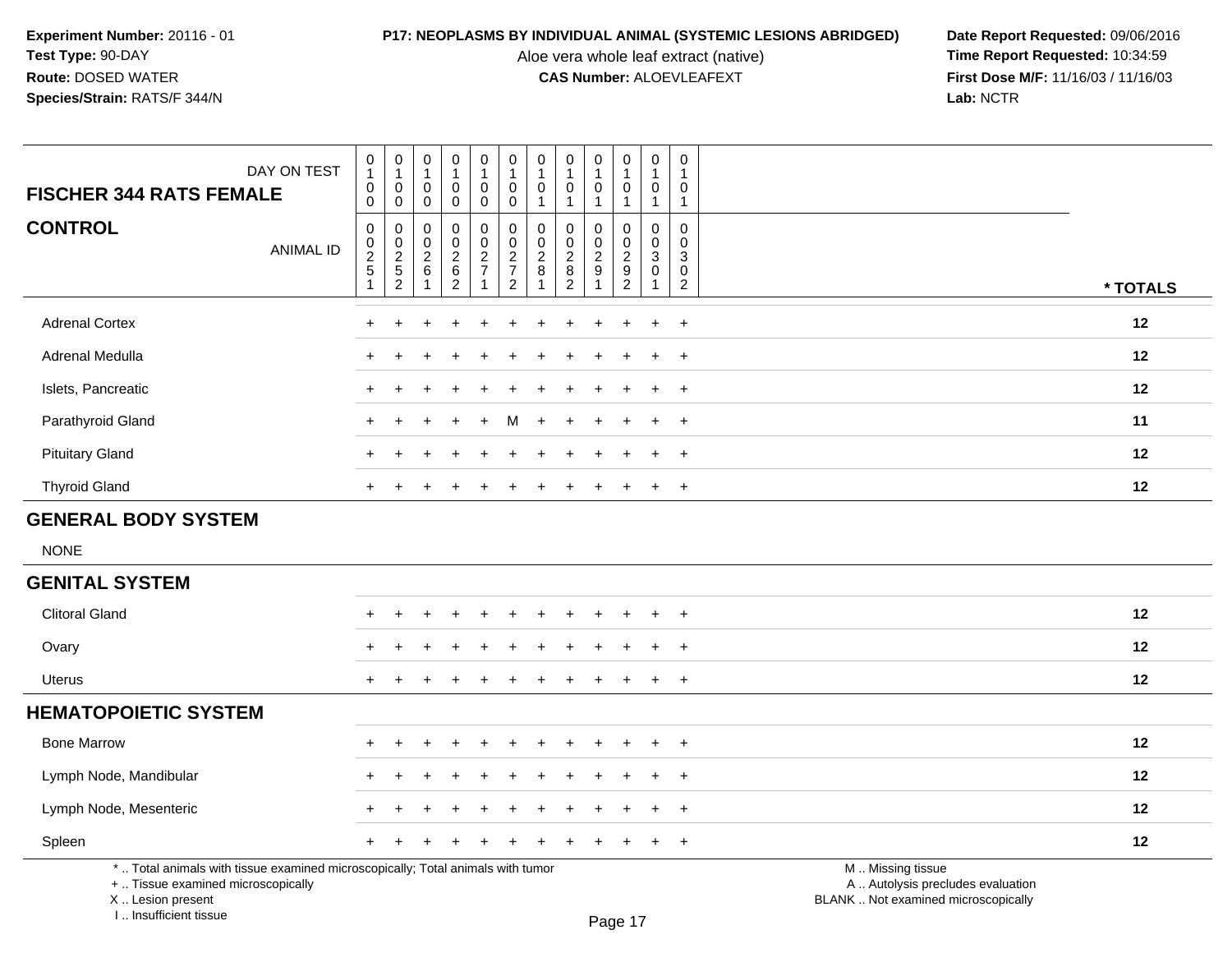I .. Insufficient tissue

Aloe vera whole leaf extract (native)<br>**CAS Number:** ALOEVLEAFEXT

| DAY ON TEST<br><b>FISCHER 344 RATS FEMALE</b>                                                                                             | $\begin{smallmatrix}0\\1\end{smallmatrix}$<br>$\boldsymbol{0}$            | $\pmb{0}$<br>$\mathbf{1}$<br>0                      | 0<br>$\overline{1}$<br>0                                  | $\pmb{0}$<br>$\mathbf{1}$<br>0            | $\pmb{0}$<br>$\mathbf{1}$<br>0    | $\begin{smallmatrix}0\\1\end{smallmatrix}$<br>$\mathbf 0$     | $\pmb{0}$<br>$\overline{1}$<br>$\mathbf 0$                  | $\pmb{0}$<br>$\mathbf{1}$<br>$\mathbf 0$           | 0<br>$\mathbf{1}$<br>$\Omega$     | $\pmb{0}$<br>$\mathbf{1}$<br>0            | $\pmb{0}$<br>1<br>0                                       | $\mathbf 0$<br>$\overline{1}$<br>$\mathbf 0$     |                                                                                               |
|-------------------------------------------------------------------------------------------------------------------------------------------|---------------------------------------------------------------------------|-----------------------------------------------------|-----------------------------------------------------------|-------------------------------------------|-----------------------------------|---------------------------------------------------------------|-------------------------------------------------------------|----------------------------------------------------|-----------------------------------|-------------------------------------------|-----------------------------------------------------------|--------------------------------------------------|-----------------------------------------------------------------------------------------------|
|                                                                                                                                           | 0                                                                         | $\mathbf 0$                                         | 0                                                         | 0                                         | $\mathbf 0$                       | $\mathbf 0$                                                   | $\overline{1}$                                              | $\mathbf{1}$                                       | 1                                 | $\overline{1}$                            | $\mathbf{1}$                                              | $\overline{1}$                                   |                                                                                               |
| <b>CONTROL</b><br><b>ANIMAL ID</b>                                                                                                        | $\mathbf 0$<br>$\begin{array}{c} 0 \\ 2 \\ 5 \end{array}$<br>$\mathbf{1}$ | $\mathbf 0$<br>0<br>$\frac{2}{5}$<br>$\overline{c}$ | 0<br>$\mathbf 0$<br>$\begin{array}{c} 2 \\ 6 \end{array}$ | 0<br>0<br>$\frac{2}{6}$<br>$\overline{2}$ | $\mathbf 0$<br>0<br>$\frac{2}{7}$ | $\mathbf 0$<br>$\mathbf 0$<br>$\frac{2}{7}$<br>$\overline{2}$ | $\mathbf 0$<br>$\mathbf 0$<br>$\frac{2}{8}$<br>$\mathbf{1}$ | $\mathbf 0$<br>0<br>$_{\rm 8}^2$<br>$\overline{2}$ | 0<br>$\mathbf 0$<br>$\frac{2}{9}$ | 0<br>0<br>$\frac{2}{9}$<br>$\overline{2}$ | $\mathbf 0$<br>$\mathbf 0$<br>$\mathbf{3}$<br>$\mathbf 0$ | $\mathbf 0$<br>$\Omega$<br>3<br>$\mathbf 0$<br>2 | * TOTALS                                                                                      |
| Thymus                                                                                                                                    | $+$                                                                       |                                                     |                                                           |                                           |                                   |                                                               |                                                             |                                                    |                                   | $\div$                                    | $\ddot{}$                                                 | $+$                                              | 12                                                                                            |
| <b>INTEGUMENTARY SYSTEM</b>                                                                                                               |                                                                           |                                                     |                                                           |                                           |                                   |                                                               |                                                             |                                                    |                                   |                                           |                                                           |                                                  |                                                                                               |
| Mammary Gland                                                                                                                             |                                                                           |                                                     |                                                           |                                           |                                   |                                                               |                                                             |                                                    |                                   |                                           |                                                           | $\ddot{}$                                        | 12                                                                                            |
| Skin                                                                                                                                      |                                                                           |                                                     |                                                           |                                           |                                   |                                                               |                                                             |                                                    |                                   |                                           |                                                           | $\ddot{}$                                        | 12                                                                                            |
| <b>MUSCULOSKELETAL SYSTEM</b>                                                                                                             |                                                                           |                                                     |                                                           |                                           |                                   |                                                               |                                                             |                                                    |                                   |                                           |                                                           |                                                  |                                                                                               |
| Bone, Femur                                                                                                                               | $+$                                                                       |                                                     |                                                           |                                           |                                   |                                                               |                                                             |                                                    |                                   |                                           | $\ddot{}$                                                 | $+$                                              | 12                                                                                            |
| <b>NERVOUS SYSTEM</b>                                                                                                                     |                                                                           |                                                     |                                                           |                                           |                                   |                                                               |                                                             |                                                    |                                   |                                           |                                                           |                                                  |                                                                                               |
| Brain, Brain Stem                                                                                                                         |                                                                           |                                                     |                                                           |                                           |                                   |                                                               |                                                             |                                                    |                                   |                                           | $\ddot{}$                                                 | $\overline{+}$                                   | 12                                                                                            |
| Brain, Cerebellum                                                                                                                         |                                                                           |                                                     |                                                           |                                           |                                   |                                                               |                                                             |                                                    |                                   |                                           | $\ddot{}$                                                 | $+$                                              | 12                                                                                            |
| Brain, Cerebrum                                                                                                                           |                                                                           |                                                     |                                                           |                                           |                                   |                                                               |                                                             |                                                    |                                   |                                           | $\ddot{}$                                                 | $+$                                              | 12                                                                                            |
| <b>RESPIRATORY SYSTEM</b>                                                                                                                 |                                                                           |                                                     |                                                           |                                           |                                   |                                                               |                                                             |                                                    |                                   |                                           |                                                           |                                                  |                                                                                               |
| Lung                                                                                                                                      |                                                                           |                                                     |                                                           |                                           |                                   |                                                               |                                                             |                                                    |                                   |                                           |                                                           | $\ddot{}$                                        | 12                                                                                            |
| Nose                                                                                                                                      |                                                                           |                                                     |                                                           |                                           |                                   |                                                               |                                                             |                                                    |                                   |                                           | $\div$                                                    | $\ddot{}$                                        | 12                                                                                            |
| Trachea                                                                                                                                   | $+$                                                                       | $\ddot{}$                                           |                                                           | $\ddot{}$                                 | $\ddot{}$                         | $\ddot{}$                                                     | $\div$                                                      |                                                    | $\ddot{}$                         | $\ddot{}$                                 | $+$                                                       | $+$                                              | 12                                                                                            |
| <b>SPECIAL SENSES SYSTEM</b>                                                                                                              |                                                                           |                                                     |                                                           |                                           |                                   |                                                               |                                                             |                                                    |                                   |                                           |                                                           |                                                  |                                                                                               |
| Eye                                                                                                                                       |                                                                           |                                                     |                                                           |                                           |                                   |                                                               |                                                             |                                                    |                                   |                                           |                                                           | $\ddot{}$                                        | 12                                                                                            |
| <b>Harderian Gland</b>                                                                                                                    |                                                                           |                                                     |                                                           |                                           |                                   |                                                               |                                                             |                                                    |                                   |                                           |                                                           | $\ddot{}$                                        | 12                                                                                            |
| *  Total animals with tissue examined microscopically; Total animals with tumor<br>+  Tissue examined microscopically<br>X Lesion present |                                                                           |                                                     |                                                           |                                           |                                   |                                                               |                                                             |                                                    |                                   |                                           |                                                           |                                                  | M  Missing tissue<br>A  Autolysis precludes evaluation<br>BLANK  Not examined microscopically |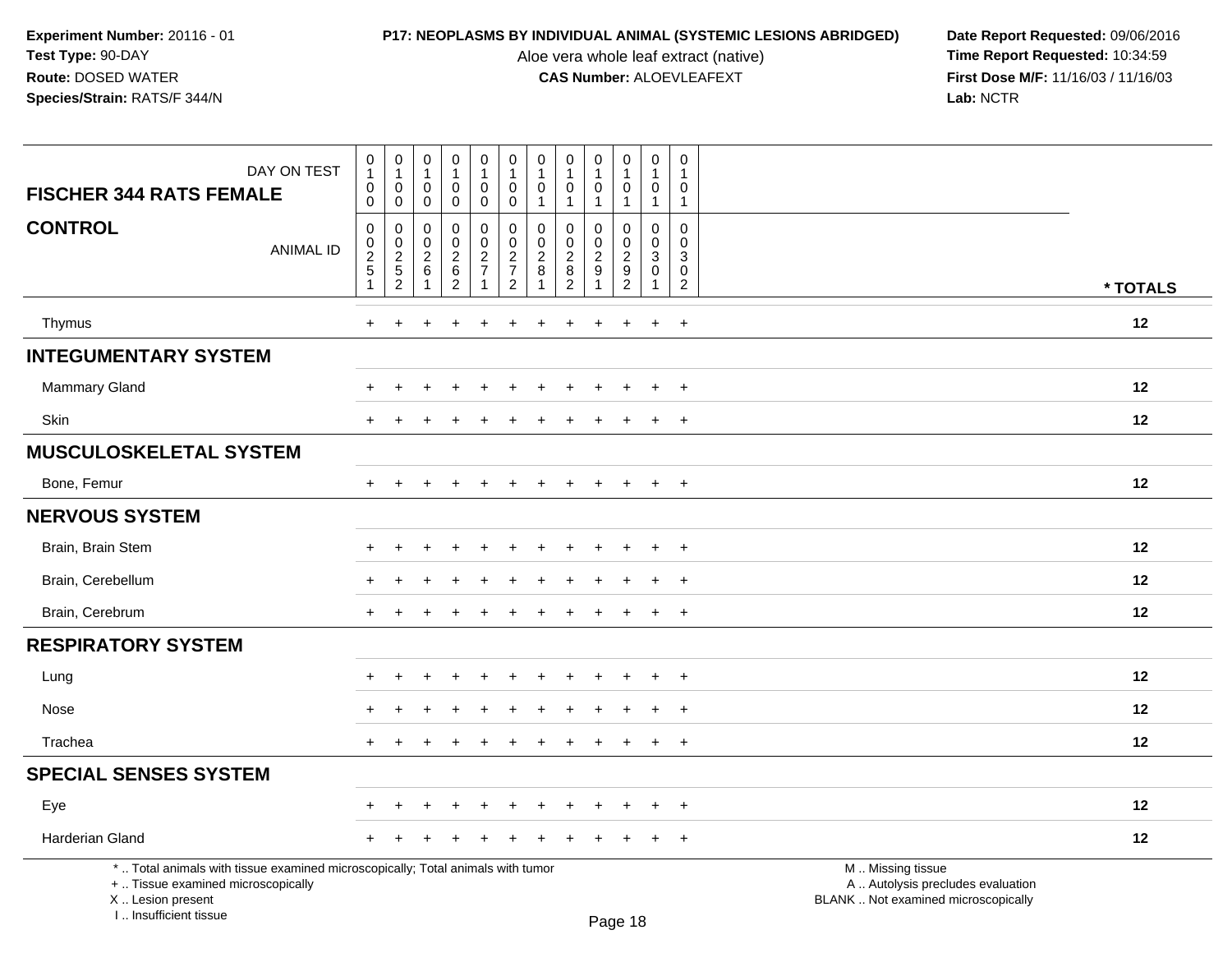Aloe vera whole leaf extract (native)<br>**CAS Number:** ALOEVLEAFEXT

**P17: NEOPLASMS BY INDIVIDUAL ANIMAL (SYSTEMIC LESIONS ABRIDGED)** Date Report Requested: 09/06/2016<br>Aloe vera whole leaf extract (native) **Time Report Requested:** 10:34:59 **First Dose M/F:** 11/16/03 / 11/16/03<br>Lab: NCTR **Lab:** NCTR

| <b>FISCHER 344 RATS FEMALE</b> | DAY ON TEST      | 0<br>$\overline{A}$<br>$\boldsymbol{0}$<br>$\mathsf{O}\xspace$ | 0<br>$\overline{A}$<br>0<br>$\pmb{0}$                               | 0<br>0<br>$\mathbf 0$                   | $\mathbf 0$<br>$\mathbf 0$<br>$\mathbf 0$      | $\mathbf 0$<br>$\pmb{0}$<br>$\pmb{0}$ | 0<br>0<br>0                               | 0<br>$\pmb{0}$                                 | 0<br>0                       | 0<br>0                            | 0<br>0                     | 0<br>0                                     | 0<br>0                |          |
|--------------------------------|------------------|----------------------------------------------------------------|---------------------------------------------------------------------|-----------------------------------------|------------------------------------------------|---------------------------------------|-------------------------------------------|------------------------------------------------|------------------------------|-----------------------------------|----------------------------|--------------------------------------------|-----------------------|----------|
| <b>CONTROL</b>                 | <b>ANIMAL ID</b> | 0<br>$\pmb{0}$<br>$\frac{2}{5}$                                | 0<br>$\pmb{0}$<br>$\boldsymbol{2}$<br>$\,$ 5 $\,$<br>$\overline{c}$ | 0<br>$\mathbf 0$<br>$\overline{c}$<br>6 | $\mathbf 0$<br>$\frac{2}{6}$<br>$\overline{2}$ | 0<br>$\mathbf 0$<br>$\frac{2}{7}$     | 0<br>0<br>$\frac{2}{7}$<br>$\overline{c}$ | $\boldsymbol{0}$<br>$\pmb{0}$<br>$\frac{2}{8}$ | U<br>0<br>$\frac{2}{8}$<br>2 | $\mathbf 0$<br>$\Omega$<br>∠<br>9 | 0<br>C<br>۷<br>9<br>$\sim$ | 0<br>$\mathsf{O}\xspace$<br>3<br>$\pmb{0}$ | O<br>0<br>3<br>0<br>◠ | * TOTALS |
| <b>URINARY SYSTEM</b>          |                  |                                                                |                                                                     |                                         |                                                |                                       |                                           |                                                |                              |                                   |                            |                                            |                       |          |
| Kidney                         |                  |                                                                |                                                                     |                                         |                                                |                                       | ÷                                         |                                                |                              | $+$                               |                            | $+$                                        | $+$                   | 12       |
| <b>Urinary Bladder</b>         |                  |                                                                |                                                                     |                                         |                                                |                                       |                                           |                                                |                              | ÷.                                |                            | $+$                                        | $+$                   | 12       |
| <b>SYSTEMIC LESIONS</b>        |                  |                                                                |                                                                     |                                         |                                                |                                       |                                           |                                                |                              |                                   |                            |                                            |                       |          |
| Multiple Organ                 |                  |                                                                |                                                                     |                                         |                                                |                                       | $+$                                       |                                                | $\div$                       | $+$                               |                            | $+$                                        | $+$                   | 12       |

\* .. Total animals with tissue examined microscopically; Total animals with tumor

+ .. Tissue examined microscopically

X .. Lesion present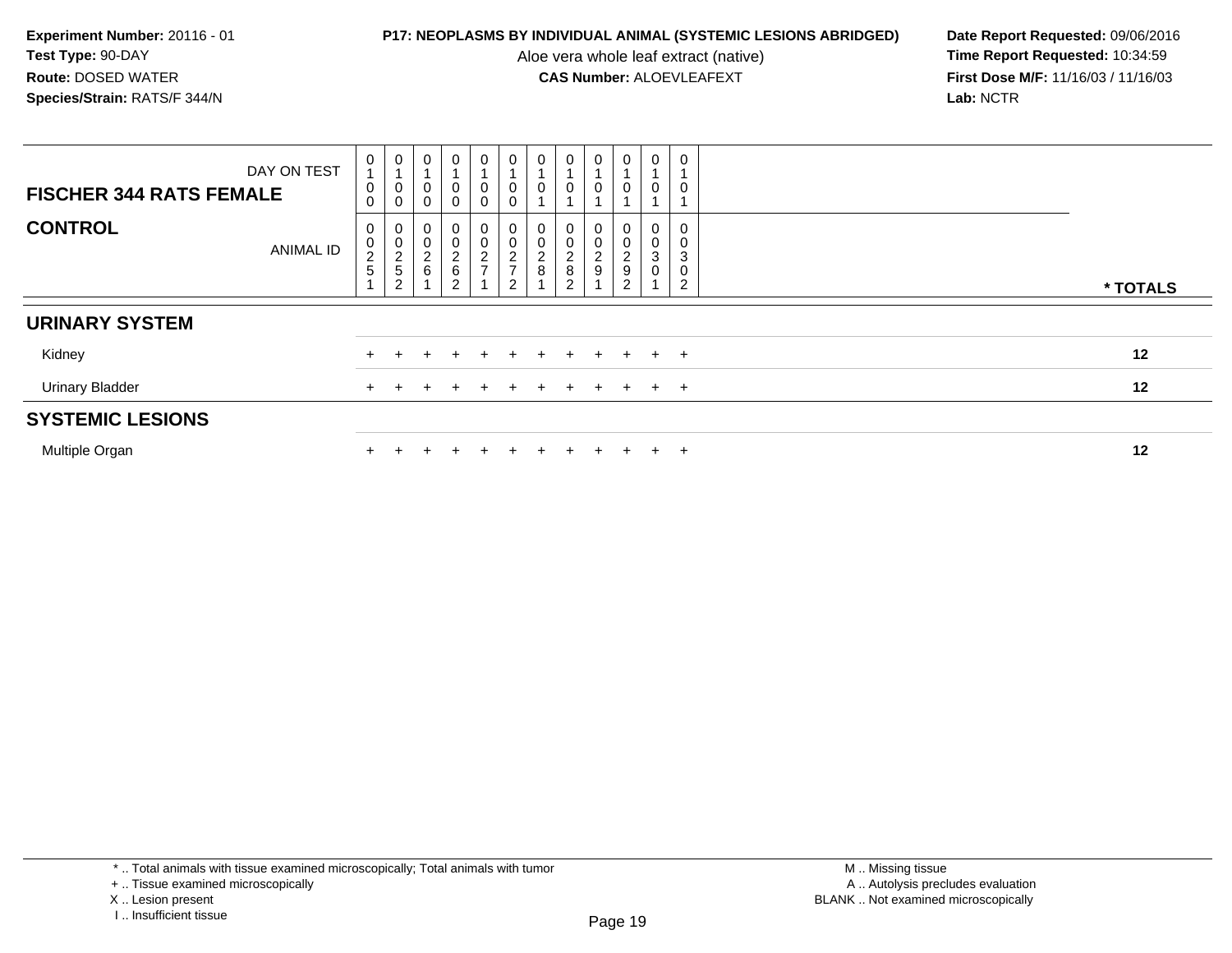Aloe vera whole leaf extract (native)<br>**CAS Number:** ALOEVLEAFEXT

|                                                                                                                                                                     | DAY ON TEST      | $\pmb{0}$<br>$\mathbf{1}$<br>$\pmb{0}$  | $\pmb{0}$<br>$\mathbf{1}$<br>$\mathbf 0$    | $\pmb{0}$<br>$\overline{1}$<br>$\pmb{0}$                 | $\pmb{0}$<br>$\mathbf{1}$<br>$\pmb{0}$    | 0<br>$\mathbf{1}$<br>0                                  | $\pmb{0}$<br>$\overline{1}$<br>$\pmb{0}$                               | $\pmb{0}$<br>$\mathbf{1}$<br>$\pmb{0}$          | 0<br>$\mathbf{1}$<br>$\mathbf 0$                       | $\pmb{0}$<br>1<br>$\pmb{0}$               | $\pmb{0}$<br>$\mathbf{1}$<br>$\pmb{0}$                       | $\mathsf 0$<br>$\overline{1}$<br>$\pmb{0}$                    | $\mathbf 0$<br>$\overline{1}$<br>$\mathbf 0$                  |                                                                                               |                         |
|---------------------------------------------------------------------------------------------------------------------------------------------------------------------|------------------|-----------------------------------------|---------------------------------------------|----------------------------------------------------------|-------------------------------------------|---------------------------------------------------------|------------------------------------------------------------------------|-------------------------------------------------|--------------------------------------------------------|-------------------------------------------|--------------------------------------------------------------|---------------------------------------------------------------|---------------------------------------------------------------|-----------------------------------------------------------------------------------------------|-------------------------|
| <b>FISCHER 344 RATS FEMALE</b>                                                                                                                                      |                  | $\mathsf{O}\xspace$                     | $\mathbf 0$                                 | $\pmb{0}$                                                | $\mathbf 0$                               | $\pmb{0}$                                               | $\mathbf 0$                                                            | $\mathbf{1}$                                    | $\mathbf{1}$                                           | 1                                         | $\mathbf{1}$                                                 | $\mathbf{1}$                                                  | 1                                                             |                                                                                               |                         |
| <b>1% WLN</b>                                                                                                                                                       | <b>ANIMAL ID</b> | $\pmb{0}$<br>$\pmb{0}$<br>$\frac{3}{7}$ | $\mathbf 0$<br>$\mathbf 0$<br>$\frac{3}{7}$ | $\mathbf 0$<br>0<br>$\ensuremath{\mathsf{3}}$<br>$\bf 8$ | $\mathbf 0$<br>$\pmb{0}$<br>$\frac{3}{8}$ | 0<br>0<br>$\ensuremath{\mathsf{3}}$<br>$\boldsymbol{9}$ | $\mathbf 0$<br>$\pmb{0}$<br>$\ensuremath{\mathsf{3}}$<br>$\frac{9}{2}$ | $\mathbf 0$<br>0<br>$\overline{4}$<br>$\pmb{0}$ | $\mathbf 0$<br>$\mathbf 0$<br>$\overline{4}$<br>$_2^0$ | $\Omega$<br>$\mathbf 0$<br>$\overline{4}$ | $\mathbf 0$<br>$\mathbf 0$<br>$\overline{4}$<br>$\mathbf{1}$ | $\mathbf 0$<br>$\mathbf 0$<br>$\overline{4}$<br>$\frac{2}{1}$ | $\mathbf 0$<br>$\mathbf 0$<br>$\overline{4}$<br>$\frac{2}{2}$ |                                                                                               |                         |
|                                                                                                                                                                     |                  | $\mathbf{1}$                            | $\overline{2}$                              |                                                          |                                           | $\overline{1}$                                          |                                                                        |                                                 |                                                        |                                           | $\overline{2}$                                               |                                                               |                                                               |                                                                                               | * TOTALS                |
| <b>ALIMENTARY SYSTEM</b>                                                                                                                                            |                  |                                         |                                             |                                                          |                                           |                                                         |                                                                        |                                                 |                                                        |                                           |                                                              |                                                               |                                                               |                                                                                               |                         |
| Intestine Large, Cecum                                                                                                                                              |                  |                                         | $\ddot{}$                                   | ÷                                                        | $\overline{1}$                            | +                                                       |                                                                        |                                                 | $\ddot{}$                                              | $\ddot{}$                                 | $\ddot{}$                                                    | $\ddot{}$                                                     | $\overline{+}$                                                |                                                                                               | 12                      |
| Intestine Large, Colon                                                                                                                                              |                  |                                         |                                             |                                                          |                                           |                                                         |                                                                        |                                                 |                                                        |                                           |                                                              | $\ddot{}$                                                     | $+$                                                           |                                                                                               | 12                      |
| Liver                                                                                                                                                               |                  |                                         |                                             |                                                          |                                           |                                                         |                                                                        |                                                 |                                                        |                                           |                                                              | $\ddot{}$                                                     | $\overline{+}$                                                |                                                                                               | 12                      |
| <b>CARDIOVASCULAR SYSTEM</b>                                                                                                                                        |                  |                                         |                                             |                                                          |                                           |                                                         |                                                                        |                                                 |                                                        |                                           |                                                              |                                                               |                                                               |                                                                                               |                         |
| <b>NONE</b>                                                                                                                                                         |                  |                                         |                                             |                                                          |                                           |                                                         |                                                                        |                                                 |                                                        |                                           |                                                              |                                                               |                                                               |                                                                                               |                         |
| <b>ENDOCRINE SYSTEM</b>                                                                                                                                             |                  |                                         |                                             |                                                          |                                           |                                                         |                                                                        |                                                 |                                                        |                                           |                                                              |                                                               |                                                               |                                                                                               |                         |
| <b>NONE</b>                                                                                                                                                         |                  |                                         |                                             |                                                          |                                           |                                                         |                                                                        |                                                 |                                                        |                                           |                                                              |                                                               |                                                               |                                                                                               |                         |
| <b>GENERAL BODY SYSTEM</b>                                                                                                                                          |                  |                                         |                                             |                                                          |                                           |                                                         |                                                                        |                                                 |                                                        |                                           |                                                              |                                                               |                                                               |                                                                                               |                         |
| <b>NONE</b>                                                                                                                                                         |                  |                                         |                                             |                                                          |                                           |                                                         |                                                                        |                                                 |                                                        |                                           |                                                              |                                                               |                                                               |                                                                                               |                         |
| <b>GENITAL SYSTEM</b>                                                                                                                                               |                  |                                         |                                             |                                                          |                                           |                                                         |                                                                        |                                                 |                                                        |                                           |                                                              |                                                               |                                                               |                                                                                               |                         |
| Uterus                                                                                                                                                              |                  |                                         |                                             |                                                          |                                           | $+$ $+$                                                 |                                                                        |                                                 |                                                        |                                           |                                                              |                                                               |                                                               |                                                                                               | $\overline{\mathbf{2}}$ |
| <b>HEMATOPOIETIC SYSTEM</b>                                                                                                                                         |                  |                                         |                                             |                                                          |                                           |                                                         |                                                                        |                                                 |                                                        |                                           |                                                              |                                                               |                                                               |                                                                                               |                         |
| Lymph Node, Mesenteric                                                                                                                                              |                  |                                         |                                             | $\ddot{}$                                                |                                           |                                                         | $+$                                                                    |                                                 |                                                        |                                           | $+$                                                          |                                                               | $\ddot{}$                                                     |                                                                                               | 4                       |
| Spleen                                                                                                                                                              |                  |                                         | $\ddot{}$                                   | $\pm$                                                    | $\overline{1}$                            | $\ddot{}$                                               | $\ddot{}$                                                              | $\ddot{}$                                       | $\pm$                                                  | $\ddot{}$                                 | $+$                                                          | $+$                                                           | $+$                                                           |                                                                                               | 12                      |
| <b>INTEGUMENTARY SYSTEM</b>                                                                                                                                         |                  |                                         |                                             |                                                          |                                           |                                                         |                                                                        |                                                 |                                                        |                                           |                                                              |                                                               |                                                               |                                                                                               |                         |
| <b>NONE</b>                                                                                                                                                         |                  |                                         |                                             |                                                          |                                           |                                                         |                                                                        |                                                 |                                                        |                                           |                                                              |                                                               |                                                               |                                                                                               |                         |
| *  Total animals with tissue examined microscopically; Total animals with tumor<br>+  Tissue examined microscopically<br>X  Lesion present<br>I Insufficient tissue |                  |                                         |                                             |                                                          |                                           |                                                         |                                                                        |                                                 |                                                        |                                           | Page 20                                                      |                                                               |                                                               | M  Missing tissue<br>A  Autolysis precludes evaluation<br>BLANK  Not examined microscopically |                         |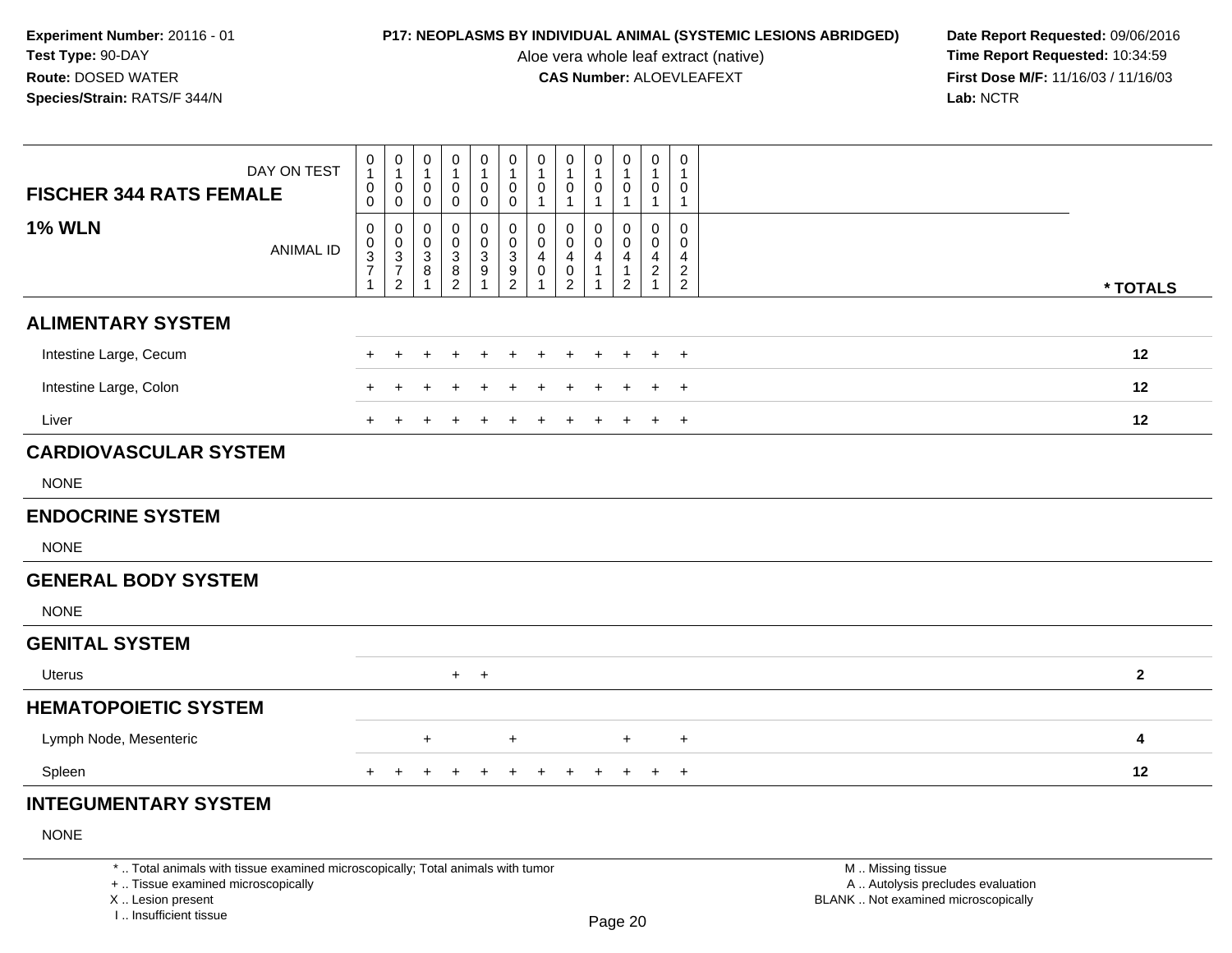Aloe vera whole leaf extract (native)<br>**CAS Number:** ALOEVLEAFEXT

**P17: NEOPLASMS BY INDIVIDUAL ANIMAL (SYSTEMIC LESIONS ABRIDGED)** Date Report Requested: 09/06/2016<br>Aloe vera whole leaf extract (native) **Time Report Requested:** 10:34:59 **First Dose M/F:** 11/16/03 / 11/16/03<br>Lab: NCTR **Lab:** NCTR

| <b>FISCHER 344 RATS FEMALE</b> | DAY ON TEST      | $\begin{smallmatrix}0\1\end{smallmatrix}$<br>0<br>$\mathbf 0$ | $\begin{smallmatrix}0\\1\end{smallmatrix}$<br>$\pmb{0}$<br>$\pmb{0}$ | 0<br>$\overline{1}$<br>$\pmb{0}$<br>$\mathbf 0$ | $\begin{smallmatrix}0\\1\end{smallmatrix}$<br>0<br>$\mathbf 0$ | $\begin{smallmatrix}0\\1\end{smallmatrix}$<br>$\pmb{0}$<br>$\mathbf 0$ | $\mathbf 0$<br>$\mathbf 1$<br>0<br>0                       | $\begin{smallmatrix}0\\1\end{smallmatrix}$<br>$\pmb{0}$<br>$\mathbf{1}$  | $\pmb{0}$<br>$\mathbf{1}$<br>$\pmb{0}$                                   | 0<br>0      | $\pmb{0}$<br>$\pmb{0}$                         | 0<br>$\overline{1}$<br>$\boldsymbol{0}$ | $\mathbf 0$<br>$\mathbf{1}$<br>$\mathbf 0$<br>$\mathbf{1}$                              |          |
|--------------------------------|------------------|---------------------------------------------------------------|----------------------------------------------------------------------|-------------------------------------------------|----------------------------------------------------------------|------------------------------------------------------------------------|------------------------------------------------------------|--------------------------------------------------------------------------|--------------------------------------------------------------------------|-------------|------------------------------------------------|-----------------------------------------|-----------------------------------------------------------------------------------------|----------|
| <b>1% WLN</b>                  | <b>ANIMAL ID</b> | 0<br>$\begin{array}{c} 0 \\ 3 \\ 7 \end{array}$               | 0<br>$\frac{0}{3}$<br>$\overline{c}$                                 | 0<br>$\pmb{0}$<br>$\frac{3}{8}$                 | 0<br>$\pmb{0}$<br>$\frac{3}{8}$<br>$\overline{c}$              | 0<br>$_{3}^{\rm 0}$<br>$\boldsymbol{9}$<br>$\overline{A}$              | 0<br>0<br>$\ensuremath{\mathsf{3}}$<br>9<br>$\overline{2}$ | 0<br>$\pmb{0}$<br>$\overline{\mathbf{4}}$<br>$\pmb{0}$<br>$\overline{1}$ | 0<br>$\pmb{0}$<br>$\overline{\mathbf{4}}$<br>$\pmb{0}$<br>$\overline{2}$ | 0<br>0<br>4 | 0<br>$\pmb{0}$<br>$\overline{\mathbf{4}}$<br>2 | 0<br>$\mathbf 0$<br>$\frac{4}{2}$       | $\mathbf 0$<br>$\mathbf 0$<br>$\overline{\mathbf{4}}$<br>$\overline{2}$<br>$\mathbf{2}$ | * TOTALS |
| <b>MUSCULOSKELETAL SYSTEM</b>  |                  |                                                               |                                                                      |                                                 |                                                                |                                                                        |                                                            |                                                                          |                                                                          |             |                                                |                                         |                                                                                         |          |
| <b>NONE</b>                    |                  |                                                               |                                                                      |                                                 |                                                                |                                                                        |                                                            |                                                                          |                                                                          |             |                                                |                                         |                                                                                         |          |
| <b>NERVOUS SYSTEM</b>          |                  |                                                               |                                                                      |                                                 |                                                                |                                                                        |                                                            |                                                                          |                                                                          |             |                                                |                                         |                                                                                         |          |
| <b>NONE</b>                    |                  |                                                               |                                                                      |                                                 |                                                                |                                                                        |                                                            |                                                                          |                                                                          |             |                                                |                                         |                                                                                         |          |
| <b>RESPIRATORY SYSTEM</b>      |                  |                                                               |                                                                      |                                                 |                                                                |                                                                        |                                                            |                                                                          |                                                                          |             |                                                |                                         |                                                                                         |          |
| <b>NONE</b>                    |                  |                                                               |                                                                      |                                                 |                                                                |                                                                        |                                                            |                                                                          |                                                                          |             |                                                |                                         |                                                                                         |          |
| <b>SPECIAL SENSES SYSTEM</b>   |                  |                                                               |                                                                      |                                                 |                                                                |                                                                        |                                                            |                                                                          |                                                                          |             |                                                |                                         |                                                                                         |          |
| <b>NONE</b>                    |                  |                                                               |                                                                      |                                                 |                                                                |                                                                        |                                                            |                                                                          |                                                                          |             |                                                |                                         |                                                                                         |          |
| <b>URINARY SYSTEM</b>          |                  |                                                               |                                                                      |                                                 |                                                                |                                                                        |                                                            |                                                                          |                                                                          |             |                                                |                                         |                                                                                         |          |
| Kidney                         |                  | $+$                                                           | $+$                                                                  | $+$                                             | $\pm$                                                          | $\ddot{}$                                                              | $+$                                                        | $+$                                                                      | $+$                                                                      | $+$         | $+$                                            | $+$                                     | $+$                                                                                     | 12       |
| <b>SYSTEMIC LESIONS</b>        |                  |                                                               |                                                                      |                                                 |                                                                |                                                                        |                                                            |                                                                          |                                                                          |             |                                                |                                         |                                                                                         |          |
| Multiple Organ                 |                  |                                                               |                                                                      |                                                 |                                                                |                                                                        |                                                            |                                                                          |                                                                          |             |                                                | $+$                                     | $+$                                                                                     | 12       |

+ .. Tissue examined microscopically

X .. Lesion present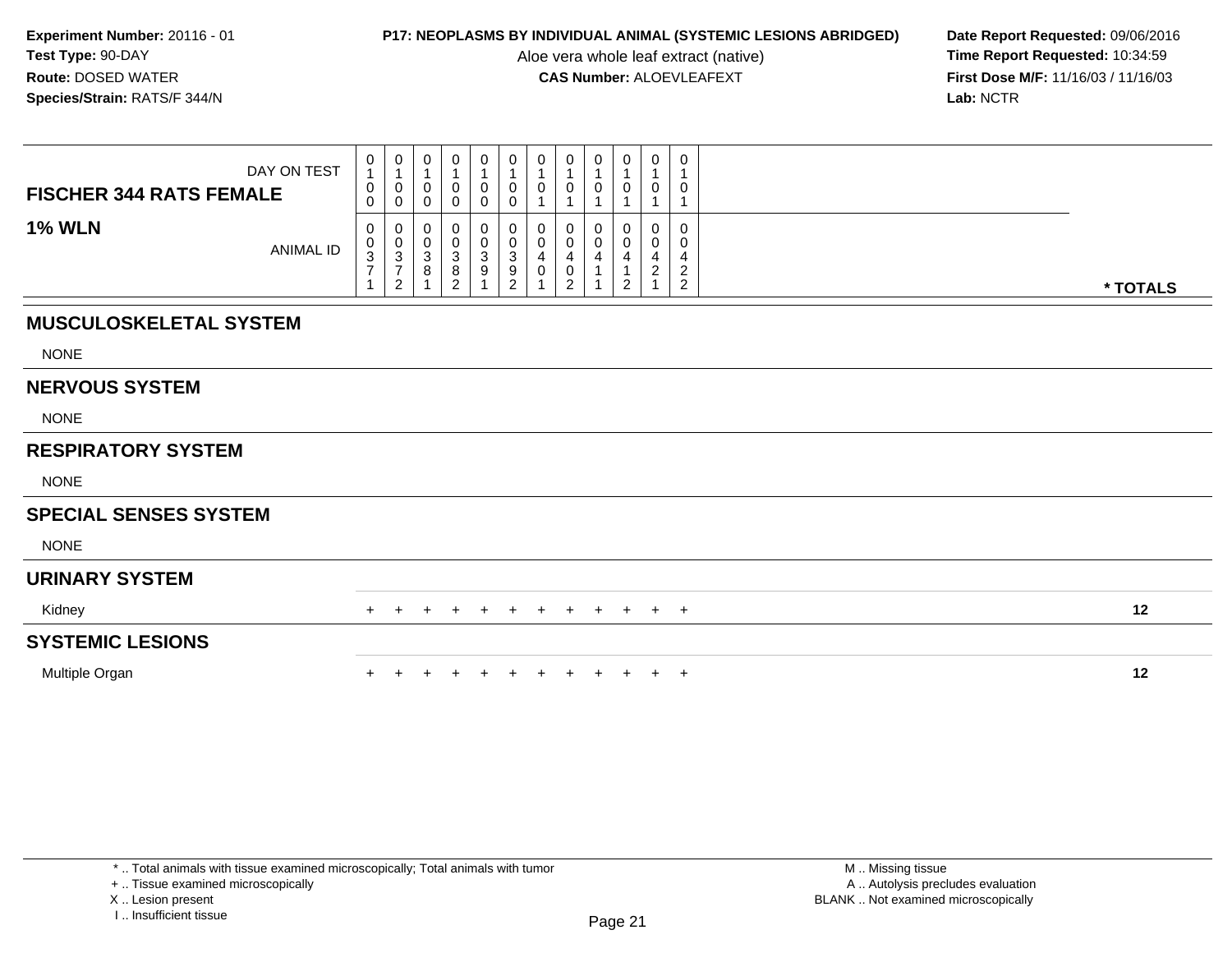Aloe vera whole leaf extract (native)<br>**CAS Number:** ALOEVLEAFEXT

**P17: NEOPLASMS BY INDIVIDUAL ANIMAL (SYSTEMIC LESIONS ABRIDGED)** Date Report Requested: 09/06/2016<br>Aloe vera whole leaf extract (native) **Time Report Requested:** 10:34:59 **First Dose M/F:** 11/16/03 / 11/16/03<br>Lab: NCTR **Lab:** NCTR

| <b>FISCHER 344 RATS FEMALE</b> | DAY ON TEST      | $\mathbf 0$<br>$\mathsf{O}\xspace$<br>$\ensuremath{\mathsf{3}}$<br>$\mathbf{1}$ | $\begin{matrix} 0 \\ 0 \\ 3 \\ 1 \end{matrix}$                    | $\pmb{0}$<br>$\mathbf 0$<br>$\sqrt{3}$<br>$\mathbf{1}$                         | $\pmb{0}$<br>$\mathbf 0$<br>$\overline{\mathbf{4}}$<br>6               | $\pmb{0}$<br>$\mathbf{1}$<br>$\mathsf{O}$<br>$\mathsf{O}$      | 0<br>$\mathbf{1}$<br>$\mathsf 0$<br>0                        | $\pmb{0}$<br>$\mathbf{1}$<br>$\pmb{0}$<br>$\mathbf 0$ | $\mathbf 0$<br>$\mathbf{1}$<br>$\mathbf 0$<br>$\mathbf 0$      | $\mathbf 0$<br>$\overline{1}$<br>$\mathbf 0$<br>-1                      | 0<br>$\mathbf{1}$<br>0<br>$\mathbf{1}$                                           | $\pmb{0}$<br>$\overline{1}$<br>$\mathbf 0$<br>$\mathbf{1}$ | 0<br>$\mathbf{1}$<br>0<br>$\mathbf{1}$                 |          |
|--------------------------------|------------------|---------------------------------------------------------------------------------|-------------------------------------------------------------------|--------------------------------------------------------------------------------|------------------------------------------------------------------------|----------------------------------------------------------------|--------------------------------------------------------------|-------------------------------------------------------|----------------------------------------------------------------|-------------------------------------------------------------------------|----------------------------------------------------------------------------------|------------------------------------------------------------|--------------------------------------------------------|----------|
| <b>2% WLN</b>                  | <b>ANIMAL ID</b> | $\mathbf 0$<br>$\mathbf 0$<br>$\overline{4}$<br>$\frac{4}{2}$                   | $\begin{array}{c} 0 \\ 0 \\ 4 \\ 6 \end{array}$<br>$\overline{1}$ | $\mathbf 0$<br>$\mathbf 0$<br>$\overline{4}$<br>$\overline{7}$<br>$\mathbf{1}$ | $\mathbf 0$<br>$\mathbf 0$<br>$\overline{\mathbf{4}}$<br>$\frac{5}{1}$ | $\mathbf 0$<br>$\mathsf 0$<br>$\overline{4}$<br>$\overline{3}$ | 0<br>$\mathsf 0$<br>$\overline{\mathbf{4}}$<br>$\frac{3}{2}$ | $\pmb{0}$<br>$\pmb{0}$<br>4<br>$\overline{4}$         | $\mathbf{0}$<br>$\mathbf 0$<br>$\overline{4}$<br>$\frac{5}{2}$ | $\mathbf 0$<br>$\mathbf 0$<br>$\overline{4}$<br>$\,6$<br>$\overline{2}$ | $\mathbf 0$<br>$\mathbf 0$<br>$\overline{4}$<br>$\overline{7}$<br>$\overline{2}$ | $\mathbf 0$<br>$\mathbf 0$<br>$\overline{a}$<br>8<br>1     | $\mathbf 0$<br>$\mathbf 0$<br>4<br>8<br>$\overline{c}$ | * TOTALS |
| <b>ALIMENTARY SYSTEM</b>       |                  |                                                                                 |                                                                   |                                                                                |                                                                        |                                                                |                                                              |                                                       |                                                                |                                                                         |                                                                                  |                                                            |                                                        |          |
| Esophagus                      |                  | $+$                                                                             | $\div$                                                            | $+$                                                                            | M                                                                      | $+$                                                            | $+$                                                          | $\pm$                                                 |                                                                |                                                                         | $\ddot{}$                                                                        |                                                            | $\overline{+}$                                         | 11       |
| Intestine Large, Cecum         |                  | $+$                                                                             |                                                                   |                                                                                |                                                                        |                                                                |                                                              |                                                       |                                                                |                                                                         |                                                                                  |                                                            | $+$                                                    | 12       |
| Intestine Large, Colon         |                  | $+$                                                                             |                                                                   |                                                                                |                                                                        |                                                                |                                                              |                                                       |                                                                |                                                                         |                                                                                  |                                                            | $\ddot{}$                                              | 12       |
| Intestine Large, Rectum        |                  | $+$                                                                             |                                                                   |                                                                                |                                                                        |                                                                |                                                              |                                                       |                                                                |                                                                         |                                                                                  | ÷                                                          | $\ddot{}$                                              | 12       |
| Intestine Small, Duodenum      |                  | $\ddot{}$                                                                       |                                                                   |                                                                                |                                                                        |                                                                |                                                              |                                                       |                                                                |                                                                         | ÷                                                                                | $\ddot{}$                                                  | $\ddot{}$                                              | 12       |
| Intestine Small, Ileum         |                  | $+$                                                                             | $\ddot{}$                                                         |                                                                                |                                                                        |                                                                |                                                              |                                                       |                                                                |                                                                         |                                                                                  | $\ddot{}$                                                  | $\ddot{}$                                              | 12       |
| Intestine Small, Jejunum       |                  |                                                                                 |                                                                   |                                                                                |                                                                        |                                                                |                                                              |                                                       |                                                                |                                                                         |                                                                                  |                                                            | $\ddot{}$                                              | 12       |
| Liver                          |                  | $+$                                                                             |                                                                   |                                                                                |                                                                        |                                                                |                                                              |                                                       |                                                                |                                                                         |                                                                                  |                                                            | $+$                                                    | 12       |
| Pancreas                       |                  |                                                                                 |                                                                   |                                                                                |                                                                        |                                                                |                                                              |                                                       |                                                                |                                                                         |                                                                                  |                                                            | $\ddot{}$                                              | 12       |
| Salivary Glands                |                  | $\div$                                                                          |                                                                   |                                                                                |                                                                        |                                                                |                                                              |                                                       |                                                                |                                                                         |                                                                                  |                                                            | $\ddot{}$                                              | 12       |
| Stomach, Forestomach           |                  |                                                                                 |                                                                   |                                                                                |                                                                        |                                                                |                                                              |                                                       |                                                                |                                                                         |                                                                                  |                                                            | $\div$                                                 | 12       |
| Stomach, Glandular             |                  | $\pm$                                                                           |                                                                   |                                                                                |                                                                        |                                                                |                                                              |                                                       |                                                                |                                                                         |                                                                                  | $\pm$                                                      | $^{+}$                                                 | 12       |
| <b>CARDIOVASCULAR SYSTEM</b>   |                  |                                                                                 |                                                                   |                                                                                |                                                                        |                                                                |                                                              |                                                       |                                                                |                                                                         |                                                                                  |                                                            |                                                        |          |
| <b>Blood Vessel</b>            |                  |                                                                                 |                                                                   |                                                                                |                                                                        |                                                                |                                                              |                                                       |                                                                |                                                                         |                                                                                  |                                                            | $\ddot{}$                                              | 12       |
| Heart                          |                  |                                                                                 |                                                                   |                                                                                |                                                                        |                                                                |                                                              |                                                       |                                                                |                                                                         |                                                                                  | ÷                                                          | $\overline{+}$                                         | 12       |
| <b>ENDOCRINE SYSTEM</b>        |                  |                                                                                 |                                                                   |                                                                                |                                                                        |                                                                |                                                              |                                                       |                                                                |                                                                         |                                                                                  |                                                            |                                                        |          |

\* .. Total animals with tissue examined microscopically; Total animals with tumor

+ .. Tissue examined microscopically

X .. Lesion present

I .. Insufficient tissue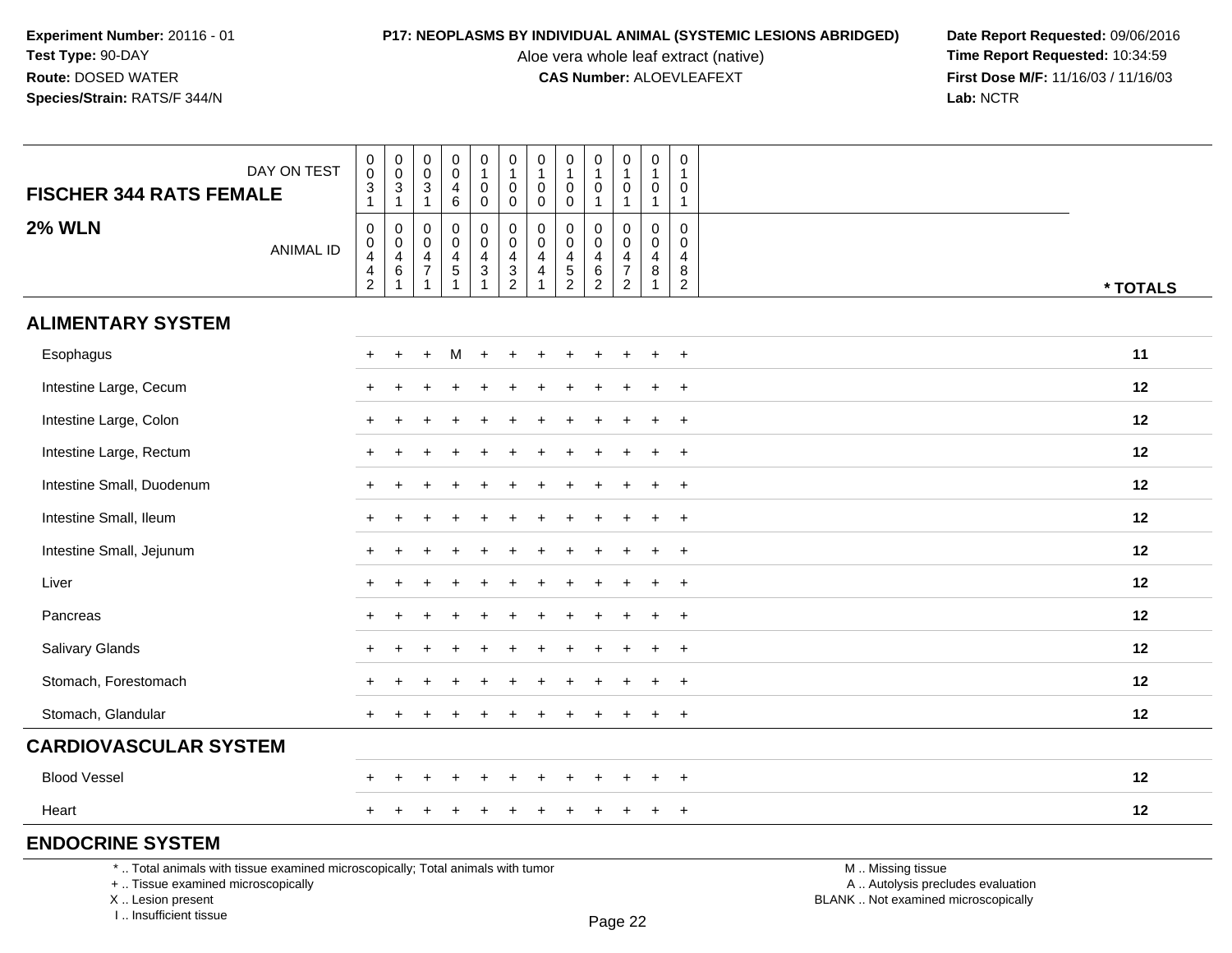Aloe vera whole leaf extract (native)<br>**CAS Number:** ALOEVLEAFEXT

**P17: NEOPLASMS BY INDIVIDUAL ANIMAL (SYSTEMIC LESIONS ABRIDGED)** Date Report Requested: 09/06/2016<br>Aloe vera whole leaf extract (native) **Time Report Requested:** 10:34:59 **First Dose M/F:** 11/16/03 / 11/16/03<br>Lab: NCTR **Lab:** NCTR

| <b>FISCHER 344 RATS FEMALE</b>                                                                                                             | DAY ON TEST      | 0<br>$\pmb{0}$<br>$\ensuremath{\mathsf{3}}$<br>$\mathbf{1}$              | $\mathbf 0$<br>$\mathbf 0$<br>3<br>$\mathbf{1}$ | $\mathbf 0$<br>$\mathsf{O}\xspace$<br>$\mathbf{3}$<br>-1       | $\pmb{0}$<br>$\mathbf 0$<br>$\overline{4}$<br>$6\phantom{1}6$ | $\mathbf 0$<br>$\mathbf{1}$<br>$\pmb{0}$<br>$\mathbf 0$ | 0<br>$\mathbf{1}$<br>$\mathbf 0$<br>0                                                    | 0<br>$\mathbf{1}$<br>$\mathbf 0$<br>$\mathbf 0$   | $\pmb{0}$<br>$\mathbf{1}$<br>$\mathbf 0$<br>$\mathbf 0$                      | $\boldsymbol{0}$<br>$\overline{1}$<br>$\mathbf 0$<br>$\overline{1}$ | $\mathbf 0$<br>$\mathbf{1}$<br>$\mathbf 0$<br>$\overline{1}$                     | $\mathbf 0$<br>1<br>0<br>1          | 0<br>$\mathbf{1}$<br>$\mathbf 0$<br>$\mathbf{1}$               |                                                                                               |
|--------------------------------------------------------------------------------------------------------------------------------------------|------------------|--------------------------------------------------------------------------|-------------------------------------------------|----------------------------------------------------------------|---------------------------------------------------------------|---------------------------------------------------------|------------------------------------------------------------------------------------------|---------------------------------------------------|------------------------------------------------------------------------------|---------------------------------------------------------------------|----------------------------------------------------------------------------------|-------------------------------------|----------------------------------------------------------------|-----------------------------------------------------------------------------------------------|
| <b>2% WLN</b>                                                                                                                              | <b>ANIMAL ID</b> | $\pmb{0}$<br>$\pmb{0}$<br>$\overline{\mathbf{4}}$<br>4<br>$\overline{c}$ | $\mathbf 0$<br>0<br>$\overline{4}$<br>6         | $\mathbf 0$<br>$\mathbf 0$<br>$\overline{4}$<br>$\overline{7}$ | 0<br>$\mathbf 0$<br>$\frac{4}{5}$<br>1                        | $\mathbf 0$<br>$\mathbf 0$<br>4<br>3<br>1               | $\mathbf 0$<br>$\mathbf 0$<br>$\overline{\mathcal{A}}$<br>$\mathbf{3}$<br>$\overline{2}$ | $\Omega$<br>0<br>$\overline{4}$<br>$\overline{4}$ | $\mathbf 0$<br>$\mathbf 0$<br>$\overline{4}$<br>$\sqrt{5}$<br>$\overline{2}$ | $\mathbf 0$<br>$\mathbf 0$<br>$\overline{4}$<br>6<br>$\overline{2}$ | $\mathbf 0$<br>$\mathbf 0$<br>$\overline{4}$<br>$\overline{7}$<br>$\overline{c}$ | $\Omega$<br>$\Omega$<br>4<br>8<br>1 | $\mathbf 0$<br>$\Omega$<br>$\overline{4}$<br>8<br>$\mathbf{2}$ | * TOTALS                                                                                      |
| <b>Adrenal Cortex</b>                                                                                                                      |                  | ÷                                                                        |                                                 |                                                                |                                                               |                                                         |                                                                                          |                                                   |                                                                              |                                                                     |                                                                                  | ÷                                   | $\ddot{}$                                                      | 12                                                                                            |
| Adrenal Medulla                                                                                                                            |                  | $\div$                                                                   |                                                 |                                                                |                                                               |                                                         |                                                                                          |                                                   |                                                                              | +                                                                   | ÷                                                                                | $\ddot{}$                           | $\ddot{}$                                                      | 12                                                                                            |
| Islets, Pancreatic                                                                                                                         |                  |                                                                          |                                                 |                                                                |                                                               |                                                         |                                                                                          |                                                   |                                                                              |                                                                     |                                                                                  |                                     | $\div$                                                         | 12                                                                                            |
| Parathyroid Gland                                                                                                                          |                  | м                                                                        |                                                 |                                                                | м                                                             |                                                         |                                                                                          |                                                   |                                                                              |                                                                     |                                                                                  |                                     | ٠                                                              | 10                                                                                            |
| <b>Pituitary Gland</b>                                                                                                                     |                  | $\pm$                                                                    | $+$                                             | м                                                              | $\overline{+}$                                                |                                                         |                                                                                          |                                                   |                                                                              |                                                                     |                                                                                  |                                     |                                                                | 11                                                                                            |
| <b>Thyroid Gland</b>                                                                                                                       |                  | $+$                                                                      | $+$                                             | $+$                                                            | M                                                             | $\ddot{}$                                               |                                                                                          |                                                   |                                                                              |                                                                     |                                                                                  | $\pm$                               | $\ddot{}$                                                      | 11                                                                                            |
| <b>GENERAL BODY SYSTEM</b>                                                                                                                 |                  |                                                                          |                                                 |                                                                |                                                               |                                                         |                                                                                          |                                                   |                                                                              |                                                                     |                                                                                  |                                     |                                                                |                                                                                               |
| <b>NONE</b>                                                                                                                                |                  |                                                                          |                                                 |                                                                |                                                               |                                                         |                                                                                          |                                                   |                                                                              |                                                                     |                                                                                  |                                     |                                                                |                                                                                               |
| <b>GENITAL SYSTEM</b>                                                                                                                      |                  |                                                                          |                                                 |                                                                |                                                               |                                                         |                                                                                          |                                                   |                                                                              |                                                                     |                                                                                  |                                     |                                                                |                                                                                               |
| <b>Clitoral Gland</b>                                                                                                                      |                  |                                                                          |                                                 |                                                                |                                                               |                                                         |                                                                                          |                                                   |                                                                              |                                                                     |                                                                                  |                                     |                                                                | 12                                                                                            |
| Ovary                                                                                                                                      |                  |                                                                          |                                                 |                                                                |                                                               |                                                         |                                                                                          |                                                   |                                                                              |                                                                     |                                                                                  |                                     |                                                                | 12                                                                                            |
| <b>Uterus</b>                                                                                                                              |                  | $\div$                                                                   |                                                 |                                                                |                                                               |                                                         |                                                                                          |                                                   |                                                                              |                                                                     |                                                                                  | $+$                                 | $\ddot{}$                                                      | 12                                                                                            |
| <b>HEMATOPOIETIC SYSTEM</b>                                                                                                                |                  |                                                                          |                                                 |                                                                |                                                               |                                                         |                                                                                          |                                                   |                                                                              |                                                                     |                                                                                  |                                     |                                                                |                                                                                               |
| <b>Bone Marrow</b>                                                                                                                         |                  |                                                                          |                                                 |                                                                |                                                               |                                                         |                                                                                          |                                                   |                                                                              |                                                                     |                                                                                  | $\ddot{}$                           | $\ddot{}$                                                      | 12                                                                                            |
| Lymph Node                                                                                                                                 |                  |                                                                          | $\ddot{}$                                       |                                                                |                                                               |                                                         |                                                                                          |                                                   |                                                                              |                                                                     |                                                                                  |                                     |                                                                | $\blacktriangleleft$                                                                          |
| Lymph Node, Mandibular                                                                                                                     |                  |                                                                          |                                                 |                                                                |                                                               |                                                         |                                                                                          |                                                   |                                                                              |                                                                     |                                                                                  |                                     |                                                                | 12                                                                                            |
| Lymph Node, Mesenteric                                                                                                                     |                  |                                                                          |                                                 |                                                                |                                                               |                                                         |                                                                                          |                                                   |                                                                              |                                                                     |                                                                                  |                                     | $\ddot{}$                                                      | 12                                                                                            |
| *  Total animals with tissue examined microscopically; Total animals with tumor<br>+  Tissue examined microscopically<br>X  Lesion present |                  |                                                                          |                                                 |                                                                |                                                               |                                                         |                                                                                          |                                                   |                                                                              |                                                                     |                                                                                  |                                     |                                                                | M  Missing tissue<br>A  Autolysis precludes evaluation<br>BLANK  Not examined microscopically |

X .. Lesion present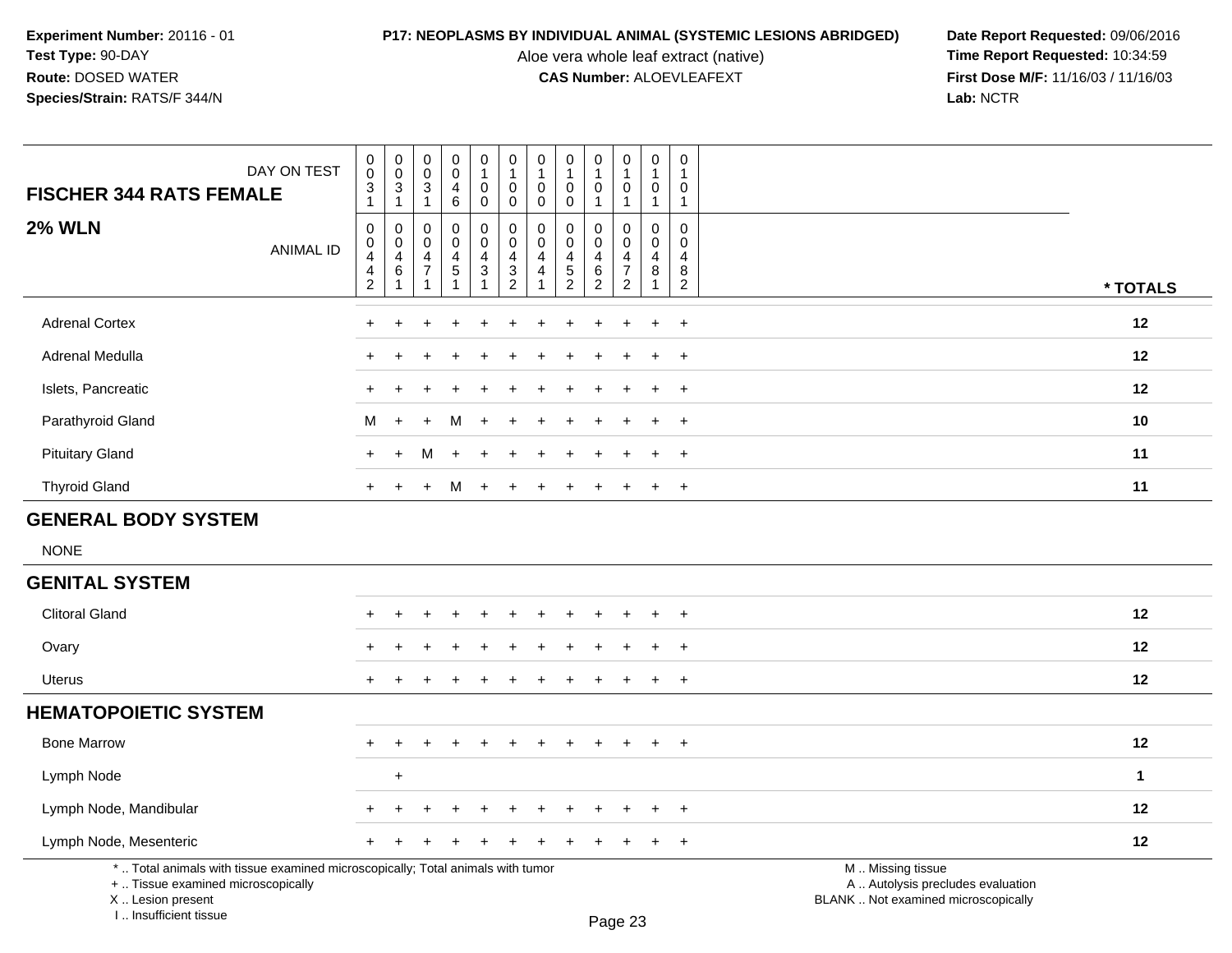Aloe vera whole leaf extract (native)<br>**CAS Number:** ALOEVLEAFEXT

| DAY ON TEST<br><b>FISCHER 344 RATS FEMALE</b>                                                                                                                       | $\mathbf 0$<br>$\pmb{0}$<br>$\ensuremath{\mathsf{3}}$                                       | 0<br>$\mathbf 0$<br>3            | $\pmb{0}$<br>$\mathbf 0$<br>3        | $\pmb{0}$<br>$\ddot{\mathbf{0}}$<br>4                      | 0<br>$\mathbf{1}$<br>0                | $\pmb{0}$<br>$\mathbf{1}$<br>$\mathbf 0$       | 0<br>$\mathbf{1}$<br>$\mathbf 0$                                | $\pmb{0}$<br>$\mathbf{1}$<br>$\mathbf 0$                     | 0<br>$\mathbf{1}$<br>$\Omega$      | $\mathbf 0$<br>$\mathbf{1}$<br>0                                                 | $\pmb{0}$<br>$\mathbf 0$             | $\pmb{0}$<br>$\overline{1}$<br>$\mathbf{0}$                           |                                                                                               |                 |
|---------------------------------------------------------------------------------------------------------------------------------------------------------------------|---------------------------------------------------------------------------------------------|----------------------------------|--------------------------------------|------------------------------------------------------------|---------------------------------------|------------------------------------------------|-----------------------------------------------------------------|--------------------------------------------------------------|------------------------------------|----------------------------------------------------------------------------------|--------------------------------------|-----------------------------------------------------------------------|-----------------------------------------------------------------------------------------------|-----------------|
|                                                                                                                                                                     | $\mathbf{1}$                                                                                | 1                                | $\mathbf{1}$                         | 6                                                          | $\mathbf 0$                           | $\mathbf 0$                                    | $\mathbf 0$                                                     | $\mathbf 0$                                                  | 1                                  | $\mathbf{1}$                                                                     | -1                                   | $\overline{1}$                                                        |                                                                                               |                 |
| <b>2% WLN</b><br><b>ANIMAL ID</b>                                                                                                                                   | $\pmb{0}$<br>$\mathsf{O}\xspace$<br>$\overline{\mathbf{4}}$<br>$\overline{4}$<br>$\sqrt{2}$ | 0<br>$\mathbf 0$<br>4<br>$\,6\,$ | 0<br>$\Omega$<br>4<br>$\overline{7}$ | $\mathbf 0$<br>$\mathbf 0$<br>$\overline{\mathbf{4}}$<br>5 | 0<br>$\mathbf 0$<br>4<br>$\mathbf{3}$ | $\pmb{0}$<br>$\mathbf 0$<br>4<br>$\frac{3}{2}$ | $\mathbf 0$<br>$\mathbf{0}$<br>$\overline{4}$<br>$\overline{4}$ | $\mathbf 0$<br>$\Omega$<br>4<br>$\sqrt{5}$<br>$\overline{c}$ | 0<br>$\Omega$<br>4<br>$\,6\,$<br>2 | $\mathbf 0$<br>$\mathbf 0$<br>$\overline{4}$<br>$\overline{7}$<br>$\overline{c}$ | $\mathbf 0$<br>$\mathbf 0$<br>4<br>8 | $\boldsymbol{0}$<br>$\Omega$<br>$\overline{4}$<br>8<br>$\overline{2}$ |                                                                                               | * TOTALS        |
|                                                                                                                                                                     |                                                                                             |                                  |                                      |                                                            |                                       |                                                |                                                                 |                                                              |                                    |                                                                                  |                                      |                                                                       |                                                                                               |                 |
| Spleen                                                                                                                                                              |                                                                                             |                                  |                                      |                                                            |                                       |                                                |                                                                 |                                                              |                                    |                                                                                  | $\ddot{}$                            | $\ddot{}$                                                             |                                                                                               | 12              |
| Thymus                                                                                                                                                              |                                                                                             |                                  |                                      |                                                            |                                       |                                                |                                                                 |                                                              |                                    | $\div$                                                                           | $\ddot{}$                            | $+$                                                                   |                                                                                               | 12              |
| <b>INTEGUMENTARY SYSTEM</b>                                                                                                                                         |                                                                                             |                                  |                                      |                                                            |                                       |                                                |                                                                 |                                                              |                                    |                                                                                  |                                      |                                                                       |                                                                                               |                 |
| <b>Mammary Gland</b>                                                                                                                                                | $\ddot{}$                                                                                   | ÷                                |                                      | $\ddot{}$                                                  | $\ddot{}$                             |                                                |                                                                 |                                                              |                                    | $\ddot{}$                                                                        | $+$                                  | $+$                                                                   |                                                                                               | 12              |
| <b>Skin</b>                                                                                                                                                         | $\ddot{}$                                                                                   |                                  |                                      |                                                            |                                       |                                                |                                                                 |                                                              |                                    | ÷.                                                                               | $\ddot{}$                            | $\overline{+}$                                                        |                                                                                               | 12              |
| <b>MUSCULOSKELETAL SYSTEM</b>                                                                                                                                       |                                                                                             |                                  |                                      |                                                            |                                       |                                                |                                                                 |                                                              |                                    |                                                                                  |                                      |                                                                       |                                                                                               |                 |
| Bone, Femur                                                                                                                                                         | $\pm$                                                                                       |                                  |                                      |                                                            |                                       |                                                |                                                                 |                                                              |                                    | $\div$                                                                           | $+$                                  | $+$                                                                   |                                                                                               | 12              |
| <b>NERVOUS SYSTEM</b>                                                                                                                                               |                                                                                             |                                  |                                      |                                                            |                                       |                                                |                                                                 |                                                              |                                    |                                                                                  |                                      |                                                                       |                                                                                               |                 |
| Brain, Brain Stem                                                                                                                                                   |                                                                                             |                                  |                                      |                                                            |                                       |                                                |                                                                 |                                                              |                                    |                                                                                  | $\ddot{}$                            | $\ddot{}$                                                             |                                                                                               | 12              |
| Brain, Cerebellum                                                                                                                                                   |                                                                                             |                                  |                                      |                                                            |                                       |                                                |                                                                 |                                                              |                                    |                                                                                  |                                      | $\div$                                                                |                                                                                               | 12              |
| Brain, Cerebrum                                                                                                                                                     |                                                                                             |                                  |                                      |                                                            |                                       |                                                |                                                                 |                                                              |                                    |                                                                                  |                                      | $\ddot{}$                                                             |                                                                                               | 12              |
| <b>RESPIRATORY SYSTEM</b>                                                                                                                                           |                                                                                             |                                  |                                      |                                                            |                                       |                                                |                                                                 |                                                              |                                    |                                                                                  |                                      |                                                                       |                                                                                               |                 |
| Lung                                                                                                                                                                |                                                                                             |                                  |                                      |                                                            |                                       |                                                |                                                                 |                                                              |                                    |                                                                                  | $\div$                               | $\ddot{}$                                                             |                                                                                               | 12 <sup>2</sup> |
| Nose                                                                                                                                                                |                                                                                             |                                  |                                      |                                                            |                                       |                                                |                                                                 |                                                              |                                    |                                                                                  |                                      | $\ddot{}$                                                             |                                                                                               | 12              |
| Trachea                                                                                                                                                             | $+$                                                                                         | $\ddot{}$                        | $+$                                  | M                                                          | $+$                                   | $+$                                            | $\ddot{}$                                                       | $\ddot{}$                                                    | $\ddot{}$                          | $+$                                                                              | $+$                                  | $+$                                                                   |                                                                                               | 11              |
| <b>SPECIAL SENSES SYSTEM</b>                                                                                                                                        |                                                                                             |                                  |                                      |                                                            |                                       |                                                |                                                                 |                                                              |                                    |                                                                                  |                                      |                                                                       |                                                                                               |                 |
| Eye                                                                                                                                                                 | $+$                                                                                         | $\div$                           |                                      | +                                                          |                                       |                                                |                                                                 |                                                              |                                    |                                                                                  | $\pm$                                | $+$                                                                   |                                                                                               | 12              |
| *  Total animals with tissue examined microscopically; Total animals with tumor<br>+  Tissue examined microscopically<br>X  Lesion present<br>I Insufficient tissue |                                                                                             |                                  |                                      |                                                            |                                       |                                                |                                                                 |                                                              |                                    | $D_{200}$ $24$                                                                   |                                      |                                                                       | M  Missing tissue<br>A  Autolysis precludes evaluation<br>BLANK  Not examined microscopically |                 |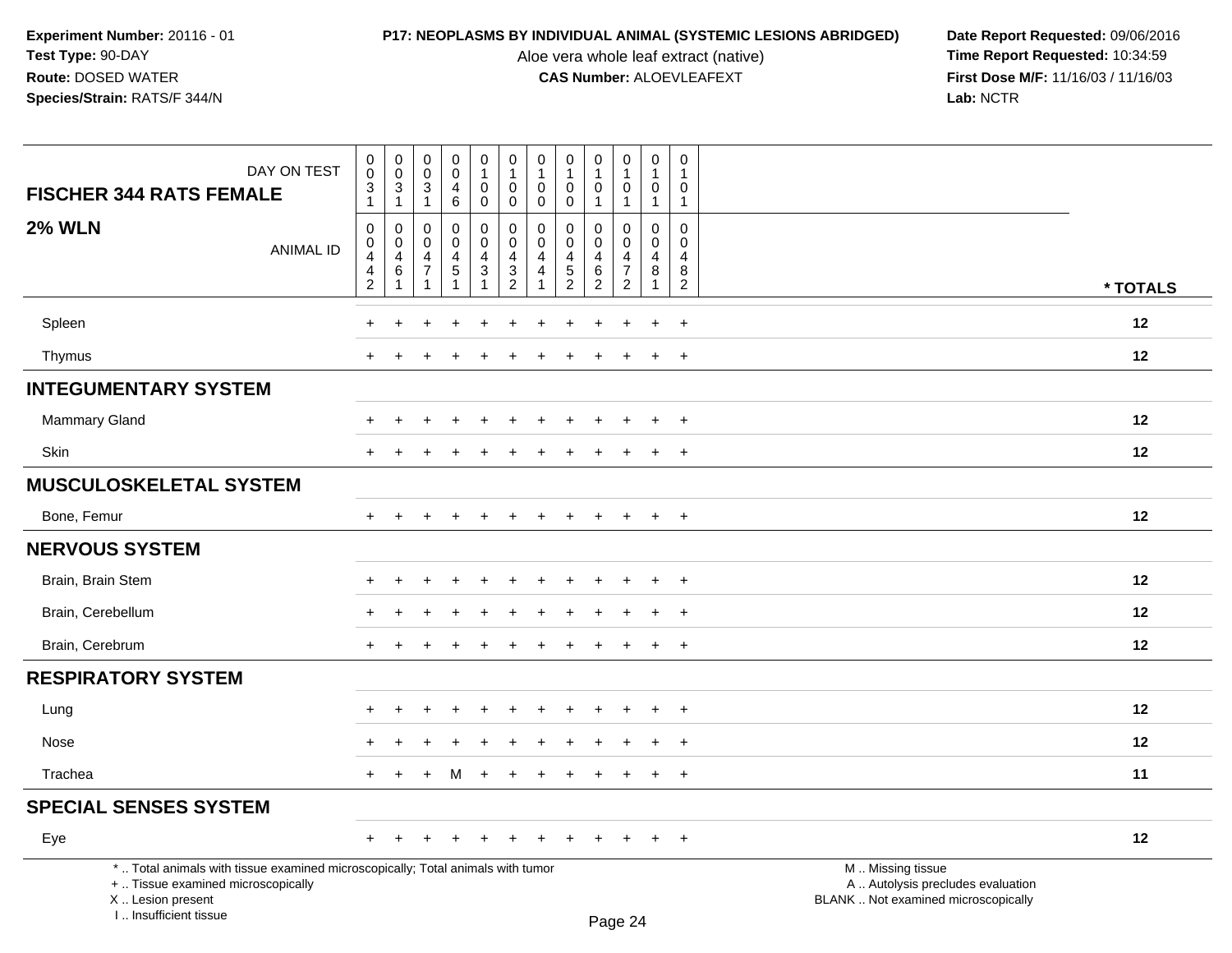Aloe vera whole leaf extract (native)<br>**CAS Number:** ALOEVLEAFEXT

**P17: NEOPLASMS BY INDIVIDUAL ANIMAL (SYSTEMIC LESIONS ABRIDGED)** Date Report Requested: 09/06/2016<br>Aloe vera whole leaf extract (native) **Time Report Requested:** 10:34:59 **First Dose M/F:** 11/16/03 / 11/16/03<br>Lab: NCTR **Lab:** NCTR

| <b>FISCHER 344 RATS FEMALE</b> | DAY ON TEST      | $\pmb{0}$<br>$\pmb{0}$<br>$\sqrt{3}$                    | $_0^0$<br>$\ensuremath{\mathsf{3}}$ | 0<br>$\mathbf 0$<br>3        | $\pmb{0}$<br>$\pmb{0}$<br>$\overline{\mathbf{4}}$<br>$\,6\,$     | 0<br>$\overline{A}$<br>0<br>0            | $\mathbf 0$<br>$\overline{A}$<br>$\pmb{0}$<br>$\pmb{0}$     | 0<br>0<br>$\mathsf 0$ | 0<br>0<br>$\mathbf 0$    | $\mathbf 0$<br>0                           | 0<br>0                             | $\mathbf 0$<br>$\overline{1}$<br>$\mathbf 0$ | 0           |          |
|--------------------------------|------------------|---------------------------------------------------------|-------------------------------------|------------------------------|------------------------------------------------------------------|------------------------------------------|-------------------------------------------------------------|-----------------------|--------------------------|--------------------------------------------|------------------------------------|----------------------------------------------|-------------|----------|
| <b>2% WLN</b>                  | <b>ANIMAL ID</b> | 0<br>$\pmb{0}$<br>4<br>$\overline{4}$<br>$\overline{2}$ | 0<br>$\pmb{0}$<br>4<br>6            | 0<br>0<br>4<br>$\rightarrow$ | $\pmb{0}$<br>$\pmb{0}$<br>$\overline{\mathbf{4}}$<br>$\mathbf 5$ | 0<br>0<br>4<br>$\ensuremath{\mathsf{3}}$ | $\,0\,$<br>4<br>$\ensuremath{\mathsf{3}}$<br>$\overline{2}$ | 0<br>0<br>4<br>4      | 0<br>5<br>$\overline{2}$ | 0<br>$\pmb{0}$<br>4<br>6<br>$\overline{2}$ | 0<br>0<br>4<br>$\overline{ }$<br>2 | 0<br>$\pmb{0}$<br>4<br>$\, 8$                | 4<br>8<br>2 | * TOTALS |
| Harderian Gland                |                  | $+$                                                     |                                     | ÷.                           |                                                                  | $+$                                      | $+$                                                         | $+$                   |                          | $+$ $+$ $+$                                |                                    | $+$                                          | $+$         | 12       |
| <b>URINARY SYSTEM</b>          |                  |                                                         |                                     |                              |                                                                  |                                          |                                                             |                       |                          |                                            |                                    |                                              |             |          |
| Kidney                         |                  |                                                         |                                     |                              |                                                                  | $\div$                                   | $+$                                                         | $\ddot{}$             | $+$                      | $+$                                        | $+$                                | $+$                                          | $+$         | 12       |
| <b>Urinary Bladder</b>         |                  | $+$                                                     |                                     |                              |                                                                  | $\overline{+}$                           | $\pm$                                                       | $\pm$                 | $+$                      | $\pm$                                      | $+$                                | $+$                                          | $+$         | 12       |
| <b>SYSTEMIC LESIONS</b>        |                  |                                                         |                                     |                              |                                                                  |                                          |                                                             |                       |                          |                                            |                                    |                                              |             |          |
| Multiple Organ                 |                  |                                                         |                                     |                              |                                                                  |                                          |                                                             |                       |                          |                                            | $\pm$                              | $+$                                          | $\pm$       | 12       |

\* .. Total animals with tissue examined microscopically; Total animals with tumor

+ .. Tissue examined microscopically

X .. Lesion present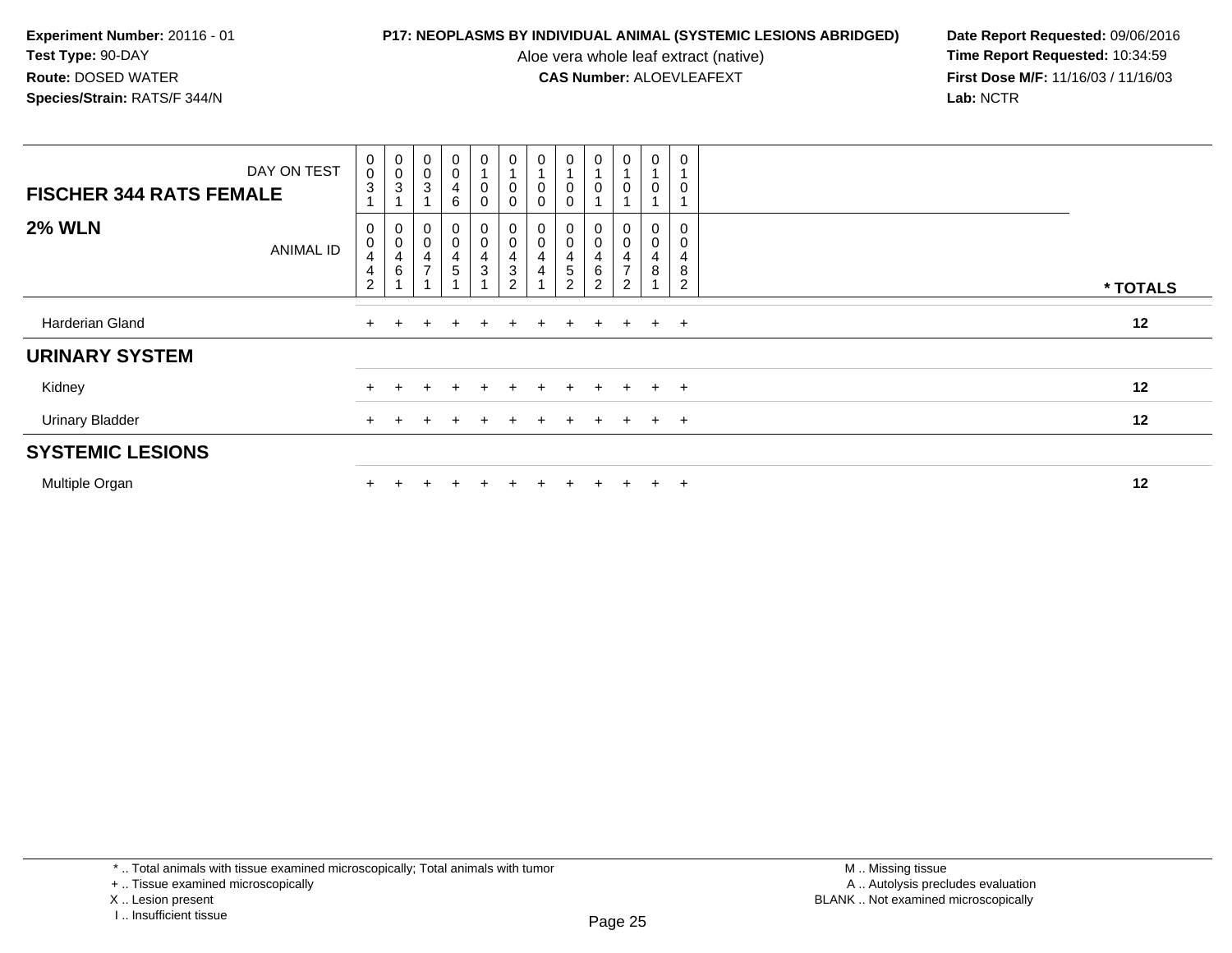Aloe vera whole leaf extract (native)<br>**CAS Number:** ALOEVLEAFEXT

**P17: NEOPLASMS BY INDIVIDUAL ANIMAL (SYSTEMIC LESIONS ABRIDGED)** Date Report Requested: 09/06/2016<br>Aloe vera whole leaf extract (native) **Time Report Requested:** 10:34:59 **First Dose M/F:** 11/16/03 / 11/16/03<br>Lab: NCTR **Lab:** NCTR

| <b>FISCHER 344 RATS FEMALE</b> | DAY ON TEST      | $\mathbf 0$<br>$\mathsf{O}\xspace$<br>$^2\phantom{1}6$ | $\begin{smallmatrix} 0\\0 \end{smallmatrix}$<br>$\frac{2}{6}$    | 0<br>$\mathbf 0$<br>$\mathbf{3}$<br>$\overline{1}$ | $\pmb{0}$<br>$\mathbf 0$<br>$\sqrt{3}$<br>$\overline{1}$  | $\pmb{0}$<br>$\ddot{\mathbf{0}}$<br>$\mathbf{3}$<br>$\mathbf{1}$ | $\mathbf 0$<br>$\mathsf{O}\xspace$<br>$\mathbf{3}$<br>$\overline{1}$ | $\mathbf 0$<br>$\mathsf{O}\xspace$<br>$\sqrt{3}$<br>$\overline{4}$ | $\pmb{0}$<br>$\pmb{0}$<br>$\mathbf{3}$<br>$\overline{4}$       | $\pmb{0}$<br>$\mathbf{1}$<br>$\mathbf 0$<br>$\mathbf{0}$          | $\pmb{0}$<br>$\mathbf{1}$<br>0<br>$\mathbf 0$                                    | $\pmb{0}$<br>$\mathbf{1}$<br>$\mathbf 0$<br>$\mathbf 0$ | 0<br>$\mathbf 1$<br>$\mathbf 0$<br>$\mathbf 0$ |          |
|--------------------------------|------------------|--------------------------------------------------------|------------------------------------------------------------------|----------------------------------------------------|-----------------------------------------------------------|------------------------------------------------------------------|----------------------------------------------------------------------|--------------------------------------------------------------------|----------------------------------------------------------------|-------------------------------------------------------------------|----------------------------------------------------------------------------------|---------------------------------------------------------|------------------------------------------------|----------|
| <b>3% WLN</b>                  | <b>ANIMAL ID</b> | 0<br>$\begin{array}{c} 0 \\ 3 \\ 3 \\ 1 \end{array}$   | $\begin{matrix} 0 \\ 0 \\ 3 \\ 4 \end{matrix}$<br>$\overline{1}$ | $\mathbf 0$<br>$\mathbf 0$<br>$\frac{3}{2}$        | $\mathbf 0$<br>$\pmb{0}$<br>$\mathbf{3}$<br>$\frac{4}{2}$ | 0<br>$\mathsf 0$<br>$\frac{3}{5}$                                | 0<br>0<br>3<br>5<br>2                                                | $\mathbf 0$<br>$\frac{0}{3}$<br>1                                  | $\mathbf 0$<br>0<br>$\begin{array}{c} 3 \\ 6 \\ 2 \end{array}$ | $\mathbf 0$<br>$_{3}^{\rm 0}$<br>$\overline{1}$<br>$\overline{1}$ | $\mathbf 0$<br>$\mathbf 0$<br>$\overline{3}$<br>$\overline{1}$<br>$\overline{2}$ | $\mathbf 0$<br>$\mathsf 0$<br>$\frac{3}{2}$<br>1        | 0<br>0<br>3<br>3<br>$\overline{2}$             | * TOTALS |
| <b>ALIMENTARY SYSTEM</b>       |                  |                                                        |                                                                  |                                                    |                                                           |                                                                  |                                                                      |                                                                    |                                                                |                                                                   |                                                                                  |                                                         |                                                |          |
| Esophagus                      |                  |                                                        | $\pm$                                                            |                                                    |                                                           |                                                                  |                                                                      |                                                                    |                                                                |                                                                   | $\div$                                                                           |                                                         | $\overline{+}$                                 | 11       |
| Intestine Large, Cecum         |                  |                                                        |                                                                  |                                                    |                                                           |                                                                  |                                                                      |                                                                    |                                                                |                                                                   |                                                                                  |                                                         | $\overline{+}$                                 | 11       |
| Intestine Large, Colon         |                  |                                                        | $\pm$                                                            |                                                    |                                                           |                                                                  |                                                                      |                                                                    |                                                                |                                                                   |                                                                                  |                                                         | $\ddot{}$                                      | 11       |
| Intestine Large, Rectum        |                  |                                                        | $\pm$                                                            |                                                    |                                                           |                                                                  |                                                                      |                                                                    |                                                                |                                                                   |                                                                                  | ÷                                                       | $\ddot{}$                                      | 11       |
| Intestine Small, Duodenum      |                  |                                                        |                                                                  |                                                    |                                                           |                                                                  |                                                                      |                                                                    |                                                                |                                                                   |                                                                                  |                                                         | $\ddot{}$                                      | 11       |
| Intestine Small, Ileum         |                  |                                                        |                                                                  |                                                    |                                                           |                                                                  |                                                                      |                                                                    |                                                                |                                                                   |                                                                                  |                                                         | $\ddot{}$                                      | 11       |
| Intestine Small, Jejunum       |                  |                                                        |                                                                  |                                                    |                                                           |                                                                  |                                                                      |                                                                    |                                                                |                                                                   |                                                                                  |                                                         | $\ddot{}$                                      | 11       |
| Liver                          |                  |                                                        | $+$                                                              |                                                    |                                                           |                                                                  |                                                                      |                                                                    |                                                                |                                                                   | $\div$                                                                           | $\ddot{}$                                               | $\ddot{}$                                      | 11       |
| Pancreas                       |                  |                                                        | $+$                                                              |                                                    |                                                           |                                                                  |                                                                      |                                                                    |                                                                |                                                                   |                                                                                  |                                                         | $\ddot{}$                                      | 11       |
| Salivary Glands                |                  |                                                        | $+$                                                              |                                                    |                                                           |                                                                  |                                                                      |                                                                    |                                                                |                                                                   |                                                                                  |                                                         | $\ddot{}$                                      | 11       |
| Stomach, Forestomach           |                  |                                                        | $\ddot{}$                                                        |                                                    |                                                           |                                                                  |                                                                      |                                                                    |                                                                |                                                                   |                                                                                  |                                                         | $\ddot{}$                                      | 11       |
| Stomach, Glandular             |                  |                                                        |                                                                  |                                                    |                                                           |                                                                  |                                                                      |                                                                    |                                                                |                                                                   |                                                                                  |                                                         | $\ddot{}$                                      | 11       |
| <b>CARDIOVASCULAR SYSTEM</b>   |                  |                                                        |                                                                  |                                                    |                                                           |                                                                  |                                                                      |                                                                    |                                                                |                                                                   |                                                                                  |                                                         |                                                |          |
| <b>Blood Vessel</b>            |                  |                                                        | $+$                                                              |                                                    |                                                           |                                                                  |                                                                      |                                                                    |                                                                |                                                                   |                                                                                  |                                                         | $\ddot{}$                                      | 11       |
| Heart                          |                  |                                                        | $+$                                                              | $\div$                                             |                                                           |                                                                  |                                                                      |                                                                    |                                                                |                                                                   | $\pm$                                                                            | $\ddot{}$                                               | $\overline{+}$                                 | 11       |
| <b>ENDOCRINE SYSTEM</b>        |                  |                                                        |                                                                  |                                                    |                                                           |                                                                  |                                                                      |                                                                    |                                                                |                                                                   |                                                                                  |                                                         |                                                |          |

\* .. Total animals with tissue examined microscopically; Total animals with tumor

+ .. Tissue examined microscopically

X .. Lesion present

I .. Insufficient tissue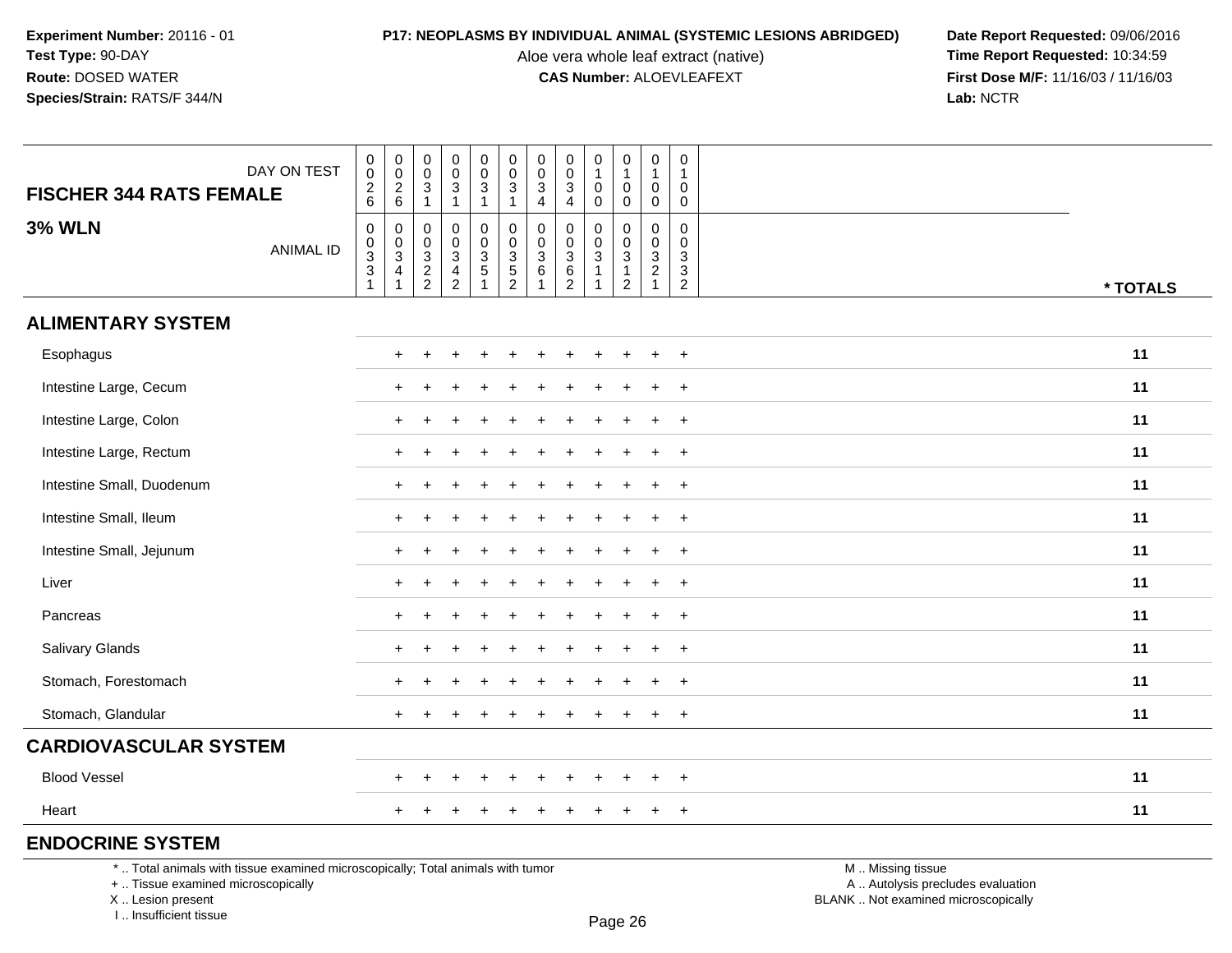I .. Insufficient tissue

Aloe vera whole leaf extract (native)<br>**CAS Number:** ALOEVLEAFEXT

| <b>FISCHER 344 RATS FEMALE</b>                                                                                                             | DAY ON TEST      | $\pmb{0}$<br>$\mathbf 0$<br>$\overline{c}$<br>$6\phantom{1}6$        | $\pmb{0}$<br>$\pmb{0}$<br>$\overline{2}$<br>6 | $\pmb{0}$<br>$\mathbf 0$<br>$\ensuremath{\mathsf{3}}$<br>$\mathbf{1}$ | $\pmb{0}$<br>$\pmb{0}$<br>$\ensuremath{\mathsf{3}}$<br>$\mathbf{1}$    | $\mathbf 0$<br>$\mathbf 0$<br>3<br>$\mathbf{1}$  | $\pmb{0}$<br>$\pmb{0}$<br>$\sqrt{3}$<br>$\overline{1}$                 | $\pmb{0}$<br>$\mathbf 0$<br>$\mathbf{3}$<br>$\overline{4}$ | 0<br>$\mathbf 0$<br>3<br>$\overline{4}$                    | $\pmb{0}$<br>$\mathbf{1}$<br>0<br>0 | $\pmb{0}$<br>$\mathbf{1}$<br>$\mathbf 0$<br>$\mathbf 0$ | $\pmb{0}$<br>$\mathbf{1}$<br>$\pmb{0}$<br>$\mathbf 0$          | $\mathbf 0$<br>$\mathbf 1$<br>$\Omega$<br>$\mathbf 0$ |                                                                                               |
|--------------------------------------------------------------------------------------------------------------------------------------------|------------------|----------------------------------------------------------------------|-----------------------------------------------|-----------------------------------------------------------------------|------------------------------------------------------------------------|--------------------------------------------------|------------------------------------------------------------------------|------------------------------------------------------------|------------------------------------------------------------|-------------------------------------|---------------------------------------------------------|----------------------------------------------------------------|-------------------------------------------------------|-----------------------------------------------------------------------------------------------|
| <b>3% WLN</b>                                                                                                                              | <b>ANIMAL ID</b> | $\boldsymbol{0}$<br>$_{3}^{\rm 0}$<br>$\overline{3}$<br>$\mathbf{1}$ | 0<br>0<br>$\overline{3}$<br>4                 | 0<br>$\mathbf 0$<br>$\frac{3}{2}$                                     | $\mathbf 0$<br>0<br>$\overline{3}$<br>$\overline{4}$<br>$\overline{2}$ | 0<br>$\mathbf 0$<br>$\overline{3}$<br>$\sqrt{5}$ | $\pmb{0}$<br>$\mathbf 0$<br>$\begin{array}{c} 3 \\ 5 \\ 2 \end{array}$ | 0<br>$\mathbf 0$<br>$\mathbf{3}$<br>6                      | 0<br>$\mathbf 0$<br>$\overline{3}$<br>$6\phantom{1}6$<br>2 | $\Omega$<br>0<br>$\overline{3}$     | $\mathbf 0$<br>$\mathsf 0$<br>$\overline{3}$<br>1<br>2  | $\mathbf 0$<br>$\mathbf 0$<br>$\overline{3}$<br>$\overline{2}$ | $\mathbf 0$<br>$\mathbf 0$<br>3<br>3<br>2             | * TOTALS                                                                                      |
| <b>Adrenal Cortex</b>                                                                                                                      |                  |                                                                      | $\div$                                        |                                                                       |                                                                        |                                                  |                                                                        |                                                            |                                                            |                                     |                                                         | $\ddot{}$                                                      | $\ddot{}$                                             | 11                                                                                            |
| Adrenal Medulla                                                                                                                            |                  |                                                                      | $\ddot{}$                                     | М                                                                     | $\ddot{}$                                                              | $\div$                                           |                                                                        |                                                            |                                                            |                                     |                                                         | $\ddot{}$                                                      | $\ddot{}$                                             | 10                                                                                            |
| Islets, Pancreatic                                                                                                                         |                  |                                                                      |                                               |                                                                       |                                                                        |                                                  |                                                                        |                                                            |                                                            |                                     |                                                         |                                                                | $\overline{ }$                                        | 11                                                                                            |
| Parathyroid Gland                                                                                                                          |                  |                                                                      |                                               |                                                                       |                                                                        |                                                  |                                                                        |                                                            |                                                            |                                     |                                                         |                                                                |                                                       | 11                                                                                            |
| <b>Pituitary Gland</b>                                                                                                                     |                  |                                                                      | +                                             |                                                                       |                                                                        |                                                  |                                                                        |                                                            |                                                            |                                     | м                                                       | $\ddot{}$                                                      | $\overline{+}$                                        | 10                                                                                            |
| <b>Thyroid Gland</b>                                                                                                                       |                  |                                                                      | $\div$                                        |                                                                       |                                                                        |                                                  |                                                                        |                                                            |                                                            |                                     |                                                         | $+$                                                            | $\ddot{}$                                             | 11                                                                                            |
| <b>GENERAL BODY SYSTEM</b>                                                                                                                 |                  |                                                                      |                                               |                                                                       |                                                                        |                                                  |                                                                        |                                                            |                                                            |                                     |                                                         |                                                                |                                                       |                                                                                               |
| <b>NONE</b>                                                                                                                                |                  |                                                                      |                                               |                                                                       |                                                                        |                                                  |                                                                        |                                                            |                                                            |                                     |                                                         |                                                                |                                                       |                                                                                               |
| <b>GENITAL SYSTEM</b>                                                                                                                      |                  |                                                                      |                                               |                                                                       |                                                                        |                                                  |                                                                        |                                                            |                                                            |                                     |                                                         |                                                                |                                                       |                                                                                               |
| <b>Clitoral Gland</b>                                                                                                                      |                  |                                                                      |                                               |                                                                       |                                                                        |                                                  |                                                                        |                                                            |                                                            |                                     |                                                         |                                                                |                                                       | 11                                                                                            |
| Ovary                                                                                                                                      |                  |                                                                      |                                               |                                                                       |                                                                        |                                                  |                                                                        |                                                            |                                                            |                                     |                                                         |                                                                |                                                       | 11                                                                                            |
| <b>Uterus</b>                                                                                                                              |                  |                                                                      | $\ddot{}$                                     |                                                                       |                                                                        |                                                  |                                                                        |                                                            |                                                            |                                     |                                                         | $\pm$                                                          | $\overline{1}$                                        | 11                                                                                            |
| Vagina                                                                                                                                     |                  |                                                                      |                                               |                                                                       | $\ddot{}$                                                              |                                                  |                                                                        |                                                            |                                                            |                                     |                                                         |                                                                |                                                       | $\mathbf{1}$                                                                                  |
| <b>HEMATOPOIETIC SYSTEM</b>                                                                                                                |                  |                                                                      |                                               |                                                                       |                                                                        |                                                  |                                                                        |                                                            |                                                            |                                     |                                                         |                                                                |                                                       |                                                                                               |
| <b>Bone Marrow</b>                                                                                                                         |                  |                                                                      |                                               |                                                                       |                                                                        |                                                  |                                                                        |                                                            |                                                            |                                     |                                                         |                                                                | $\overline{1}$                                        | 11                                                                                            |
| Lymph Node, Mandibular                                                                                                                     |                  |                                                                      |                                               |                                                                       |                                                                        |                                                  |                                                                        |                                                            |                                                            |                                     |                                                         |                                                                |                                                       | 11                                                                                            |
| Lymph Node, Mesenteric                                                                                                                     |                  |                                                                      | +                                             |                                                                       | м                                                                      |                                                  |                                                                        |                                                            |                                                            |                                     |                                                         |                                                                | $\ddot{}$                                             | 10                                                                                            |
| *  Total animals with tissue examined microscopically; Total animals with tumor<br>+  Tissue examined microscopically<br>X  Lesion present |                  |                                                                      |                                               |                                                                       |                                                                        |                                                  |                                                                        |                                                            |                                                            |                                     |                                                         |                                                                |                                                       | M  Missing tissue<br>A  Autolysis precludes evaluation<br>BLANK  Not examined microscopically |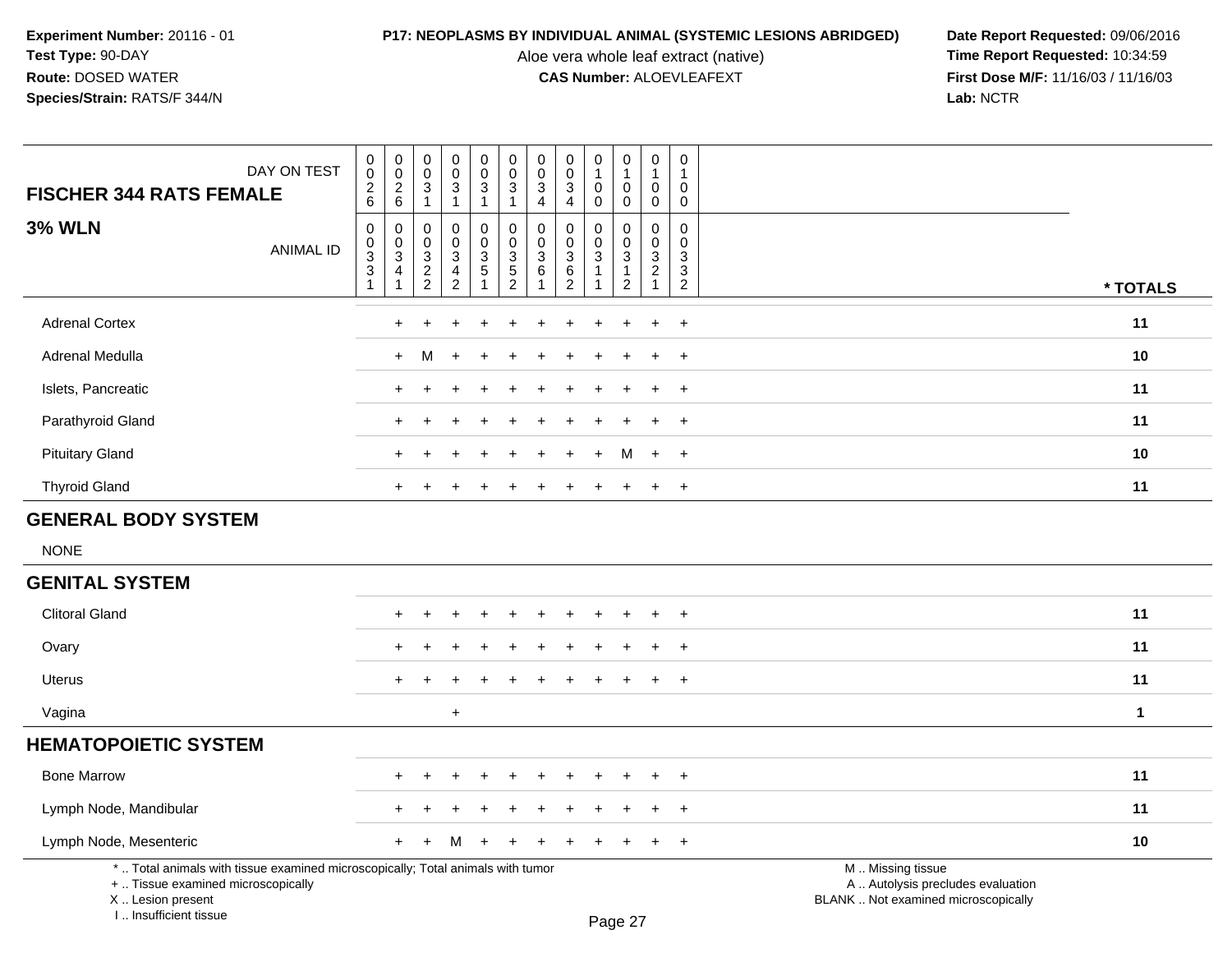Aloe vera whole leaf extract (native)<br>**CAS Number:** ALOEVLEAFEXT

| DAY ON TEST<br><b>FISCHER 344 RATS FEMALE</b>                                                                                                                       | $\mathsf 0$<br>$\pmb{0}$<br>$\sqrt{2}$<br>6 | $\mathbf 0$<br>$\overline{0}$<br>$\overline{2}$<br>$\,6\,$ | $\pmb{0}$<br>$\ddot{\mathbf{0}}$<br>3 | $\begin{smallmatrix}0\0\0\end{smallmatrix}$<br>3<br>$\mathbf{1}$ | $\begin{smallmatrix} 0\\0 \end{smallmatrix}$<br>$\mathbf{3}$<br>$\mathbf{1}$ | $\mathbf 0$<br>$\overline{0}$<br>$\sqrt{3}$<br>$\mathbf{1}$ | $\pmb{0}$<br>$\boldsymbol{0}$<br>$\mathbf{3}$<br>$\overline{4}$ | $\pmb{0}$<br>$\mathbf 0$<br>$\mathbf{3}$<br>$\overline{4}$ | $\pmb{0}$<br>$\mathbf{1}$<br>$\mathbf 0$ | $\pmb{0}$<br>$\overline{1}$<br>$\mathbf 0$<br>$\mathbf 0$ | $\mathsf{O}\xspace$<br>$\mathbf{1}$<br>$\mathbf 0$ | $\mathsf 0$<br>$\Omega$    |                                                                                               |
|---------------------------------------------------------------------------------------------------------------------------------------------------------------------|---------------------------------------------|------------------------------------------------------------|---------------------------------------|------------------------------------------------------------------|------------------------------------------------------------------------------|-------------------------------------------------------------|-----------------------------------------------------------------|------------------------------------------------------------|------------------------------------------|-----------------------------------------------------------|----------------------------------------------------|----------------------------|-----------------------------------------------------------------------------------------------|
| <b>3% WLN</b>                                                                                                                                                       | $\mathbf 0$                                 | $\mathbf 0$                                                | $\mathbf{1}$<br>$\mathbf 0$           | $\mathbf 0$                                                      | 0                                                                            | $\mathbf 0$                                                 | $\mathbf 0$                                                     | $\mathbf 0$                                                | 0<br>0                                   | 0                                                         | 0<br>$\mathbf 0$                                   | $\mathbf 0$<br>$\mathbf 0$ |                                                                                               |
| <b>ANIMAL ID</b>                                                                                                                                                    | $\,0\,$                                     | 0<br>$\ensuremath{\mathsf{3}}$                             | 0                                     | 0<br>3                                                           | $\pmb{0}$                                                                    | $\pmb{0}$                                                   | 0<br>$\sqrt{3}$                                                 | $\mathbf{0}$<br>$\mathbf 3$                                | $\Omega$<br>3                            | $\pmb{0}$<br>$\sqrt{3}$                                   | 0<br>$\mathbf{3}$                                  | $\Omega$<br>3              |                                                                                               |
|                                                                                                                                                                     | $\frac{3}{3}$<br>$\overline{1}$             | $\overline{4}$<br>$\mathbf{1}$                             | $_2^3$<br>$\overline{2}$              | 4<br>$\overline{c}$                                              | $\frac{3}{5}$                                                                | $\frac{3}{5}$<br>$\overline{2}$                             | 6                                                               | $\,6\,$<br>$\overline{2}$                                  |                                          | $\mathbf{1}$<br>$\overline{2}$                            | $\overline{2}$<br>$\mathbf{1}$                     | 3<br>$\overline{2}$        |                                                                                               |
|                                                                                                                                                                     |                                             |                                                            |                                       |                                                                  |                                                                              |                                                             |                                                                 |                                                            |                                          |                                                           |                                                    |                            | * TOTALS                                                                                      |
| Spleen                                                                                                                                                              |                                             | $\div$                                                     |                                       |                                                                  |                                                                              |                                                             |                                                                 |                                                            |                                          |                                                           |                                                    | $\ddot{}$                  | 11                                                                                            |
| Thymus                                                                                                                                                              |                                             | M                                                          | $+$                                   | $\ddot{}$                                                        | $\div$                                                                       |                                                             |                                                                 |                                                            | $\div$                                   | $\pm$                                                     | $+$                                                | $\overline{+}$             | 10                                                                                            |
| <b>INTEGUMENTARY SYSTEM</b>                                                                                                                                         |                                             |                                                            |                                       |                                                                  |                                                                              |                                                             |                                                                 |                                                            |                                          |                                                           |                                                    |                            |                                                                                               |
| Mammary Gland                                                                                                                                                       |                                             | M                                                          | $+$                                   | $+$                                                              | M                                                                            | $+$                                                         | M                                                               | $\overline{+}$                                             | $+$                                      | $\pm$                                                     | $+$                                                | $\ddot{}$                  | 8                                                                                             |
| <b>Skin</b>                                                                                                                                                         |                                             | $\ddot{}$                                                  | $\ddot{}$                             | $\ddot{}$                                                        |                                                                              | $\overline{1}$                                              | $\div$                                                          |                                                            | $\ddot{}$                                | $\ddot{}$                                                 | $+$                                                | $\ddot{}$                  | 11                                                                                            |
| <b>MUSCULOSKELETAL SYSTEM</b>                                                                                                                                       |                                             |                                                            |                                       |                                                                  |                                                                              |                                                             |                                                                 |                                                            |                                          |                                                           |                                                    |                            |                                                                                               |
| Bone, Femur                                                                                                                                                         |                                             | $\ddot{}$                                                  |                                       |                                                                  |                                                                              |                                                             |                                                                 |                                                            | $\div$                                   | $\ddot{}$                                                 | $+$                                                | $+$                        | 11                                                                                            |
| <b>NERVOUS SYSTEM</b>                                                                                                                                               |                                             |                                                            |                                       |                                                                  |                                                                              |                                                             |                                                                 |                                                            |                                          |                                                           |                                                    |                            |                                                                                               |
| Brain, Brain Stem                                                                                                                                                   |                                             | ÷                                                          |                                       |                                                                  |                                                                              |                                                             |                                                                 |                                                            |                                          |                                                           |                                                    | $\overline{ }$             | 11                                                                                            |
| Brain, Cerebellum                                                                                                                                                   |                                             |                                                            |                                       |                                                                  |                                                                              |                                                             |                                                                 |                                                            |                                          |                                                           |                                                    |                            | 11                                                                                            |
| Brain, Cerebrum                                                                                                                                                     |                                             | $\div$                                                     |                                       |                                                                  |                                                                              |                                                             |                                                                 |                                                            |                                          |                                                           | $\ddot{}$                                          | $\ddot{}$                  | 11                                                                                            |
| <b>RESPIRATORY SYSTEM</b>                                                                                                                                           |                                             |                                                            |                                       |                                                                  |                                                                              |                                                             |                                                                 |                                                            |                                          |                                                           |                                                    |                            |                                                                                               |
| Lung                                                                                                                                                                |                                             | $\ddot{}$                                                  |                                       | $\pm$                                                            | ÷                                                                            |                                                             |                                                                 |                                                            |                                          |                                                           | $\pm$                                              | $\ddot{}$                  | 11                                                                                            |
| Nose                                                                                                                                                                |                                             | ÷                                                          |                                       |                                                                  |                                                                              |                                                             |                                                                 |                                                            |                                          |                                                           | $\ddot{}$                                          | $\ddot{}$                  | 11                                                                                            |
| Trachea                                                                                                                                                             |                                             | $\ddot{}$                                                  | $\ddot{}$                             | $\ddot{}$                                                        | $\div$                                                                       | $\overline{ }$                                              | $\pm$                                                           | $\div$                                                     | $\ddot{}$                                | $\ddot{}$                                                 | $+$                                                | $+$                        | 11                                                                                            |
| <b>SPECIAL SENSES SYSTEM</b>                                                                                                                                        |                                             |                                                            |                                       |                                                                  |                                                                              |                                                             |                                                                 |                                                            |                                          |                                                           |                                                    |                            |                                                                                               |
| Eye                                                                                                                                                                 |                                             | $\ddot{}$                                                  |                                       |                                                                  |                                                                              |                                                             |                                                                 |                                                            |                                          |                                                           | $\ddot{}$                                          | $\ddot{}$                  | 11                                                                                            |
| *  Total animals with tissue examined microscopically; Total animals with tumor<br>+  Tissue examined microscopically<br>X  Lesion present<br>I Insufficient tissue |                                             |                                                            |                                       |                                                                  |                                                                              |                                                             |                                                                 |                                                            |                                          | $D_{200}$ 28                                              |                                                    |                            | M  Missing tissue<br>A  Autolysis precludes evaluation<br>BLANK  Not examined microscopically |